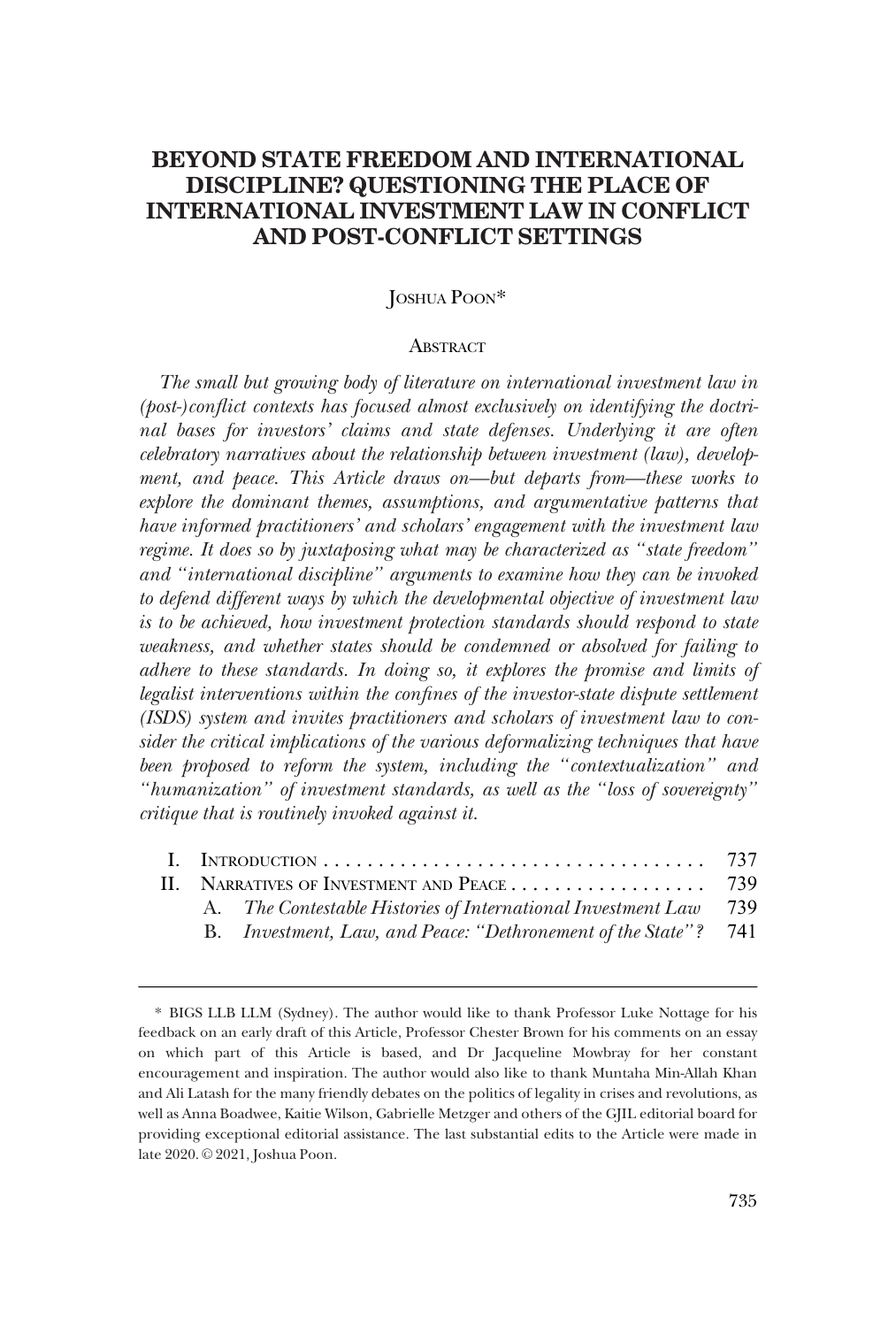|       | From Investor Protection to Liberal Peace<br>C.                              | 744 |  |
|-------|------------------------------------------------------------------------------|-----|--|
| III.  | UNEASY RELATIONSHIP BETWEEN INVESTMENT (LAW) AND PEACE                       | 747 |  |
|       | Locating the Place of Investments in Peace and Conflict<br>А.                | 747 |  |
|       | Addressing the "Root Causes" of Conflicts under the<br><b>B.</b>             |     |  |
|       |                                                                              | 749 |  |
| IV.   | "LOSS OF SOVEREIGNTY" CRITIQUE                                               |     |  |
|       | "Development" as Defense of International Discipline<br>А.                   | 754 |  |
|       | "Development" as Defense of State Freedom<br><b>B.</b>                       | 755 |  |
|       | "Development" Between State Freedom and International<br>C.                  |     |  |
|       | Discipline                                                                   | 756 |  |
|       | Conflicts and the Problem of the "Defective Sovereign"<br>D.                 | 757 |  |
|       | Utility of Defective Sovereignty as a Concept<br>E.                          | 760 |  |
| V.    | STATE WEAKNESS AS BASIS FOR RELAXATION OR INTENSIFICATION                    |     |  |
|       | OF INVESTMENT PROTECTION?                                                    | 762 |  |
|       | War Clauses<br>А.                                                            | 763 |  |
|       | State Weakness as Basis for Relaxation of<br>1.                              |     |  |
|       | Investment Protection                                                        | 764 |  |
|       | State Weakness as Basis for Intensification of<br>2.                         |     |  |
|       | Investment Protection                                                        | 766 |  |
|       | State Weakness and the Politics of Rule/<br>3.                               |     |  |
|       |                                                                              | 768 |  |
| VI.   | STATE DEFENSES BETWEEN STATE FREEDOM AND INTERNATIONAL                       |     |  |
|       |                                                                              | 769 |  |
|       | А.                                                                           | 770 |  |
|       | International Discipline in State Defenses.<br><b>B.</b>                     | 772 |  |
|       | C.<br>Between State Freedom and International Discipline                     | 773 |  |
|       | Beyond State Freedom and International Discipline?<br>D.                     | 775 |  |
| VII.  | RESPONDING TO COMPLEXITIES: (RE) TURN TO EQUITY.                             | 776 |  |
|       | A.                                                                           | 777 |  |
|       | Incorporating "Humanitarian" Considerations into<br><b>B.</b>                |     |  |
|       | Arbitral Decision-making                                                     | 779 |  |
|       | Deformalizing Justice?<br>C.                                                 | 782 |  |
|       | Problems with "Equity" and its Relationship to Peace<br>D.                   | 784 |  |
| VIII. | BEYOND LEGAL JUSTICE?                                                        |     |  |
|       | Limits of Legalism in Investment Law Scholarship<br>A.                       | 787 |  |
|       | Beyond Legalism: Normative Dimension of the "Loss of<br>В.                   |     |  |
|       | Sovereignty" Critique                                                        | 790 |  |
|       | The Necessity of Repoliticization $\ldots \ldots \ldots \ldots \ldots$<br>C. | 792 |  |
| IX.   |                                                                              | 793 |  |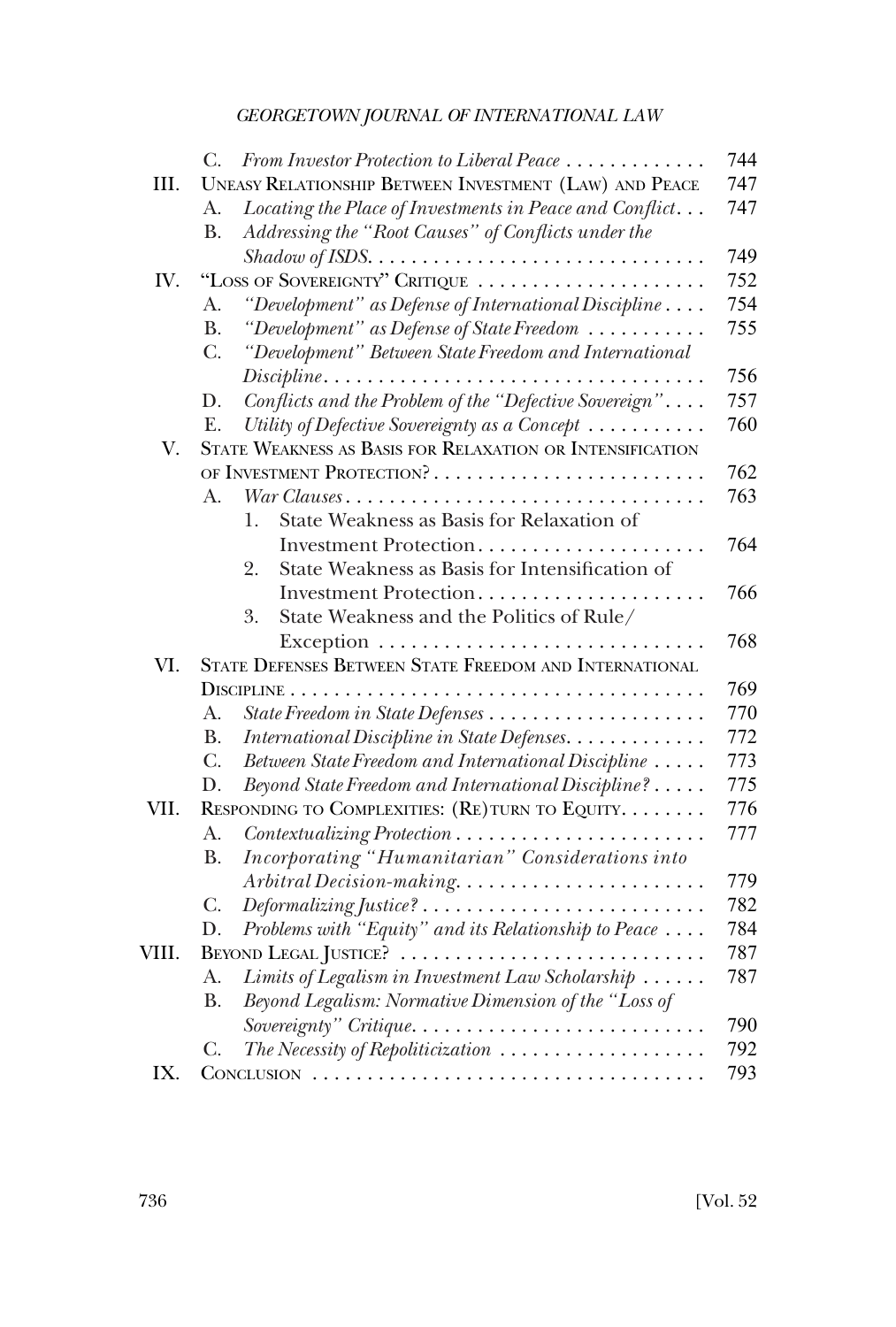#### I. INTRODUCTION

<span id="page-2-0"></span>Recent claims<sup>1</sup> before investment arbitral tribunals following the Arab Spring, Syrian Civil War, and Russia's annexation of Crimea have brought into the spotlight a large number of doctrinal issues that may arise in investment arbitration involving states embroiled in or emerging from conflicts, such as the applicability of bilateral investment treaties (BITs) in annexed/occupied territories, $2$  state succession, $3$  and the potential interpretative difficulties in the application of investment protection standards to conflict situations. With a few exceptions, much of the growing body of literature on investment law and conflicts has focused exclusively on identifying the potential bases for investors' claims as well as state defenses, both at a general level<sup>4</sup> and with reference to particular conflicts or investment treaties.<sup>5</sup> While providing interesting insights, the broader impact of these "client-oriented" works will likely remain limited, given the paucity of arbitral awards relating to conflicts, $6$  lack of interpretative concord, divergent treaty formulations, factual specificity of each conflict, and confidentiality of the recent awards in which many of these issues have been examined by the tribunals.

2. *See, e.g.*, Odysseas G. Repousis, *Why Russian Investment Treaties Could Apply to Crimea and What Would This Mean for the Ongoing Russo–Ukrainian Territorial Conflict*, 32 ARB. INT'L 459 (2016); Richard Happ & Sebastian Wuschka, *Horror Vacui: Or Why Investment Treaties Should Apply to Illegally Annexed Territories*, 33 J. INT'L ARB. 245 (2016).

3. *See, e.g,* Patrick Dumberry, *An Overview of State Succession Issues Arising as a Result of an Armed Conflict*, *in* EUROPEAN YEARBOOK OF INTERNATIONAL ECONOMIC LAW: INTERNATIONAL INVESTMENT LAW AND THE LAW OF ARMED CONFLICT 93 (Katia Fach Gomez et al. eds., 2019); *See generally*  Odysseas G. Repousis & James Fry, *Armed Conflict and State Succession in Investor-State Arbitration*, 22 COLUM. J. EUR. L. 421 (2016).

4. *See, e.g.*, EUROPEAN YEARBOOK OF INTERNATIONAL ECONOMIC LAW: INTERNATIONAL INVESTMENT LAW AND THE LAW OF ARMED CONFLICT (Katia Fach Gomez et al. eds., 2019) (illustrating the general approach); 15 NIJHOFF INT'L INVESTMENT L. SERIES, INVESTMENTS IN CONFLICT ZONES: THE ROLE OF INTERNATIONAL INVESTMENT LAW IN ARMED CONFLICTS, DISPUTED TERRITORIES, AND 'FROZEN' CONFLICTS (Tobias Ackermann & Sebastian Wuschka eds., 2020).

5. *See, e.g.*, Ferdinando Franceschelli, *Protecting Italian Investments in Libya's Changing Environment*, 23 ITALIAN Y.B. INT'L L. 147 (2013); Josh Vaughan, *Arbitration in the Aftermath of the Arab Spring: From Uprisings to Awards*, 28 OHIO STATE J. DISP. RESOL. 491 (2013).

6. Viacheslav Liubashenko, *Treatment of Foreign Investments During Armed Conflicts: The Regimes*, 24 J. CONFLICT & SEC. L. 145, 146 (2019).

<sup>1.</sup> *See, e.g.*, Odebrecht Eng'g & Constr. Ltd. v. State of Libya, Case No. 20892/MCP/DDA, Award (ICC Int'l Ct. Arb. 2018) (confidential and not published); Gamesa Eólica, SLU v. Syrian Arab Republic, Case No. 2012-11, Award (Perm. Ct. Arb. 2014); Lundin Tunisia BV v. République Tunisienne, ICSID Case No. ARB/12/30, Sentence (Dec. 22, 2015); Veolia Propreté v. Arab Republic of Egypt, ICSID Case No. ARB/12/15, Notice of Arbitration (June 25, 2012); NJSC Naftogaz of Ukraine v. Russian Federation, Case No. 2017-16 (Perm. Ct. Arb.).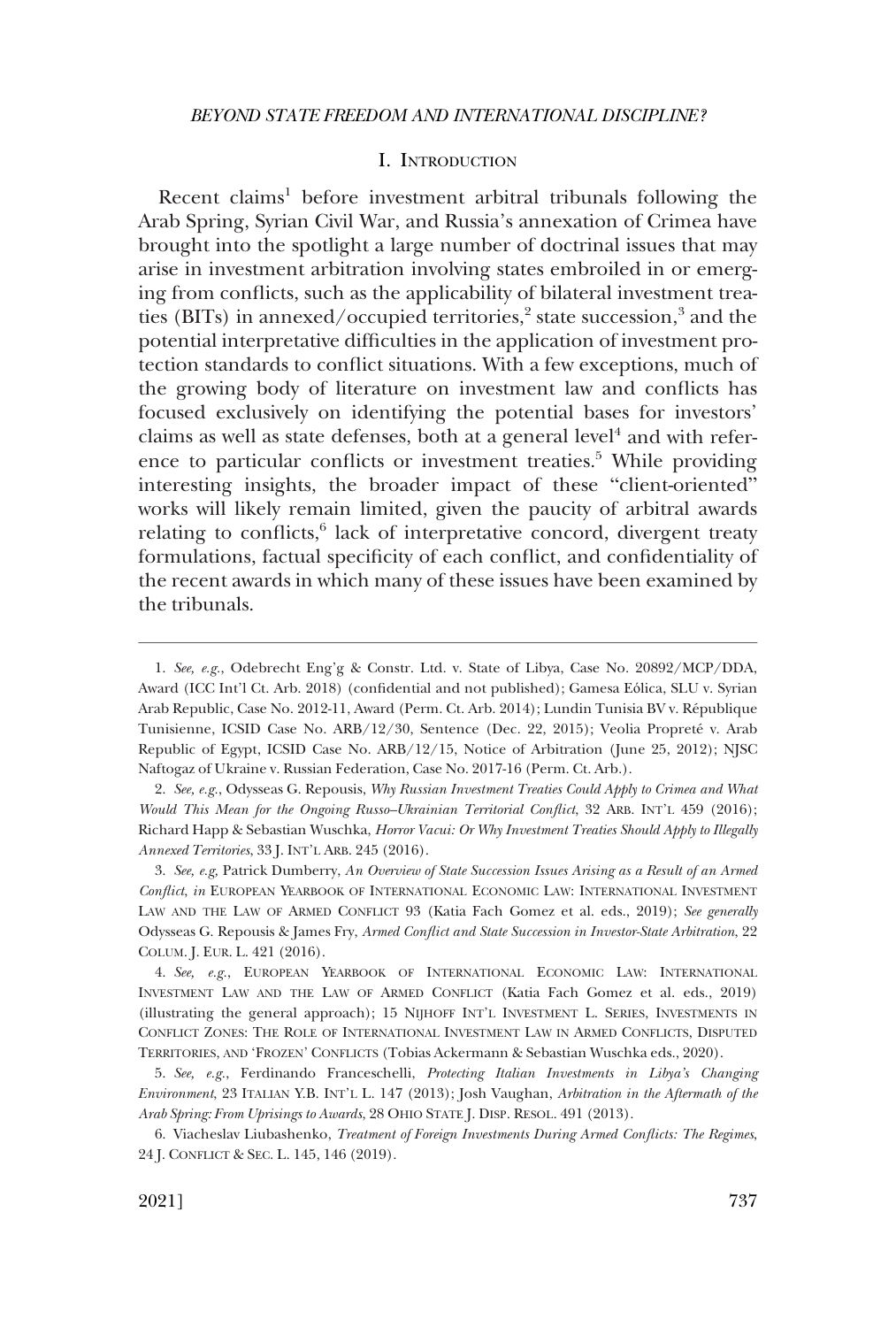With these limitations in mind, this Article draws on—but departs from—these doctrinal works to explore the broader conceptual issues that have arisen, or will likely arise, in investment arbitration in (post-) conflict contexts. This Article argues that thinking about investment arbitration and conflicts in conceptual terms remains one of the most productive ways of engaging with the investment law regime,7 not only because it allows one to identify the underlying tensions that animate doctrinal disagreements, but also provides a fruitful avenue through which one can interrogate the regime's self-justifications, scrutinize investment lawyers' role in global economic governance, and explore the potential and limits of the regime in advancing values that one may find desirable.<sup>8</sup>

Part II of this Article examines the dominant narratives that connect investment (law) and peace, showing how the "peace-making" potential of investment arbitration is premised on its presupposed ability to "depoliticize" investment disputes through legalization, and on broader assumptions about the social benefits of foreign investment promotion and economic integration, especially in post-conflict contexts. Part III begins to question these celebratory narratives by showing how the peace-making potential of foreign investment may be limited by its nature and relationship with a host state's domestic peace, and how investor-state dispute settlement (ISDS) may unduly constrain a host state's ability to adopt post-conflict measures in addressing the "root causes" of conflicts.

Part IV scrutinizes the "loss of sovereignty" critique that is often invoked in international investment law scholarship to defend a host state's regulatory freedom against the absolutist position of investor protection. It highlights the promise and limits of such critique, specifically how its usefulness may be weakened in (post-)conflict situations where the host state is unwilling or unable to act in the interests of its population. Drawing from the above conclusions, Parts V–VI explore the tensions between "state freedom" and "international discipline" through an examination of the doctrinal disagreements over the interpretation of "war clauses" and state defenses in arguments made in investment arbitration.

<sup>7.</sup> Other productive ways of engaging with the regime beyond doctrine are historical (*see infra*  notes 9, 13), sociological and political-economic analyses*. See, e.g.*, Emmanuel Gaillard, *Sociology of International Arbitration*, 31 ARB. INT'L 1 (2015); JONATHAN BONNITCHA, LAUGE N. SKOVGAARD POULSEN & MICHAEL WAIBEL, THE POLITICAL ECONOMY OF THE INVESTMENT TREATY REGIME (2017).

<sup>8.</sup> *See generally* Martti Koskenniemi, *What Is Critical Research in International Law? Celebrating Structuralism*, 29 LEIDEN J. INT'L L. 727 (2016).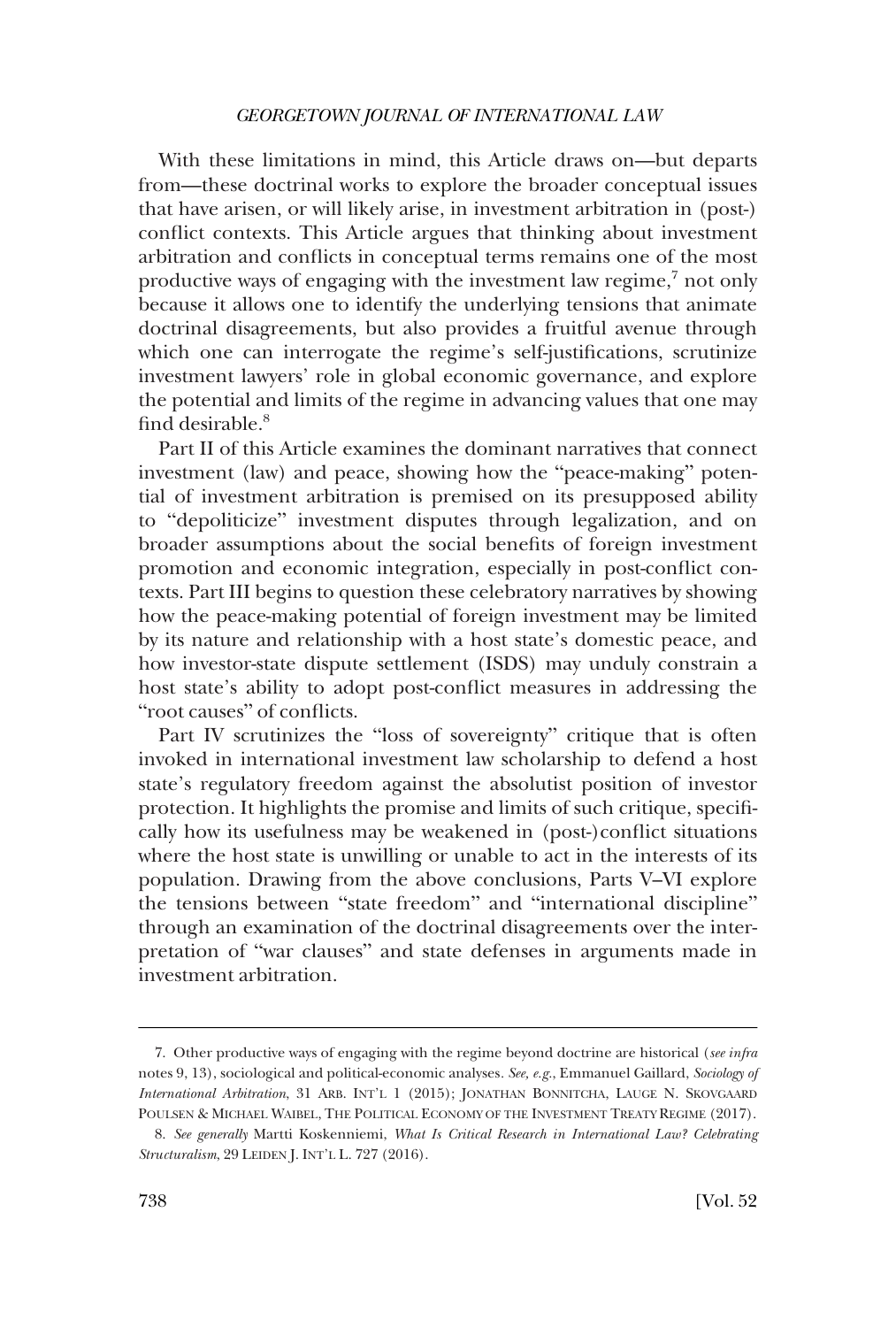<span id="page-4-0"></span>Having explored the limits of legalism in addressing the complexities of conflict situations, Part VII examines the gradual "turn to equity" and de-formalization in investment legal scholarship in response to such complexities, in which scholars increasingly call for the "contextualization" and "humanization" of investment protection. A number of critiques against such a "turn to equity" will be outlined, particularly how it undermines the central premise of the "peace-making" potential of investment arbitration as providing formal rules and standards defined *ex ante* that could be applied with a high level of certainty and transparency.

Finally, Part VIII demonstrates that legalist interventions within the confines of ISDS remain limited in their ability to fully appreciate the deeply political character of investment claims adjudication involving (post-)conflict host states. Drawing on the idea of "local ownership" in peacebuilding literature, it argues that the "loss of sovereignty" critique must be understood *not* as a defense of state freedom, *but* as a defense of the right of the people to participate meaningfully in discussions about policies that impact their interests. This implies that any adjudicative exercise that subsumes the population's interests under a technical-rational process of "balancing" cannot address the normative concern of the "loss of sovereignty" critique, and is fundamentally incompatible with peacebuilding's goal of societal transformation in post-conflict host states.

#### II. NARRATIVES OF INVESTMENT AND PEACE

#### A. *The Contestable Histories of International Investment Law*

The international investment law regime's orientation and self-justifications are shaped by dominant narratives and assumptions about the social functions of investment, its relationship with the broader community, and the place of law in regulating that relationship. The construction and re-telling of a canonical disciplinary history not only provide a source of inspiration for professionals working in the field, but also propel, shape, and provide justifications for the various diagnoses of the regime's deficiencies and the forms of interventions that purport to address them.<sup>9</sup> One example is the prevailing idea that ISDS's unique achievement lies in its ability to depoliticize investment disputes by making them subject to a pre-defined adjudicative process that

<sup>9.</sup> For one recent example of the nascent 'turn to history' in the field, see STEPHAN W. SCHILL, CHRISTIAN J. TAMS & RAINER HOFMANN, INTERNATIONAL INVESTMENT LAW AND HISTORY 4–5 (2018).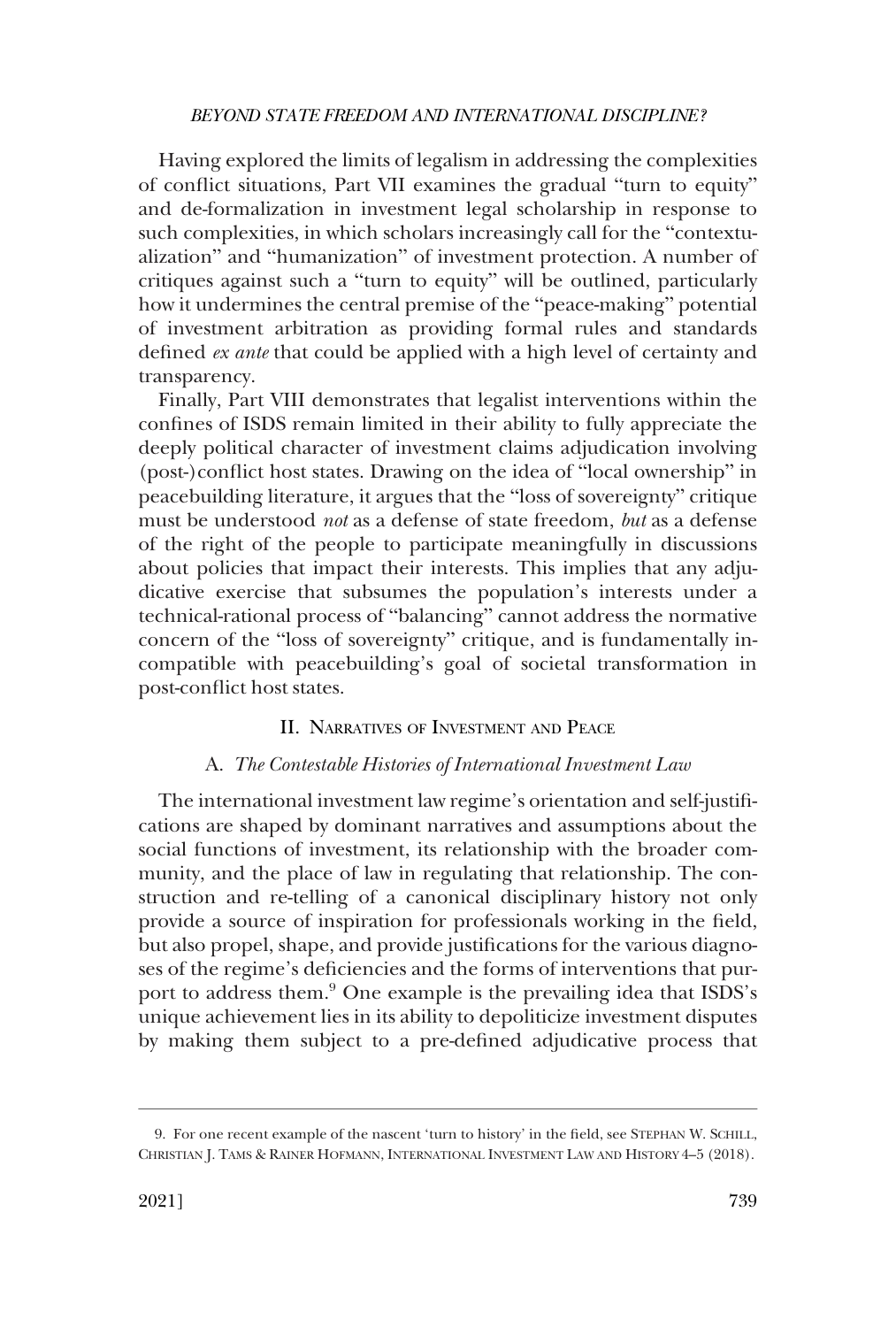applies "objective, previously agreed standards."10 This, as Moshe Hirsch observes, explains the reluctance among some arbitral tribunals to incorporating human rights norms in their decision-making, as these norms are perceived to be more ideologically controversial.<sup>11</sup> Those who see the central achievement of the system as its ability to maintain the presupposed boundaries between law and politics, then, would only find palatable proposals to incorporate human rights that neutralize the contestability of such rights, and only to the extent that such incorporation would maintain these boundaries.<sup>12</sup>

Yet, as recent critical histories of the discipline have amply shown, there are many ways by which the origin(s) of the field could be narrated.13 The work of Third World Approaches to International Law (TWAIL) scholar James Gathii, for example, shows how post-colonial rules of international economic governance continue to reflect, entrench, and legitimize colonial patterns of exploitation and unequal economic relations, whose purpose is to ensure continued access to the natural resources in former colonies that was once secured through territorial conquests.<sup>14</sup> Scholars who understand the origins of international investment law in a similar way, then, are more likely to be suspicious of the presupposed law/politics divide,<sup>15</sup> to challenge the structure of power put in place by the system, $^{16}$  and to call for the system's increased responsiveness to non-investment considerations.<sup>17</sup>

What the above discussion illustrates is not that one narrative is necessarily more objectively correct than another, but rather the

<sup>10.</sup> Ursula Kriebaum, *Evaluating Social Benefits and Costs of Investment Treaties: Depoliticization of Investment Disputes*, 33 ICSID REV. 14, 15 (2018). For one such historical narrative, see Kenneth J. Vandevelde, *A Brief History of International Investment Agreements*, 12 U.C. DAVIS J. INT'L L. & POL'Y 157 (2005).

<sup>11.</sup> *See* Moshe Hirsch, *Human Rights & Investment Tribunals Jurisprudence Along the Private/Public Divide, in* NEW DIRECTIONS IN INTERNATIONAL ECONOMIC LAW: IN MEMORIAM THOMAS WÄLDE 5, 15– 16 (Todd Weiler & Freya Baetens eds., Martinus Nijhoff Publishers, 2011).

<sup>12.</sup> DARIA DAVITTI, INVESTMENT AND HUMAN RIGHTS IN ARMED CONFLICT: CHARTING AN ELUSIVE INTERSECTION 147 (2019).

<sup>13.</sup> *See, e.g.*, KATE MILES, THE ORIGINS OF INTERNATIONAL INVESTMENT LAW: EMPIRE, ENVIRONMENT AND THE SAFEGUARDING OF CAPITAL (2013); MUTHUCUMARASWAMY SORNARAJAH, RESISTANCE AND CHANGE IN THE INTERNATIONAL LAW ON FOREIGN INVESTMENT (2015); Anne-Charlotte Martineau, *A Forgotten Chapter in the History of International Commercial Arbitration: The Slave Trade's Dispute Settlement System*, 31 LEIDEN J. INT'L L. 219 (2018).

<sup>14.</sup> *See* James T. Gathii, *War's Legacy in International Investment Law*, 11 INT'L COMMUNITY L. REV. 353, 354, 382–83 (2009); *see also* JAMES THUO GATHII, WAR, COMMERCE, AND INTERNATIONAL LAW (2010).

<sup>15.</sup> *See* SORNARAJAH, *supra* note 13, at 27.

<sup>16.</sup> *See* Martineau, *supra* note 13, at 240–41.

<sup>17.</sup> *See* MILES, *supra* note 13, at 310–11.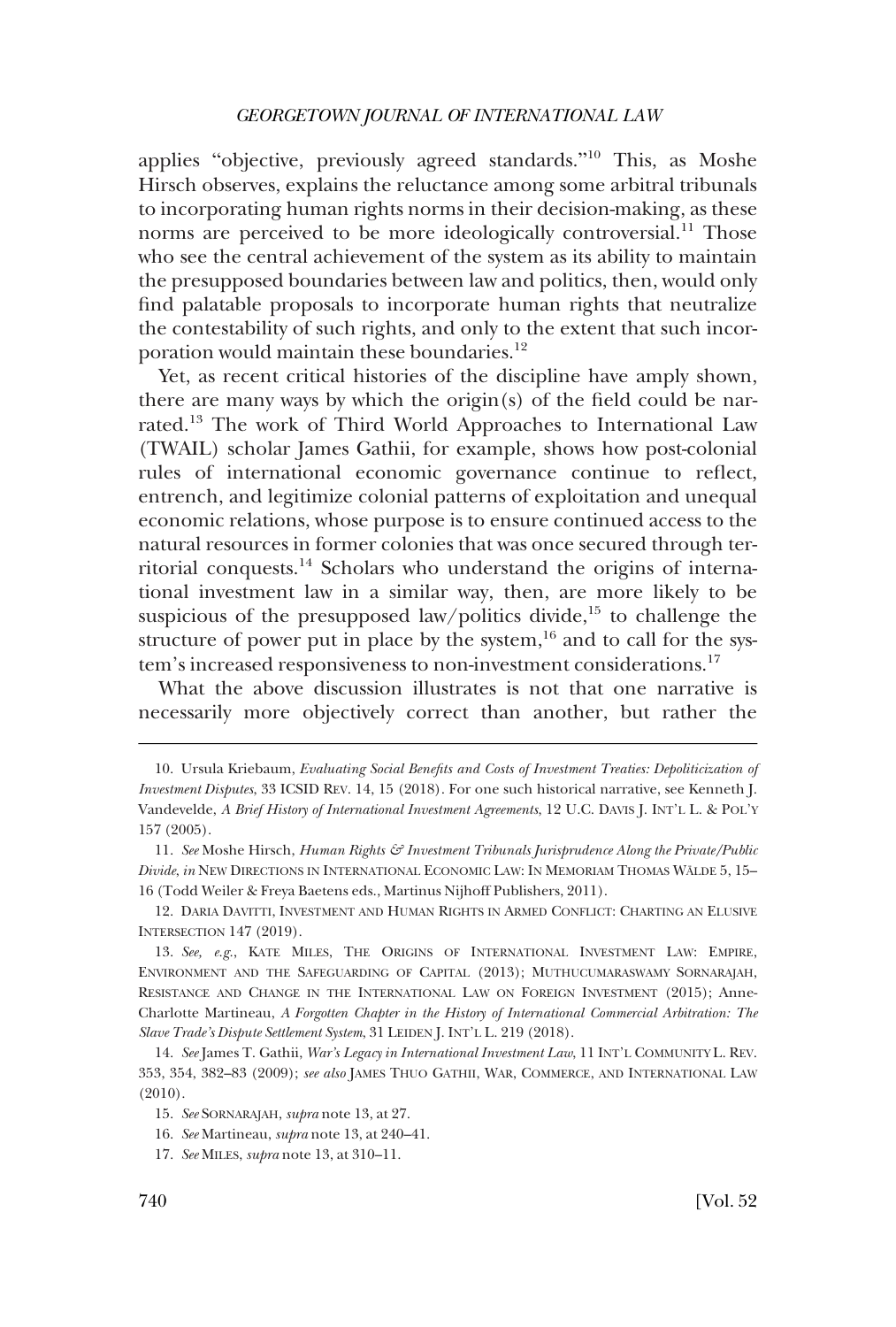<span id="page-6-0"></span>importance of acknowledging the constructive nature and contestability of these histories, and thus the prism through which one examines the operation of international investment law and evaluates its successes and failures.18 By narrating a story of the field, the narrator highlights the features that they attribute to the system's success or failure, which then provide the basis on which they could critique or defend a particular mode of "doing" investment law. The central lesson to be drawn here is that the tensions that underlie international investment law as a field do not reside in doctrinal disagreements alone, but extend to disagreements over the field's origins, *telos,* and its place in the world. In a similar way, this is the crux of Anthea Roberts' invitation to practitioners in the field to think about the development of international investment law as being animated by a "clash of paradigms"19—with its anxieties, tensions, and disruptions—which is different from a linear story of progressive development that some may choose to tell.

Indeed, as will be elaborated further below, it is far more productive to consider the disagreements over doctrinal interpretations as disagreements in a different register—such as ones over the *telos* of investment law, the role of the state, and the relationship between investment and conflict—than to fall on the interminable debates over source doctrines. With these in mind, productive scholarly work must begin with an articulation of how these narratives have made particular assumptions appear natural and unquestionable, and how these assumptions then inform the practice of professionals in their engagement with doctrines, concepts, and the field as a whole.

#### B. *Investment, Law, and Peace: "Dethronement of the State"?*

Given international law's preoccupation with peace, it is not surprising that international investment lawyers have provided various accounts of how the field contributes to peace.

The significance of modern ISDS in contributing to the peaceful settlement of investment disputes lies, as Stephen M. Schwebel puts it, in how it "reflects the dethronement of the state as the sole subject of international law."20 This contrasts with historical instances of "gunboat diplomacy" and the practice of diplomatic protection—where in the

<sup>18.</sup> Andreas Kulick, *Narrating Narratives of International Investment Law: History and Epistemic Forces*, *in* INTERNATIONAL INVESTMENT LAW AND HISTORY 41, 68–69 (2018).

<sup>19.</sup> *See generally* Anthea Roberts, *Clash of Paradigms: Actors and Analogies Shaping the Investment Treaty System*, 107 AM. J. INT'L L. 45 (2013).

<sup>20.</sup> Stephen M. Schwebel, *Introduction*, *in* ARBITRATING FOR PEACE: HOW ARBITRATION MADE A DIFFERENCE 1, 6 (2016).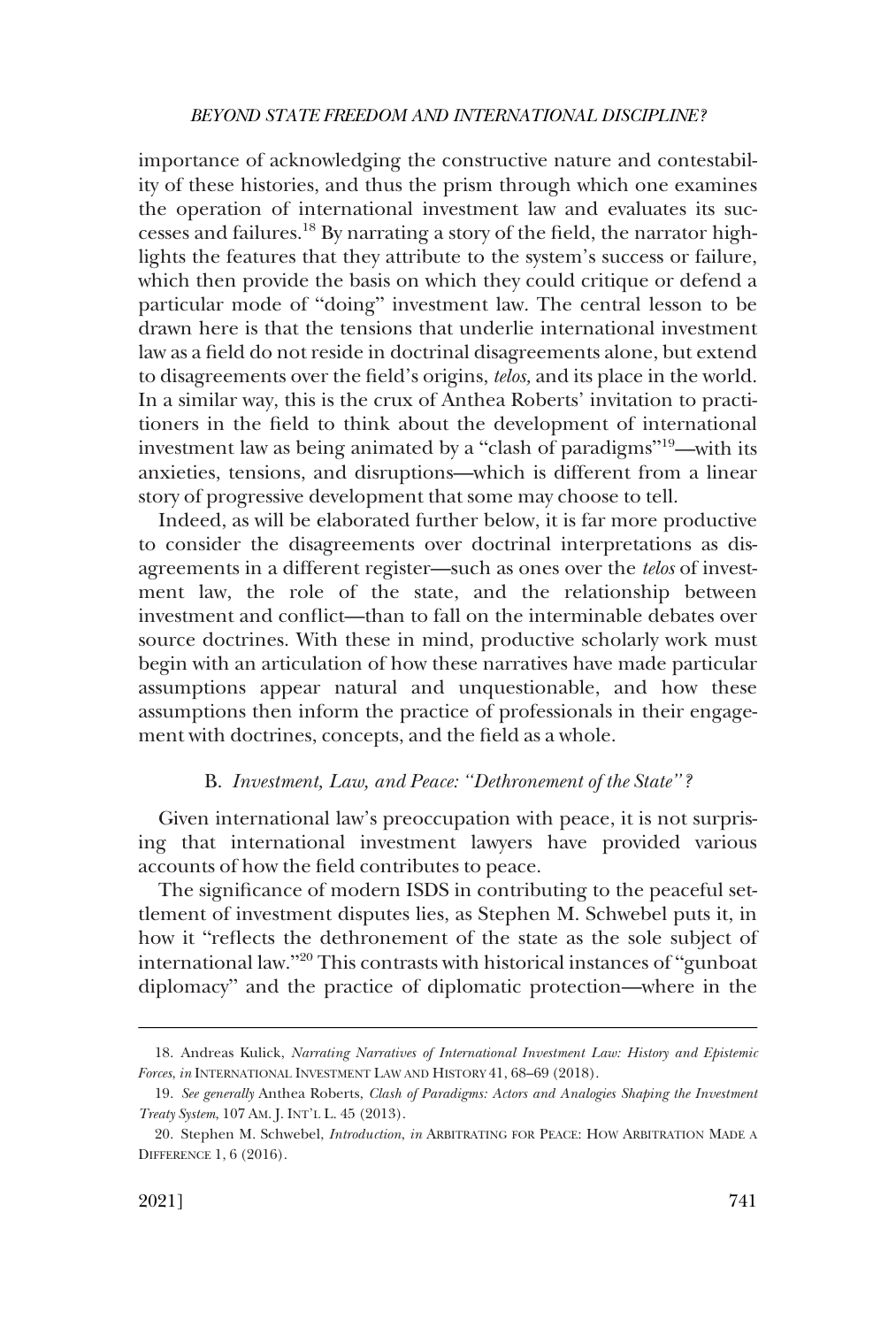former, economically and militarily powerful Western states sought to protect their investments and enforce debt contracts overseas through the threat of or actual military interventions; $^{21}$  and in the latter, when a state, subject to its discretion, asserts a claim against another state on behalf of its nationals who have been mistreated or suffered injury there.

This "dethronement of the state" narrative claims that ISDS contributes to peace by minimizing or removing sovereign caprice, as well as redressing the inherent power imbalances between states of differing levels of development and military might. Broadly speaking, ISDS is said to remove the wide discretionary powers the home states have in deciding which investors' claims to pursue and how to pursue them, $2^2$  which, according to some, suffers from unfairness, inequality of access, and ineffectiveness, as states may base their decision on domestic or external political pressures instead of legal criteria or merits of the claims.<sup>23</sup> Scholars argue that removing the requirement that the home states make that decision would help diffuse inter-state tensions, avert diplomatic crises, or even prevent armed conflicts that might otherwise arise.<sup>24</sup> As the arbitral tribunal in *Banro v. Democratic Republic of the Congo*<sup>25</sup> puts it, the mechanisms introduced by the ICSID Convention<sup>26</sup> place "the private investor face to face with the host State [and] *avoid political confrontation* between the host State and the State of which the investor is a national."27 Viewed in this light, states' prospective consent to ISDS under investment treaties can be understood as a strong pre-commitment to the peaceful settlement of investment disputes outside the perilous diplomatic arena.<sup>28</sup>

<sup>21.</sup> *See, e.g.*, O. Thomas Johnson Jr. & Jonathan Gimblett, *From Gunboats to BITs: The Evolution of Modern International Investment Law*, *in* YEARBOOK ON INTERNATIONAL INVESTMENT LAW & POLICY 2010–2011 649, 652 (2012).

<sup>22.</sup> Jason Yackee, *Investor-State Dispute Settlement at the Dawn of International Investment Law: France, Mauritania, and the Nationalization of the MIFERMA Iron Ore Operations*, 59 AM. J. LEGAL HIST. 71, 72 (2019).

<sup>23.</sup> Kriebaum, *supra* note 10, at 15.

<sup>24.</sup> *See* Ole Kristian Fauchald & Daniel Behn, *World Peace and International Investment: The Role of Investment Treaties and Arbitration*, *in* RESEARCH HANDBOOK ON INTERNATIONAL LAW AND PEACE 182, 182 (Cecilia M. Bailliet ed., Edward Elgar Publishing 2019).

<sup>25.</sup> Banro Am. Res., Inc. & Société Aurifère du Kivu et du Maniema S.A.R.L. v. Dem. Rep. Congo, ICSID Case No. ARB/98/7, Award (Sept. 1, 2000).

<sup>26.</sup> Convention on the Settlement of Investment Disputes Between States and Nationals of Other States, *opened for signature* Mar. 18, 1965, 575 U.N.T.S. 159 (entered into force Oct. 14, 1966) [hereinafter ICSID Convention].

<sup>27.</sup> *Banro v. DRC* at ¶ 15 (emphasis added).

<sup>28.</sup> *See* Christoph Schreuer & Ursula Kriebaum, *From Individual to Community Interest in International Investment Law*, *in* FROM BILATERALISM TO COMMUNITY INTEREST: ESSAYS IN HONOUR OF BRUNO SIMMA 1079, 1080–81 (2011).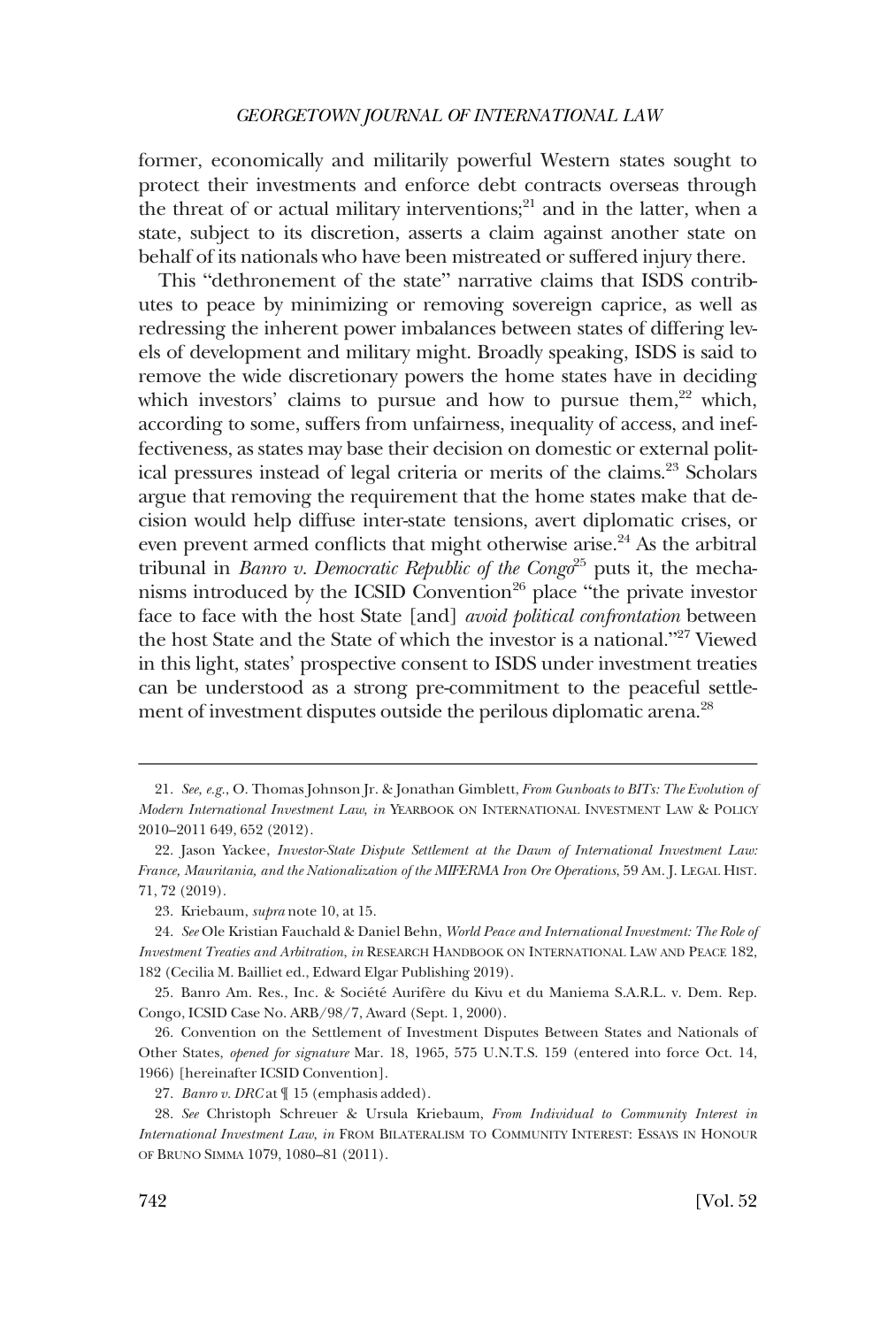The dethronement of the state is further achieved through legalization. As O. Thomas Johnson Jr. and Jonathan Gimblett explain, in the era of "gunboat diplomacy," the objective of the threat or use of force by powerful home states was often to coerce less powerful countries into the adjudication of claims under standards that the powerful states deemed acceptable.<sup>29</sup> In the specific context of post-conflict dispute settlement, Yarik Kryvoi has drawn comparisons between historical instances of international claims commissions and modern investment treaty arbitration to illustrate the shift from decision-making based on fairness and equity to one that is based on a set of rules and standards defined ex ante, which has enabled adjudication of investment claims to be subject to the "international rule of law."30 Heather L. Bray observes a parallel movement from judicial nationalism in the claims commissions, where decision-makers acted more like political advocates of the disputing states that appointed them, to judicial independence in the modern investment treaty arbitration system, where nationality restrictions rules secure the impartiality and independence of decision-makers.31 In other words, legalization is understood to be conducive to peace by providing a "civilized" framework for apolitical dispute resolution, one that is beyond the unilateral influence of any one state, and one that does not simply reproduce the unequal power relations between the disputing parties.<sup>32</sup>

As will be argued in Part VII below, if one is to take seriously the suggestion that the peace-making foundation of ISDS rests on the existence of formal, clearly defined rules with some level of resistance to politicization, then the increasing turn to equitable decision-making in investment arbitration generally, and in post-conflict dispute settlement more specifically, marks a departure from the premises underlying ISDS.

<sup>29.</sup> Johnson Jr. & Gimblett, *supra* note 21, at 653.

<sup>30.</sup> For example, Alabama Claims Commission set up after the American Civil War and the Venezuela Mixed Claims Commission set up after the Venezuelan civil war of 1898–1902. Yarik Kryvoi, *The Path of Investor-State Disputes: From Compensation Commissions to Arbitral Institutions*, 33 ICSID REV. 743, 761–64 (2018).

<sup>31.</sup> Heather L. Bray, *Understanding Change: Evolution from International Claims Commissions to Investment Treaty Arbitration*, *in* INTERNATIONAL INVESTMENT LAW AND HISTORY 102, 122–30 (2018); *see also* Kryvoi, *supra* note 30, at 753–58.

<sup>32.</sup> Karl-Heinz Bockstiegel, *Arbitration for Peace—The Iran-United States Claims Tribunal*, *in*  INTERNATIONAL ARBITRATION AND THE RULE OF LAW: CONTRIBUTION AND CONFORMITY 37 (Andrea Menaker ed., 2017).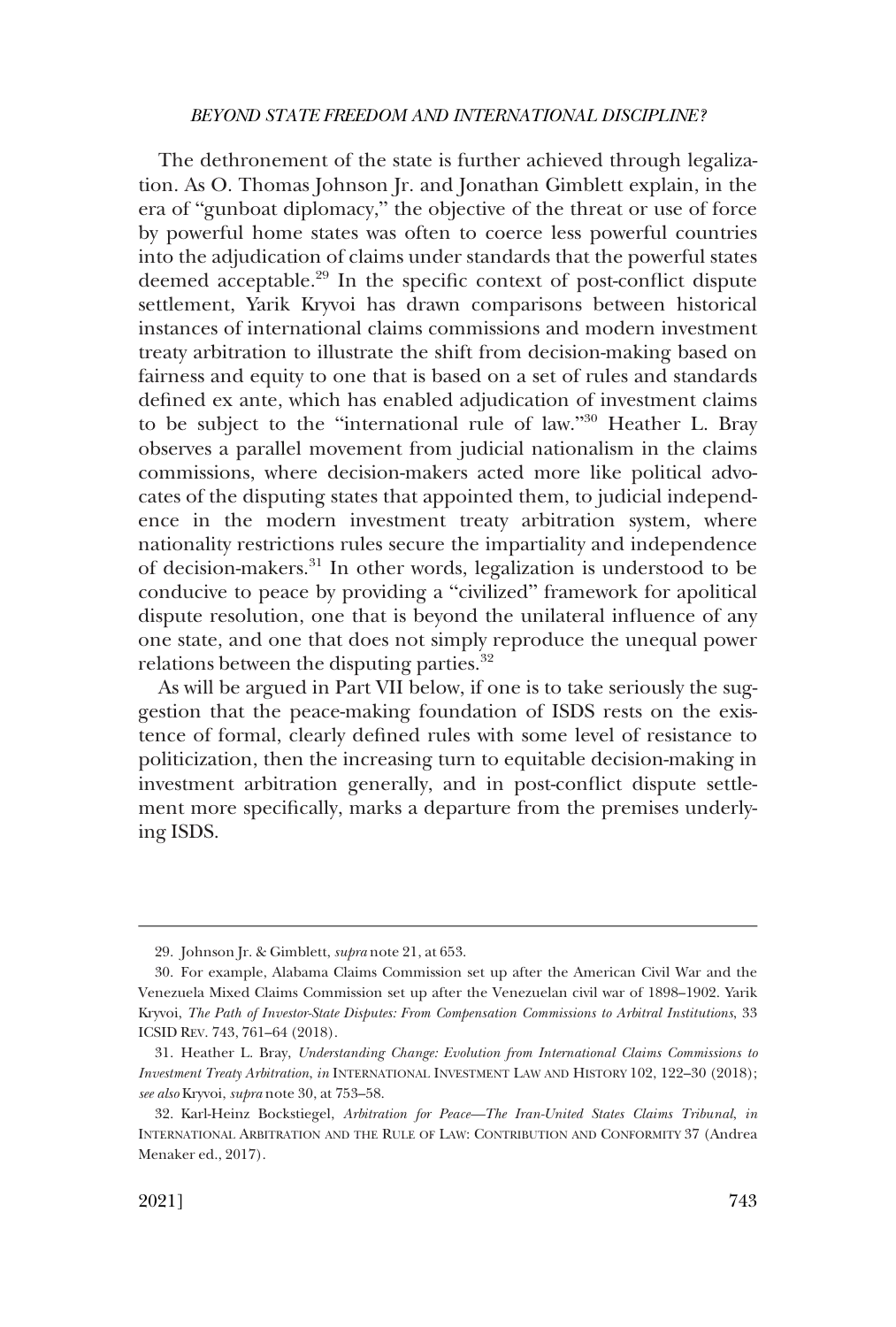## C. *From Investor Protection to Liberal Peace*

<span id="page-9-0"></span>The idea that the influence of the state should be minimized has been particularly attractive to some scholars in the context of post-conflict dispute settlement. Bray, for example, situates international investment law within the "post-Westphalian turn" in international law after the Nuremberg and Tokyo trials after the Second World War. This period was marked by the gradual ascendance of non-state actors as the subjects of international law, which are now capable of assuming individual criminal responsibility as well as making individual reparation claims at the international level.<sup>33</sup> She argues that while international humanitarian law (IHL), the body of international rules applicable during armed conflicts, may appear to be the obvious place for victims to seek redress after conflicts, it lacks the necessary procedural mechanisms for adjudication of individual complaints.34 International investment law on the other hand, provides such redress to foreign investors as one particular class of victims in armed conflicts.35

The idea that investors' independently exercisable rights to seek legal remedy under investment treaties should be protected in postconflict situations is entangled, even if indirectly, with a number of mutually dependent arguments about the effects of investment treaties, ISDS, and investment generally on the host states—and thus arguments about their peace-making potential. Arguments of this kind often begin with the observation that the inflow of foreign direct investment (FDI) to a post-conflict host state is essential for the state's economic reconstruction and development, for it provides the host state with financial resources and technological capabilities for building infrastructure, as well as providing employment and other economic opportunities for its local population.<sup>36</sup> Direct connection between FDI inflow and peace has therefore been drawn on the basis that it provides a form of a "peace dividend" which "instill[s] the people with a stronger sense of hope and provid[es] incentives to consolidate peace."37 Thus, it has

<sup>33.</sup> Heather L. Bray, *SOI—Save Our Investments! International Investment Law and International Humanitarian Law*, 14 J. WORLD INV. & TRADE 578, 581 (2013).

<sup>34.</sup> *Id.* at 579–81.

<sup>35.</sup> *Id.* at 579.

<sup>36.</sup> *See, e.g.*, Rahim Moloo & Alex Khachaturian, *Foreign Investment in a Post-Conflict Environment*, 10 J. WORLD INV. & TRADE 341, 341 (2009); Merryl Lawry-White, *International Investment Arbitration in a* Jus Post Bellum *Framework*, 16 J. WORLD INV. & TRADE 633, 634 (2015); *see also* INT'L LABOUR OFFICE, SOCIO-ECONOMIC REINTEGRATION OF EX-COMBATANTS: GUIDELINES (2010).

<sup>37.</sup> Nicholas Turner, Obijiofor Aginam & Vesselin Popovski, *Post-Conflict Countries and Foreign Investment*, 8 POL'Y BRIEF 1, 2 (2008); *see also* Moloo & Khachaturian, *supra* note 36, at 347.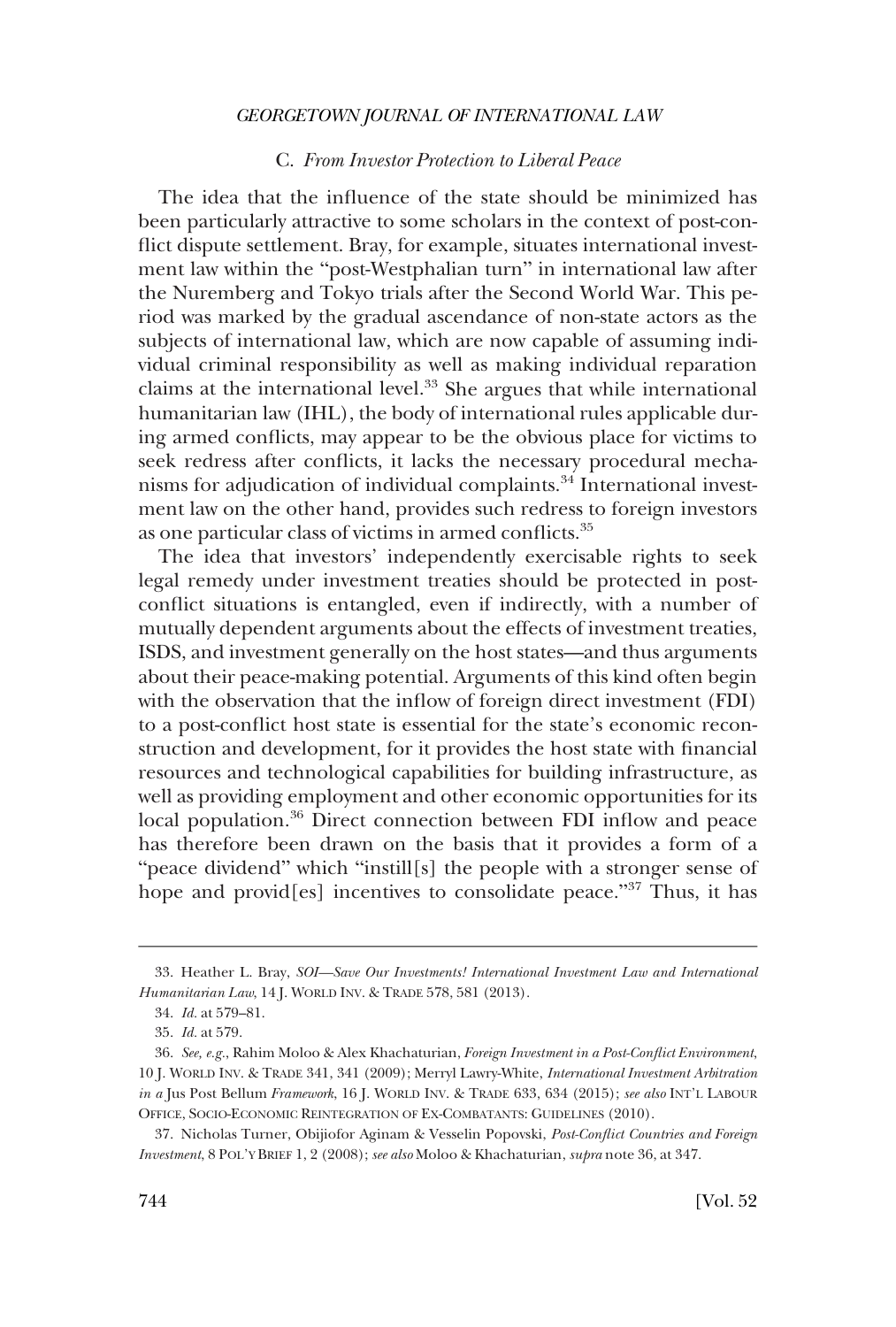been argued that, in order to promote FDI inflow, investment treaties are necessary for establishing a stable, predictable, and transparent framework according protections to investors and placing limitations on the host states' ability to interfere with foreign investments.<sup>38</sup>

Appeals to the idea of rule of law also pervade discourse on international investment law and are intimately linked to broader arguments made regarding the relationship between ISDS and peace. The dominant account of the rule of law emphasizes the depoliticizing effects of investment treaty arbitration and its ability to discipline "unruly" states by reference to some autonomous international standards<sup>39</sup>—which, as some have observed, in effect prioritizes the international rule of law (for private investors) over the host states' domestic rule of law.40 As Velimir Živković points out, the conflation of the rule of law concept with compliance with obligations under international investment agreements can be seen as a "self-legitimising narrative" of the investment protection regime.<sup>41</sup> A more sophisticated account of the rule of law, he argues, must acknowledge the potential frictions between the domestic rule of law and the international rule of law, and explore how arbitrators may develop greater sensitivity to domestic rule of law concerns<sup>42</sup>

Justifications for ISDS's contribution to peace in its rule of law formulation justifies the prioritization of international rules of the regime by invoking (explicitly or implicitly) what is known as the "good governance thesis," which, in broad terms, suggests that the investment law regime benefits host states by incentivizing them to embrace values such as transparency, consistency, and due process in their governance.43 When read in conjunction with the above arguments that promoting FDI inflow is conducive to peace, some argue that host states could, by adhering to the demands of the regime, send a signal to investors that they are willing and capable of upholding the rule of

<sup>38.</sup> *See* Fauchald & Behn, *supra* note 24, at 198.

<sup>39.</sup> ADC Affiliate Ltd. v. Republic of Hung., ICSID Case No. ARB/03/16, Award, ¶ 423 (Oct. 2, 2006).

<sup>40.</sup> Ntina Tzouvala, *The Academic Debate About Mega-Regionals and International Lawyers: Legalism as Critique?*, 6 LONDON REV. INT'L LAW 189, 195–96 (2018).

<sup>41.</sup> Velimir Živković, *Pursuing and Reimagining the International Rule of Law through International Investment Law*, 12 HAGUE J. ON RULE L. 1, 8 (2020).

<sup>42.</sup> *Id.* at 21.

<sup>43.</sup> Jure Zrilič, *International Investment Law in the Context of* Jus Post Bellum: Are Investment *Treaties Likely to Facilitate or Hinder the Transition to Peace?*, 16 J. WORLD INV. & TRADE 604, 611 (2015).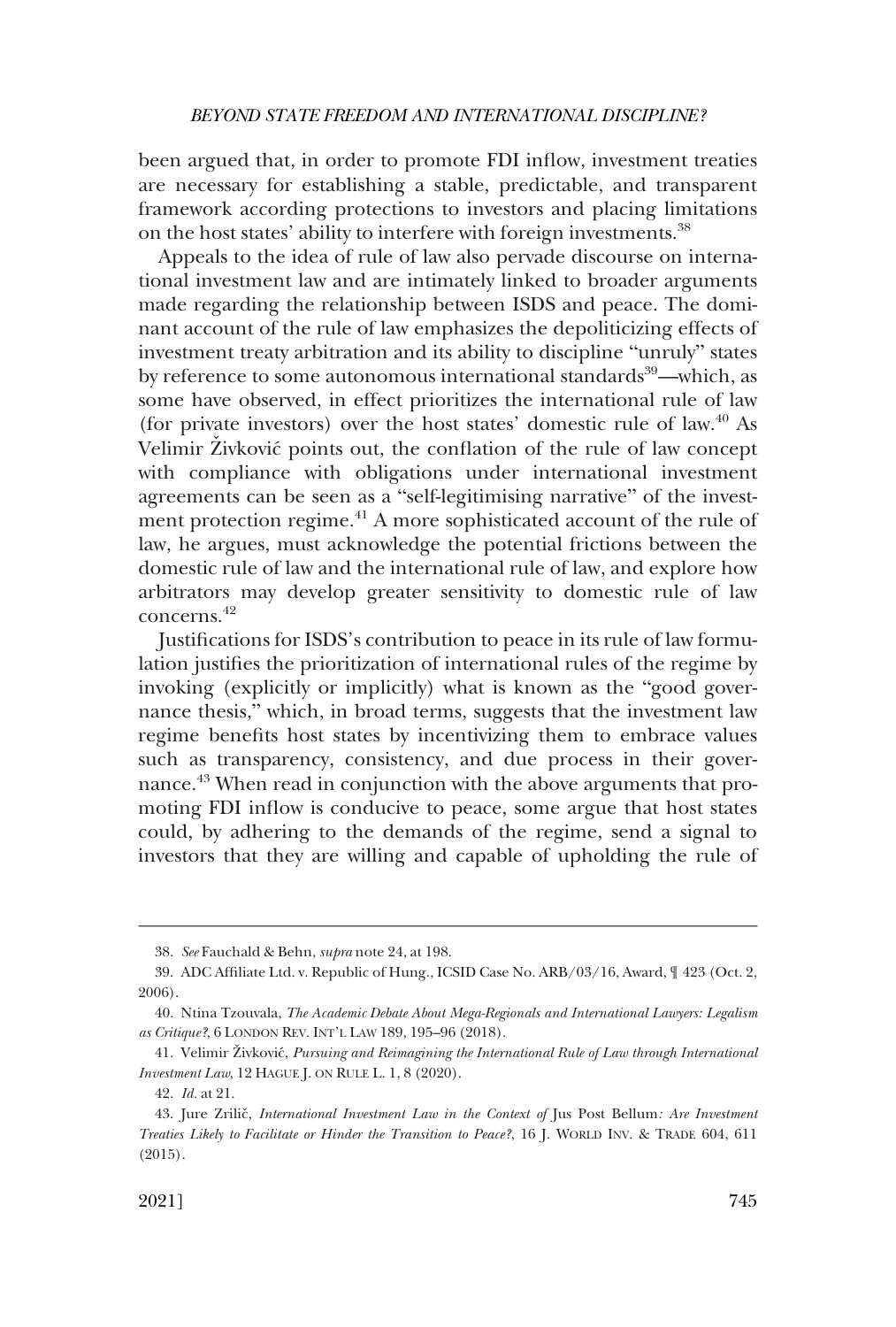law.44 As Balakrishnan Rajagopal has observed, rule of law has sometimes been invoked uncritically in the post-conflict state-building literature as a panacea that would spur economic development, protect against human rights abuses, and guarantee against re-emergence of conflicts.45 Given the idea that certain norms can be embedded in or internalized by the host states through their engagement with the regime,46 one can envisage arguments being made that investment treaty arbitration diminishes the chances of conflict by addressing the structural or systemic causes of conflicts. For example, Ole Fauchald and Daniel Behn have argued that investment treaty arbitration provides a platform otherwise unavailable where corruption, despotism, and other endemic social ills in the host states could be divulged and challenged.<sup>47</sup>

Finally, the connections drawn between investment and peace must be understood against the background of what may be called the "liberal peace" thesis, which, in one of its simpler forms, suggests that increased economic interdependence between states would reduce the chances of conflicts.48 For example, Stephan Schill argues that the multilateral ordering of investment relations and the emergence of uniform standards of treatment for foreign investors stabilize international relations by limiting states' ability to adopt discriminatory or isolationist practices, as well as ensuring free competition between states.49 Others who subscribe to a narrower conception of the liberal peace thesis, which posits that liberal democratic states are less likely to go to war, may still be persuaded by arguments that investment arbitration promotes peace on the basis that the promoting good governance function of the regime would "strengthen liberal democracy within [host States]."<sup>50</sup>

<sup>44.</sup> Fauchald & Behn, *supra* note 24, at 213; Christopher Schreuer, *War and Peace in International Investment Law*, 1 TRANSN'L DISP. MGMT. 1, 4 (2018).

<sup>45.</sup> Balakrishnan Rajagopal, *Invoking the Rule of Law in Post-Conflict Rebuilding: A Critical Examination*, 49 WM. & MARY L. REV. 1347, 1347–48 (2008).

<sup>46.</sup> Lawry-White, *supra* note 36, at 638.

<sup>47.</sup> Fauchald & Behn, *supra* note 24, at 213.

<sup>48.</sup> JURE ZRILIČ, THE PROTECTION OF FOREIGN INVESTMENT IN TIMES OF ARMED CONFLICT 237-38 (2019).

<sup>49.</sup> STEPHAN W. SCHILL, THE MULTILATERALIZATION OF INTERNATIONAL INVESTMENT LAW 117 (2010); *see also* Michail Risvas, *Non-discrimination and the Protection of Foreign Investments in the Context of an Armed Conflict*, *in* EUROPEAN YEARBOOK OF INTERNATIONAL ECONOMIC LAW: INTERNATIONAL INVESTMENT LAW AND THE LAW OF ARMED CONFLICT 199, 207–08 (Katia Fach Gomez et al. eds., 2019).

<sup>50.</sup> KENNETH J. VANDEVELDE, BILATERAL INVESTMENT TREATIES: HISTORY, POLICY, AND INTERPRETATION 113–14, 199 (2010) (quoted in MAVLUDA SATTOROVA, THE IMPACT OF INVESTMENT TREATY LAW ON HOST STATES: ENABLING GOOD GOVERNANCE 22 (2018)).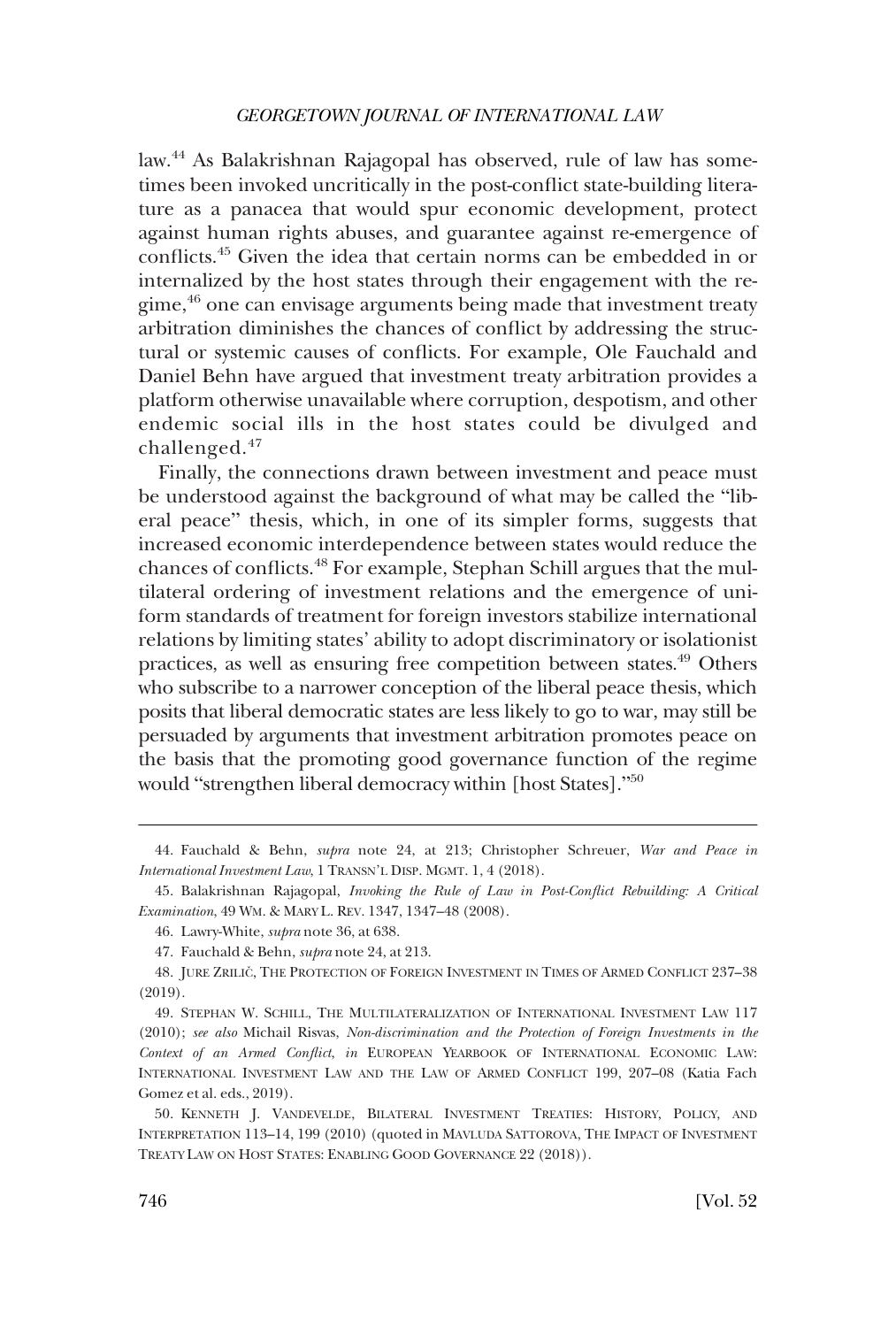#### III. UNEASY RELATIONSHIP BETWEEN INVESTMENT (LAW) AND PEACE

<span id="page-12-0"></span>A common thread that unites these divergent justifications put forward for the peace-making potential of FDI and the international investment law regime, as Gus Van Harten astutely points out, is that wider economic integration is portrayed as harmonious with, if not directly conducive to, domestic peace.<sup>51</sup> The congruence of the interest of foreign investors and that of the host state (and its population) is seen most clearly in the economic reforms instituted by the U.S.-led Coalition Provisional Authority (CPA) after the U.S. invasion of Iraq in 2003, specifically Order 39 on *Foreign Investment*, 52 which replaced all previously existing foreign investment law under the Ba'athist Government.<sup>53</sup> It states:

This Order promotes and safeguards the *general welfare and interests of the Iraqi people* by promoting foreign investment through the protection of the rights and property of foreign investors in Iraq and the regulation through transparent processes of matters relating to foreign investments in Iraq . . .<sup>54</sup>

The connections drawn between the investment law regime and peace through recourse to the liberal peace and good governance theses thus allow one to make the argument, quite convincing on its face, that adherence to the regime would help address the social, economic, and structural root causes of conflicts.

#### A. *Locating the Place of Investments in Peace and Conflict*

The first objection to the celebratory narratives connecting investment (arbitration) and peace is that many foreign investors find conflict zones uniquely attractive despite higher security risks and instability due to factors such as lower costs, potential for higher rates

<sup>51.</sup> Gus Van Harten, *Guatemala's Peace Accords in a Free Trade Area of the Americas*, 3 YALE HUM. RTS. & DEV. L.J. 113, 114 (2000).

<sup>52.</sup> Foreign Investment, Coalition Provisional Authority Order No. 39 (Sept. 19, 2003) [hereinafter CPA Order No. 39].

<sup>53.</sup> For the discussion of the economic reforms implemented by the Coalition in the context of its other reforms, see Gregory H. Fox, *The Occupation of Iraq*, 36 GEO. J. INT'L L. 195 (2005). For a critique of the reforms, see Bassam Yousif, *Coalition Economic Policies in Iraq: Motivations and Outcomes*, 27 THIRD WORLD Q. 491 (2006).

<sup>54.</sup> CPA Order No. 39, *supra* note 52, § 2 (emphasis added).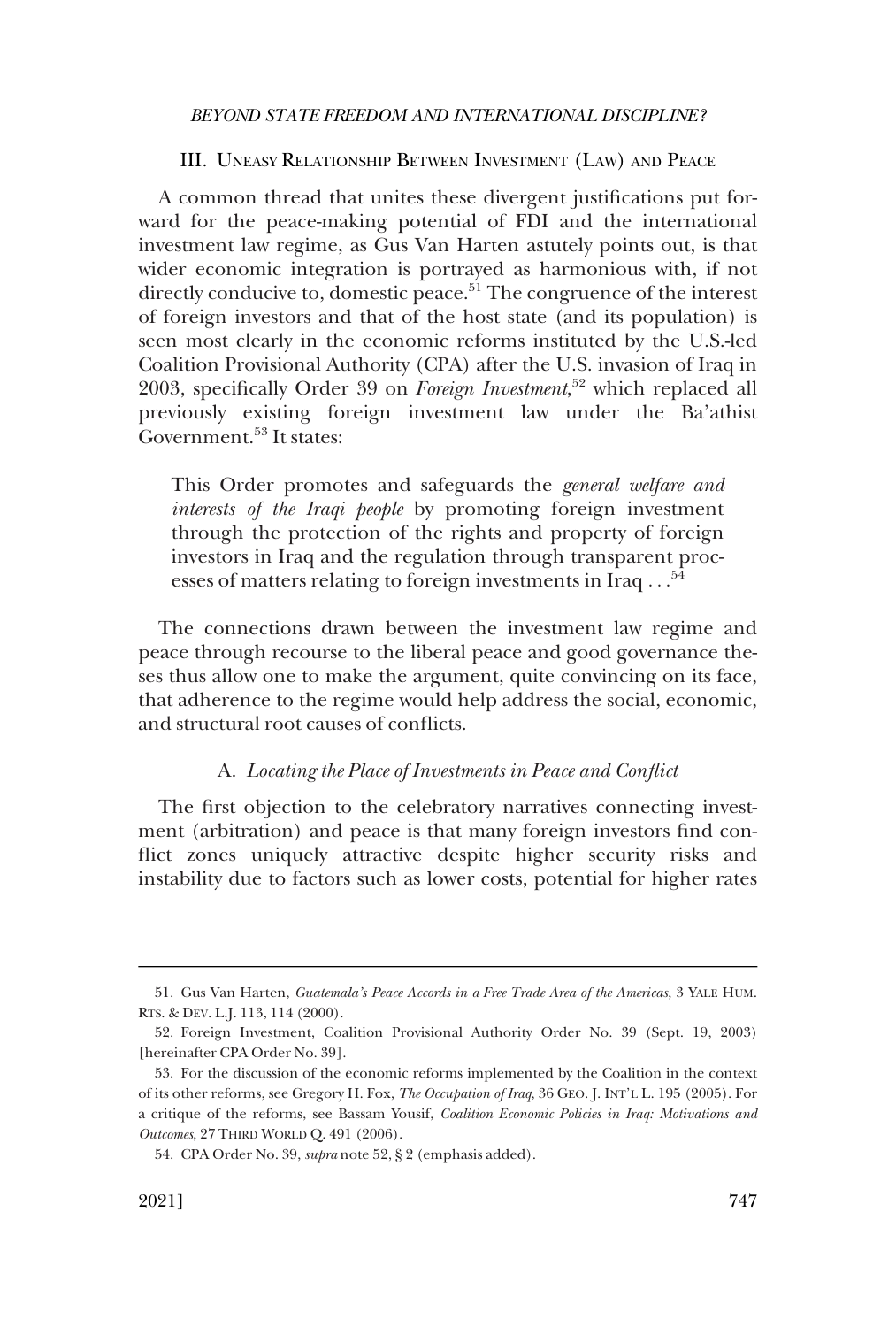of return for being an early entrant to the market,<sup>55</sup> and the ability to leverage fragile domestic legal institutions or connections to corrupt or kleptocratic regimes to secure favorable deals unavailable elsewhere.<sup>56</sup> One example is the recent case of *Tethyan Copper v. Pakistan*, 57 which concerns an investment to extract minerals in the Reko Diq Mine in the province of Balochistan in Pakistan, an area known for the presence of Balochi separatist insurgents, a fact that both parties in the case acknowledged. One question that arose in the Award is the relevance of security risks to the valuation of the claimant's investment.<sup>58</sup> Another example is *Olin v. Libya*, 59 where the tribunal found that an Expropriation Order issued by Libya, even when later revoked by a Libyan court, still amounted to expropriation on the basis that it had caused delays in the launch of the claimant's products, which had deprived the claimant's expected first-mover advantage as a local private producer.<sup>60</sup>

Beyond the motivations of the foreign investors, questions can also be raised on whether the promotion of foreign investment in (post-) conflict contexts, regardless of its nature, is always conducive to peace or even beneficial to the host states.<sup>61</sup> First, some have observed that FDI inflow in (post-)conflict zones is often concentrated in extractive industries, $62$  one notable example being blood diamonds in Angola and Sierra Leone.63 Second, it has been shown that investments of this kind create limited linkages with the domestic economy as the majority

61. Eric De Brabandere, *Jus Post Bellum and Foreign Direct Investment: Mapping the Debate*, 16 J. WORLD INV. & TRADE 590, 591 (2015) (Neth.).

62. See generally DANIELLA DAM-DE JONG, INTERNATIONAL LAW AND GOVERNANCE OF NATURAL RESOURCES IN CONFLICT AND POST-CONFLICT SITUATIONS 58–104 (2015); U.N. Interagency Framework for Preventive Action Rep. on Extractive Industries and Conflict (2012). For one specific example of Iraq, see Irene Costantini, *Statebuilding and Foreign Direct Investment: The Case of Post-2003 Iraq*, 20 INT'L PEACEKEEPING 263 (2013).

63. Brian Ganson & Achim Wennmann, *The Corporation and Violent Conflict: Perspectives, Policy Responses and Future Trends*, *in* HANDBOOK OF THE INTERNATIONAL POLITICAL ECONOMY OF THE CORPORATION 295, 300 (Andreas Nölke & Christian May eds., 2018).

<sup>55.</sup> *See, e.g.*, Matthew T. Simpson, *Mitigating Volatility: Protecting Chinese Investment in Post-Conflict Regions*, 9 J. WORLD INV. & TRADE 317, 317 (2008) (describing the attractiveness of the African market to China).

<sup>56.</sup> *See, e.g.*, Ida Bastiaens, The Politics of Foreign Direct Investment in Authoritarian Regimes (2016) (Ph.D. thesis, Univ. of Pittsburgh).

<sup>57.</sup> Tethyan Copper Co. Pty. v. Islamic Republic of Pak., ICSID Case No. ARB/12/1, Decision on Jurisdiction and Liability (Nov. 10, 2017); Tethyan Copper Co. Pty. v. Islamic Republic of Pak., ICSID Case No. ARB/21/1, Award (July 12, 2019) [hereinafter *Tethyan Copper (Award)*].

<sup>58.</sup> Id. at 470 (especially section VII(D)).

<sup>59.</sup> Olin Holdings Ltd. v. Libya, Case No. 2035/MCP, Final Award (ICC Int'l Ct. Arb. 2018).

<sup>60.</sup> *Id.* ¶¶ 164–67.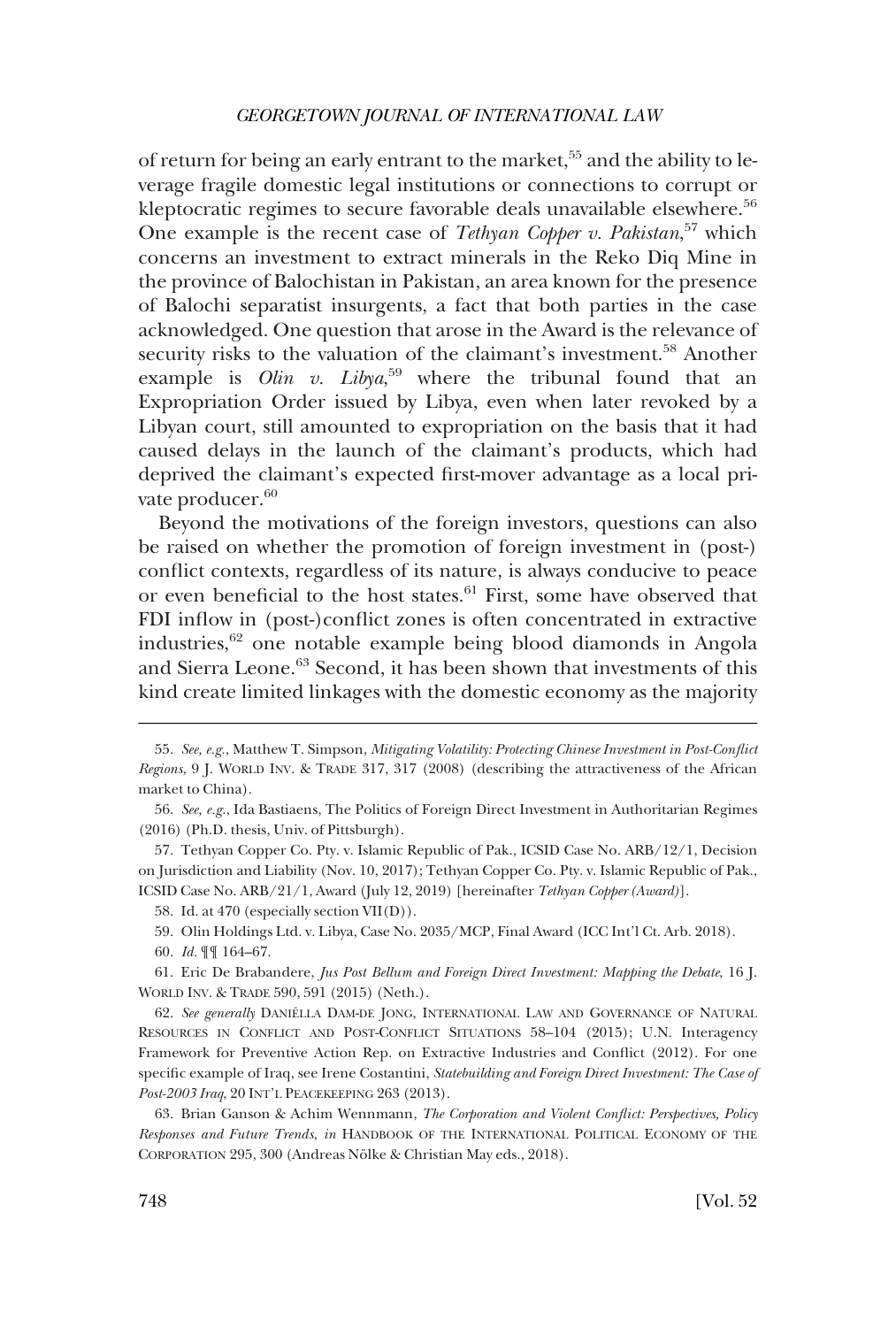<span id="page-14-0"></span>of the profits are often repatriated to the investors' home states.<sup>64</sup> Third, even if these investments create economic benefits for the (post-) conflict host states, there is no guarantee that such benefits will be fairly distributed, as they are prone to elite capture.<sup>65</sup> Fourth, the concept of "resource curse" illustrates how host states' dependence on natural resource exports may lead to poor domestic governance, a potential driver of unrest and conflict.<sup>66</sup> Finally, investment in these industries may also indirectly trigger or fuel conflicts over control of or access to resource-rich areas, especially in deeply divided societies such as Afghanistan.<sup>67</sup>

## B. *Addressing the "Root Causes" of Conflicts under the Shadow of ISDS*

The purpose of the above discussion is to illustrate the potential disconnect between the broad promise of foreign investment promotion in ensuring peace and the concrete impact it has on domestic peace, especially in complex (post-)conflict contexts.<sup>68</sup> The implication is that, first, any statement drawing connections between investment (law) and peace must be subject to qualifications; and second, even if one is to accept the general peace-making nature of the regime as a whole, it could not be sufficient justification for its outright endorsement in these contexts. This is what underlies a second, and more sustained critique of the system in these contexts, which is how ISDS in post-conflict situations may circumscribe host states' ability to address the "root causes" of conflicts.

In his study on the impact of foreign investment protection on the transitional justice initiative in Colombia, Marco Velásquez-Ruiz explores the tensions between transitional justice and the protection of investors' interests after conflicts. $69$  For him, transitional justice is a

<sup>64.</sup> Liesbeth Colen & Andrea Guariso, *What Type of Foreign Direct Investment is Attracted by Bilateral Investment Treaties?*, *in* FOREIGN DIRECT INVESTMENT AND HUMAN DEVELOPMENT: THE LAW OF ECONOMICS OF INTERNATIONAL INVESTMENT AGREEMENTS 138, 156 (Olivier de Schutter et al. eds., 2013).

<sup>65.</sup> Olivier de Schutter, *The Host State: Improving the Monitoring of International Investment Agreements at the National Level*, *in* FOREIGN DIRECT INVESTMENT AND HUMAN DEVELOPMENT: THE LAW OF ECONOMICS OF INTERNATIONAL INVESTMENT AGREEMENTS 157, 158 (Olivier de Schutter et al. eds., 2013).

<sup>66.</sup> Turner, Aginam & Popovski, *supra* note 37, at 3.

<sup>67.</sup> DAVITTI, *supra* note 12, at 6–7.

<sup>68.</sup> *See generally*, FOREIGN DIRECT INVESTMENT IN POST CONFLICT COUNTRIES: OPPORTUNITIES AND CHALLENGES (Virtus C. Igbokwe et al. eds., 2010).

<sup>69.</sup> Marco Alberto Velásquez-Ruiz, The Colliding Vernaculars of Foreign Investment Protection and Transitional Justice in Colombia: A Challenge for the Law in a Global Context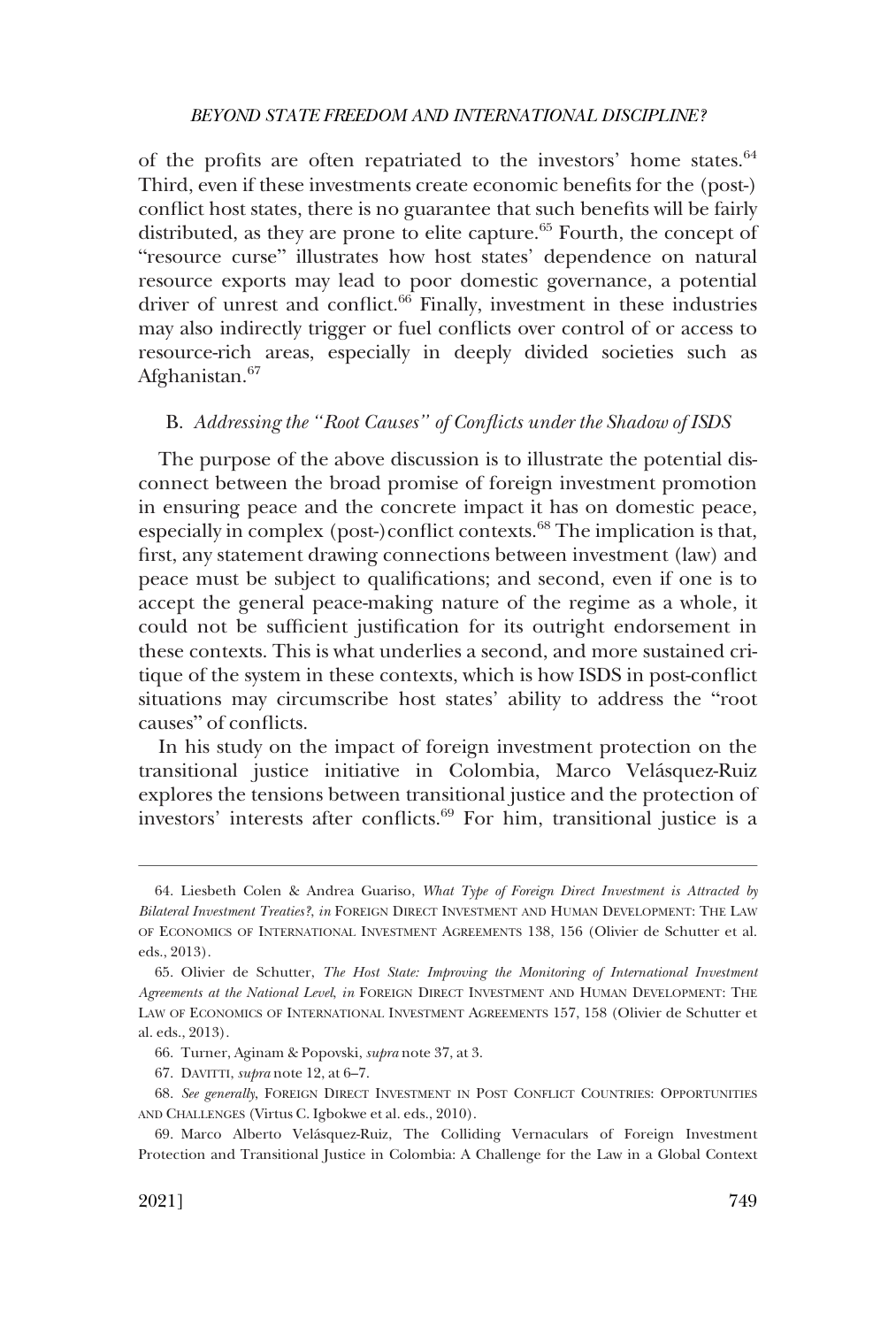forward*-*looking project premised on an acknowledgement of the defects of past social relations, whose purpose is to confront and transform such relations. By contrast, investment protection under the regime is always a retrospective project that seeks to protect transactions, assurances, and expectations that arose from such relations (on which the investors rely).<sup>70</sup> In other words, if investment protection presumptively favors stability and continuity of historical relations, durable peace is only achievable through societal transformation that marks a destabilization of and discontinuity from such relations. This problem of incommensurability is what underlies Jonathan Bonnitcha's concern that newly-democratic countries transitioning from authoritarian rule may be constrained by the investment law regime in passing legislation that rectifies the wrongs caused by the previous regime and nullifies previous transactions not conducted at arm's length.<sup>71</sup>

The standard doctrinal response of investment law to the incommensurability problem is to establish a connection between the present illegitimacy of a particular transaction to some past illegal or censurable acts on part of the investor. Take the example of Colombia's land restitution law, *Ley de Víctimas y Restitución de Tierras.*72 Passed in 2011, the law requires that land rights obtained by corporations during the conflict through dealings with paramilitaries and armed opposition groups be turned over in order to allow victims who were forcibly displaced from their lands to return to their property—effects of which may constitute direct expropriation of property.73 In her analysis, Tara Van Ho explains how the land acquisitions may possibly be invalidated by reason of illegality or corruption under international investment law, even though she remains skeptical of their effectiveness due to evidentiary issues.74 The most interesting aspect of her analysis, however, is that some of these land acquisitions were apparently legal, at least according to the assurances made by the previous government or its officers. $75$  After

<sup>(</sup>May 27, 2016) (Ph.D. dissertation, Osgoode Hall Law School of York University) (Osgoode Digital Commons).

<sup>70.</sup> *Id.* at 160.

<sup>71.</sup> Jonathan Bonnitcha, *Investment Treaties and Transition from Authoritarian Rule*, 15 J. WORLD INV. & TRADE 965, 985 (2014).

<sup>72.</sup> L. 1448/11, junio 10, 2011, DIARIO OFICIAL [D.O.] (Colom.).

<sup>73.</sup> *See* Tara L. Van Ho, *Is it Already Too Late for Colombia's Land Restitution Process?: The Impact of International Investment Law on Transitional Justice Initiatives*, 5 INT'L HUM. RTS. L. REV. 60, 61–62, 80 (2016).

<sup>74.</sup> *See id.* at 76–80.

<sup>75.</sup> *Id.* at 77–78.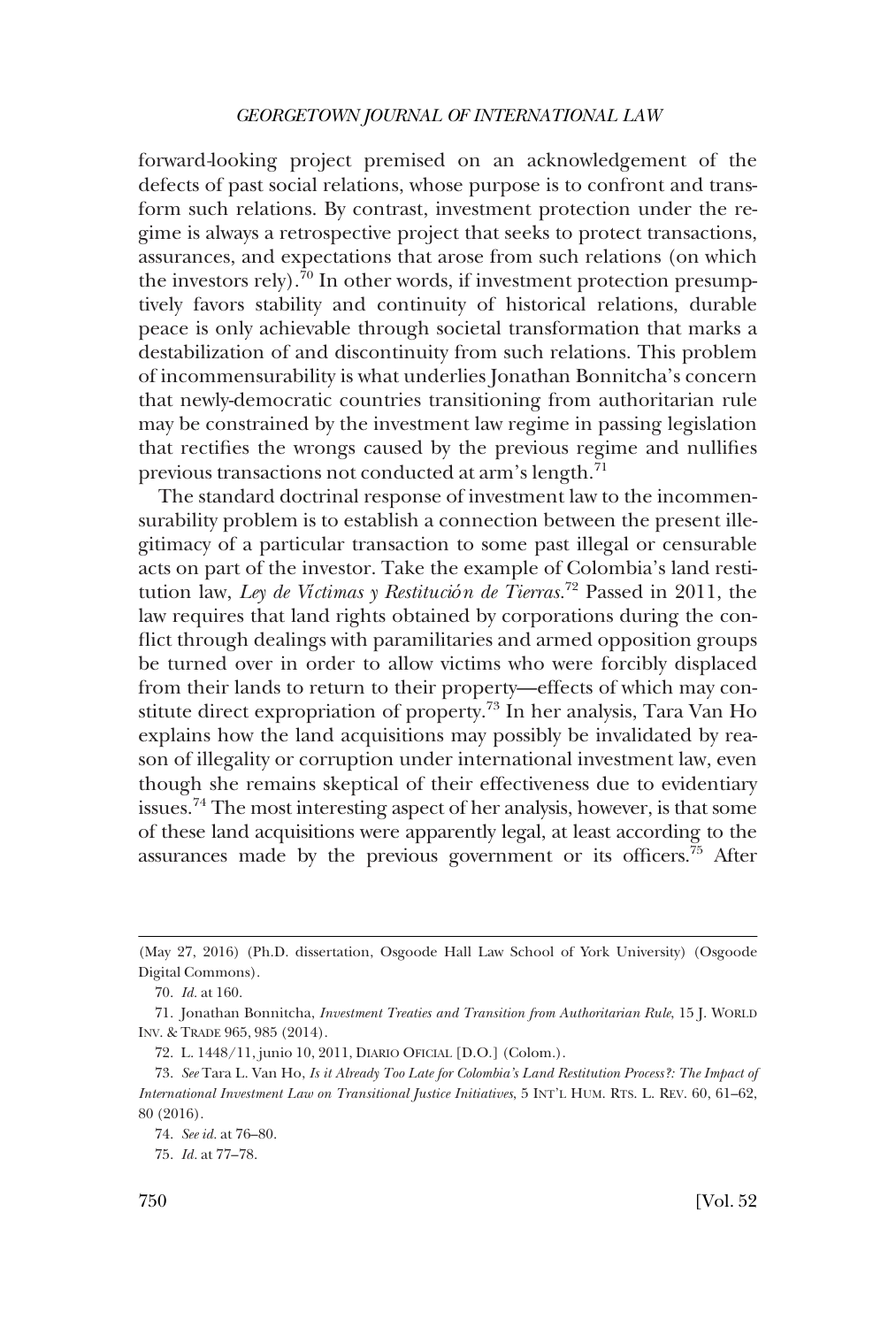considering the arbitral decisions in *Metalclad*<sup>76</sup> and *Kardassopoulos*,<sup>77</sup> she finds problematic the conclusion that investors are able to rely on government assurances even if they are legally inaccurate.78 She therefore suggests that arbitral tribunals could, *inter alia*, assess whether an investor could legitimately rely on such assurances, taking into account the timing of the investment and the history of forced displacement in the country.79 As will be discussed further in Part VII below, Van Ho's argument provides a clear example of the turn to equity as a putatively progressive argumentative move with which investment law jurisprudence has increasingly become familiar. For the present purpose, one may observe that investment arbitration is always a retrospective exercise which requires grounding the present in the past.

Van Harten's prescient analysis of Guatemala's Peace Accords articulates, in broader terms, how investment protection standards may limit a state's ability to address the root causes of conflicts.80 He argues that standards such as uniform national treatment, while uncontroversial on their face, limit a state's ability to adopt affirmative actions-type policies which give its domestic actors preferential treatment.81 This is problematic in the context of Guatemala, as the root of the continuing conflict lies in inequality of access to and ownership of fertile lands caused by large-scale land-grabbing sometimes facilitated by the state government.<sup>82</sup> Another concrete example can be found in the widelydiscussed *Foresti*, 83 where the investor alleged that South Africa's postapartheid black empowerment measures were in violation of its investment treaty obligations. While the impugned measures in *Foresti* are characterized by many commentators as socio-economic or "human

<sup>76.</sup> Metalclad Corp. v. United Mexican States, ICSID Case No. ARB(AF)/97/1, Award (Aug. 30, 2000), 5 ICSID Rep. 212 (2002) [hereinafter *Metalclad*].

<sup>77.</sup> Kardassopoulos v. Republic of Geor., ICSID Case Nos. ARB/05/18 and ARB/07/15, Award (Mar. 3, 2010), [https://www.italaw.com/sites/default/files/case-documents/ita0445.pdf.](https://www.italaw.com/sites/default/files/case-documents/ita0445.pdf)

<sup>78.</sup> *See* Van Ho, *supra* note 73, at 77–78.

<sup>79.</sup> *Id.* at 83.

<sup>80.</sup> Van Harten, *supra* note 51.

<sup>81.</sup> *Id.* at 134–35.

<sup>82.</sup> *Id.* at 118-23. On land grabbing and international investment law generally, see Lorenzo Cotula, *Land 'Grabbing' and International Investment Law: Toward a Global Reconfiguration of Property?*, *in* YEARBOOK ON INTERNATIONAL INVESTMENT LAW & POLICY 2014–2015 177 (Andrea K. Bjorklund ed., 2016).

<sup>83.</sup> See Foresti v. Republic of S. Afr., ICSID Case No. ARB(AF)/07/01, Award,  $\int$  64–66 (Aug. 4, 2010), <https://www.italaw.com/sites/default/files/case-documents/ita0337.pdf>[hereinafter *Foresti*].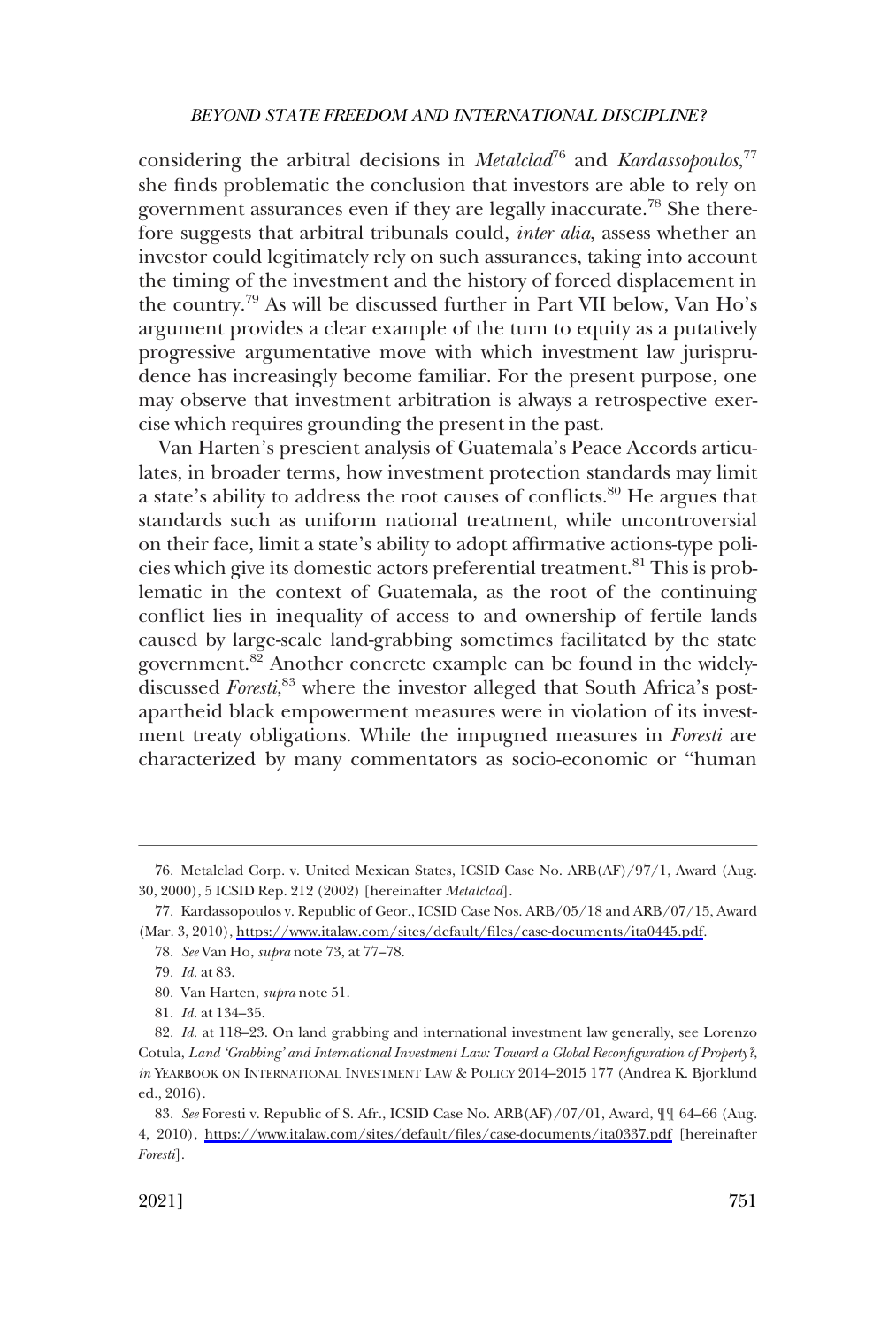<span id="page-17-0"></span>rights" measures,<sup>84</sup> they could also be plausibly characterized as "peacemaking" measures to the extent that they serve the purpose of alleviating racial tensions or inequality which had been contributing factors to the interracial violence and conflict in the country.<sup>85</sup> Understood in this way, one can immediately see how the operationalization of the investment law regime may interfere with the peace-making process in the host state.

Finally, by providing an avenue for redress accessible only to foreign investors who may be given large awards that would never be available to domestic investors and other individuals, one may question whether the existence of the regime itself may contribute to the exacerbation of societal divisions and public discontent, thereby undermining peace in the host states.<sup>86</sup>

## IV. "LOSS OF SOVEREIGNTY" CRITIQUE

The argument that international investment law may unduly constrain a post-conflict host state's ability to adopt policies and laws in addressing the root causes of conflicts, and impose extraordinary penalties on a state for doing so, is a familiar form of critique in international investment law which juxtaposes the protection of investors with a host state's regulatory freedom.<sup>87</sup> To understand the promise and limits of this kind of "loss of sovereignty" critique, one may begin by examining the debates over the doctrinal content of the "fair and equitable treatment" (FET) standard, especially as it is applied in arbitral decisions involving developing host states.<sup>88</sup>

The core of the debate is whether FET as a "non-contingent"<sup>89</sup> standard should be applied as a strict standard that accepts no consideration of the host states' developmental level or other circumstances, or as a relative or contextual standard, which leaves sufficient room for these states to legislate in the public interest. Many have observed an

<sup>84.</sup> *See, e.g.*, Annika Wythes, *Investor-State Arbitrations: Can the 'Fair and Equitable Treatment' Clause Consider International Human Rights Obligations?*, 23 LEIDEN J. INT'L L. 241, 242 (2010).

<sup>85.</sup> *See* ANDREAS KULICK, GLOBAL PUBLIC INTEREST IN INTERNATIONAL INVESTMENT LAW 288 (2012).

<sup>86.</sup> See René Urueña & María Angélica Prada-Uribe, *Transitional Justice and Economic Policy*, 14 ANN. REV. L. & SOC. SCI. 397, 399 (2018).

<sup>87.</sup> *See, e.g.*, Lawry-White, *supra* note 36, at 646.

<sup>88.</sup> For a broad overview, see RUMANA ISLAM, THE FAIR AND EQUITABLE TREATMENT (FET) STANDARD IN INTERNATIONAL INVESTMENT ARBITRATION: DEVELOPING COUNTRIES IN CONTEXT (2018).

<sup>89.</sup> CAMPBELL MCLACHLAN, LAURENCE SHORE & MATTHEW WEINIGER, INTERNATIONAL INVESTMENT ARBITRATION: SUBSTANTIVE PRINCIPLES 355 (2d ed. 2017).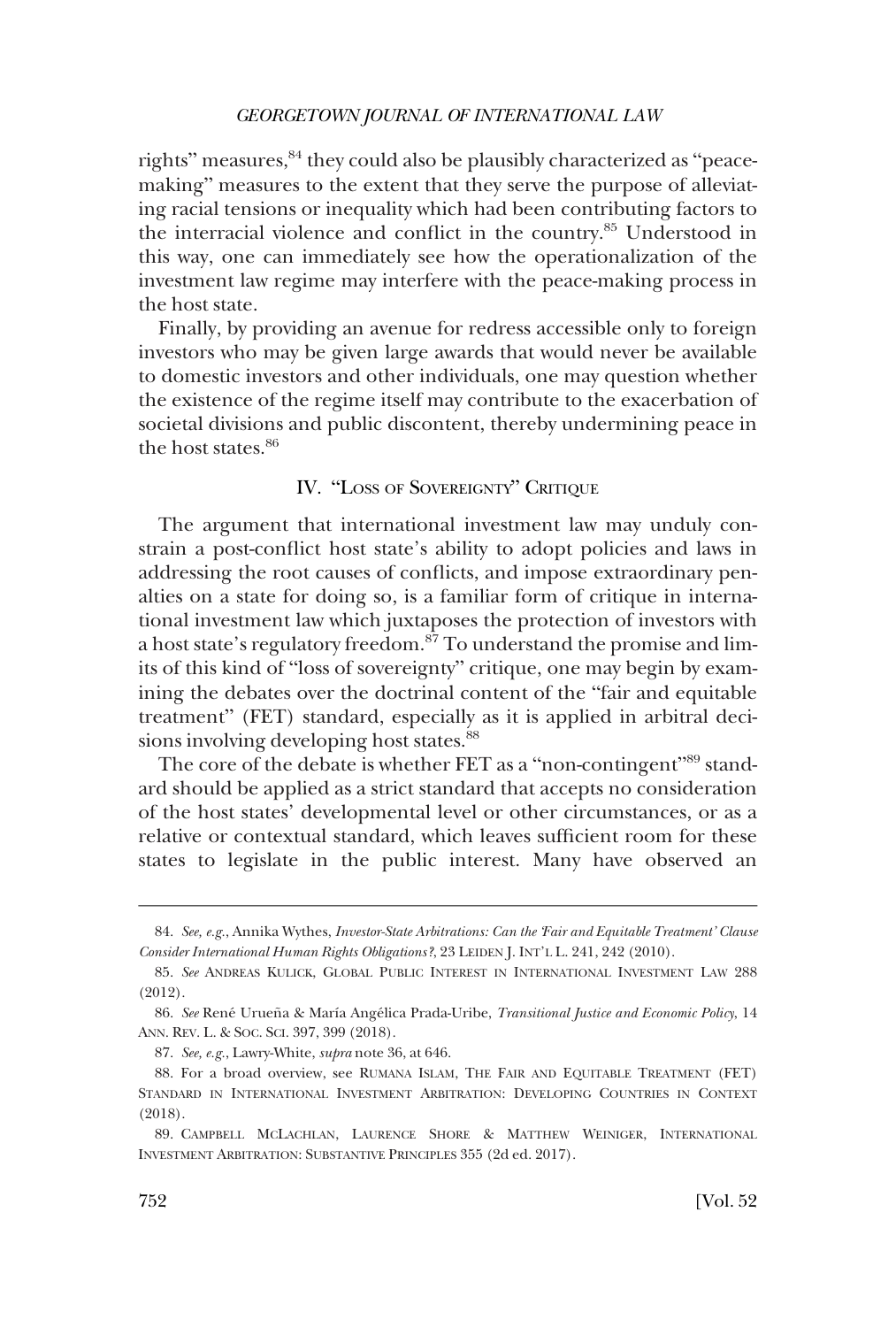increasing willingness of arbitral tribunals to take into account the host states' circumstances in their decision-making, which has led to a gradual relaxation of the FET standard as it is applied to developing countries.<sup>90</sup> This is achieved through the concept of "legitimate expectation" of the investors—which the FET standard protects—by positing that an investor's expectations are only reasonable or legitimate to the extent that they are informed by the prevailing circumstances in the host state. $91$  Since then, much of the mainstream scholarship has explored the normative connections between investors' knowledge and the host states' other legal obligations, legal bases for the assimilation of the latter via the former under the concept of legitimate expectation, and the potential obstacles facing such assimilation.<sup>92</sup>

In the context of the FET debate, the essence of the loss of sovereignty critique in its doctrinal form $93$  is that arbitral tribunals have, in their decision-making, favored investors' interests at the expense of the host states' regulatory freedom, marginalizing, if not disregarding the central object and purpose of the international investment law to promote development in the host states. Whether by reference to the

For illustrative examples, see S. Am. Silver Ltd. v. Plurinational State of Bol., Case No. 2013- 90. 15, Award (Perm. Ct. Arb. 2018), [https://www.italaw.com/sites/default/files/case-documents/](https://www.italaw.com/sites/default/files/case-documents/italaw10361.pdf) [italaw10361.pdf](https://www.italaw.com/sites/default/files/case-documents/italaw10361.pdf); Saluka Invs. B.V. v. Czech Republic, Case No. 2001-04, Partial Award (Perm. Ct. Arb. 2006) [hereinafter *Saluka*], [https://pcacases.com/web/sendAttach/880;](https://pcacases.com/web/sendAttach/880) Mamidoil Jetoil Greek Petrol. Prods. Societe S.A. v. Republic of Alb., ICSID Case No. ARB/11/24, Award (Mar. 30, 2015), <https://www.italaw.com/sites/default/files/case-documents/italaw4228.pdf> [hereinafter *Mamidoil Jetoil v. Albania*]; Toto Costruzioni Generali S.P.A. v. The Republic of Leb., ICSID Case No. ARB/07/12, Award (June 7, 2012), [https://www.italaw.com/sites/default/files/case-documents/](https://www.italaw.com/sites/default/files/case-documents/ita1013.pdf)  [ita1013.pdf](https://www.italaw.com/sites/default/files/case-documents/ita1013.pdf) [hereinafter *Toto v. Lebanon*]; Bayindir Insaat Turizm Ticaret Ve Sanayi A.S¸. v. Islamic Republic of Pak., ICSID Case No. ARB/03/29, Award (Aug. 27, 2009), [https://www.italaw.com/sites/](https://www.italaw.com/sites/default/files/case-documents/ita0075.pdf)  [default/files/case-documents/ita0075.pdf](https://www.italaw.com/sites/default/files/case-documents/ita0075.pdf) [hereinafter *Bayindir*]; Duke Energy Electroquil Partners v. Republic of Ecuador, ICSID Case No. ARB/04/19, Award (Aug. 18, 2008), [https://www.italaw.](https://www.italaw.com/sites/default/files/case-documents/ita0256.pdf)  [com/sites/default/files/case-documents/ita0256.pdf;](https://www.italaw.com/sites/default/files/case-documents/ita0256.pdf) Parkerings-Compagniet A.S. v. Republic of Lith., ICSID Case No. ARB/05/8, Award (Sept. 11, 2007), [https://www.italaw.com/sites/default/](https://www.italaw.com/sites/default/files/case-documents/ita0619.pdf)  [files/case-documents/ita0619.pdf.](https://www.italaw.com/sites/default/files/case-documents/ita0619.pdf)

<sup>91.</sup> *See Saluka*, *supra* note 90, Case No. 2001-04, Partial Award, ¶ 304.

<sup>92.</sup> *See*, *e.g.*, Fabio Giuseppe Santacroce, *The Applicability of Human Rights Law in International Investment Disputes*, 34 ICSID REV. 136 (2019).

<sup>93.</sup> "Loss of sovereignty" as a generalized form of critique can take many possible forms, including doctrinal (concerned with specific arbitral outcome or interpretation of the relevant law in unduly limiting sovereign discretion to make decisions), structural/institutional (concerned with how international investment law regime undermines sovereign equality), and normative (concerned with how arbitral decision-making deprives host States' populations' right to political participation).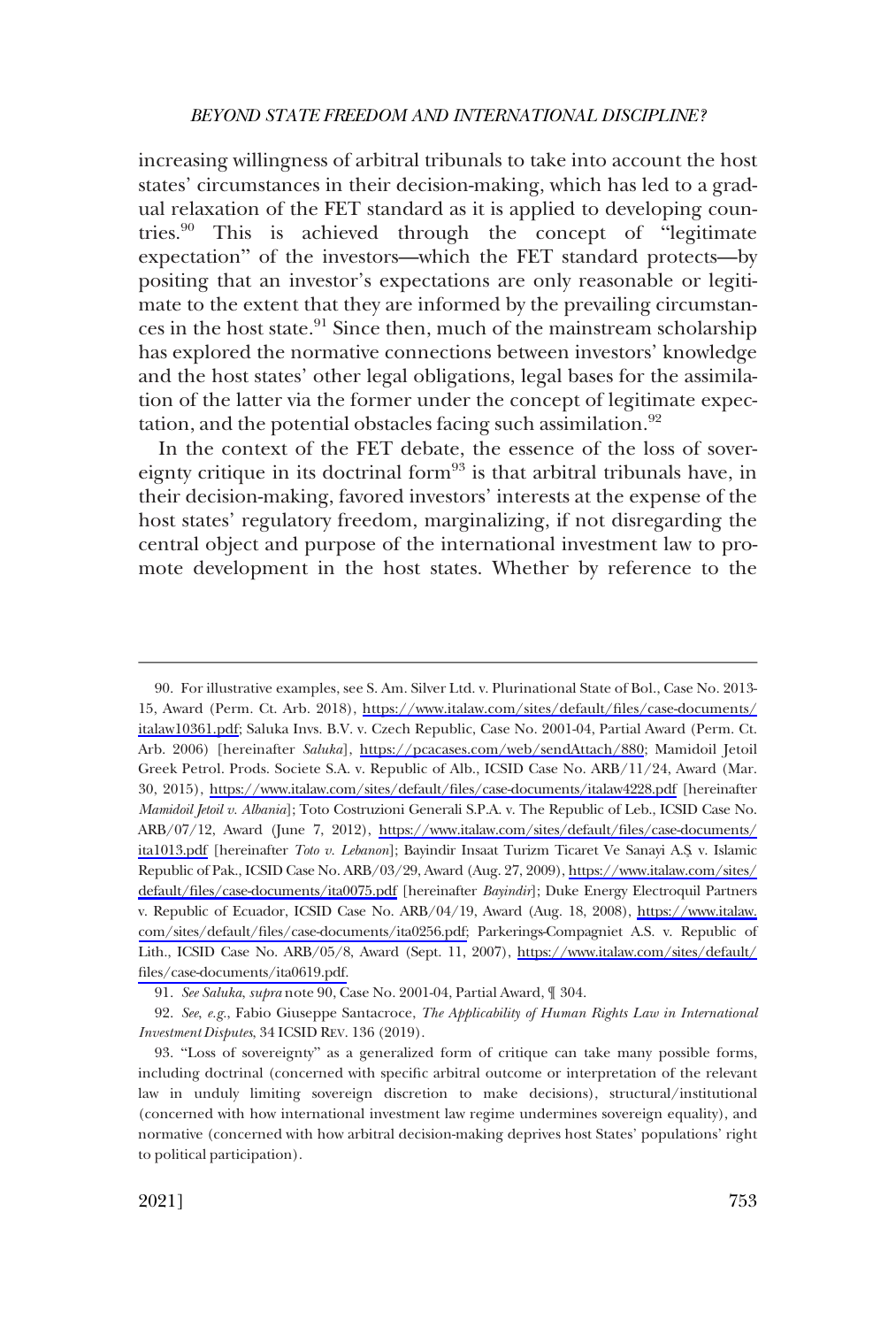<span id="page-19-0"></span>actual text of investment treaties,<sup>94</sup> or by reference to the general *telos* of the investment treaty regime,<sup>95</sup> "development" is invoked in this context as a defense of host states' sovereign freedom—a preservation of their "policy space"—to pursue and protect public goods through adopting regulations and law at the state level.

The (re)discovery and affirmation of development as the proper objective of investment law would not necessarily tilt the balance towards host states' regulatory freedom or lead to a greater acceptance of the relative FET standard. This is because any arguments about development always turn on some a priori assumptions about the role of the state in development, and legal disagreements over whether a strict or relative FET standard should be adopted ultimately depend on some prior background political assumptions about what development as an objective requires and about the relationship between development and foreign investment.<sup>96</sup>

## A. *"Development" as Defense of International Discipline*

On the one hand, "development" can be invoked to defend a strict FET standard by arguing that development requires the maximization of investor protection because it is necessary to ensure investors' confidence, which in turn secures the acceleration of the "movement of private funds into developing countries *for development purposes*."97 It may also defend a strict standard by recourse to the good governance thesis by insisting that development demands the imposition of strict standards on developing host states so these countries will be incentivized to improve and develop their defective governance to meet international standards. In these instances, development is conceptualized not only in economic terms but also in social-political terms. As the tribunal in *Pantechniki*98 explains, if a "relativistic standard" is accepted,

<sup>94.</sup> Prabhash Ranjan, *The "Object and Purpose" of Indian International Investment Agreements: Failing to Balance Investment Protection and Regulatory Power*, *in* FOREIGN INVESTMENT AND DISPUTE RESOLUTION LAW AND PRACTICE IN ASIA 192 (Vivienne Bath & Luke Nottage eds., 2012).

<sup>95.</sup> Yannick Radi, *International Investment Law and Development: A History of Two Concepts*, *in*  INTERNATIONAL LAW AND DEVELOPMENT: BRIDGING THE GAP 69, 71–72 (Stephan W. Schill et al. eds., 2015).

<sup>96.</sup> Martti Koskenniemi, *The Politics of International Law – 20 Years Later*, 20 EUR. J. INT'L L. 7, 12 (2009).

<sup>97.</sup> Sempra Energy Int'l v. The Argentine Republic, ICSID Case No. ARB/02/16, Award, at ¶ 396 (Sept. 28, 2007) (emphasis added).

<sup>98.</sup> Pantechniki S.A. Contractors & Eng'rs v. The Republic of Alb., ICSID Case No. ARB/07/ 21, Award, ¶ 76 (July 30, 2009) [hereinafter *Pantechniki v. Albania*] (referring also to the "obedience to the rule of law" as a justification).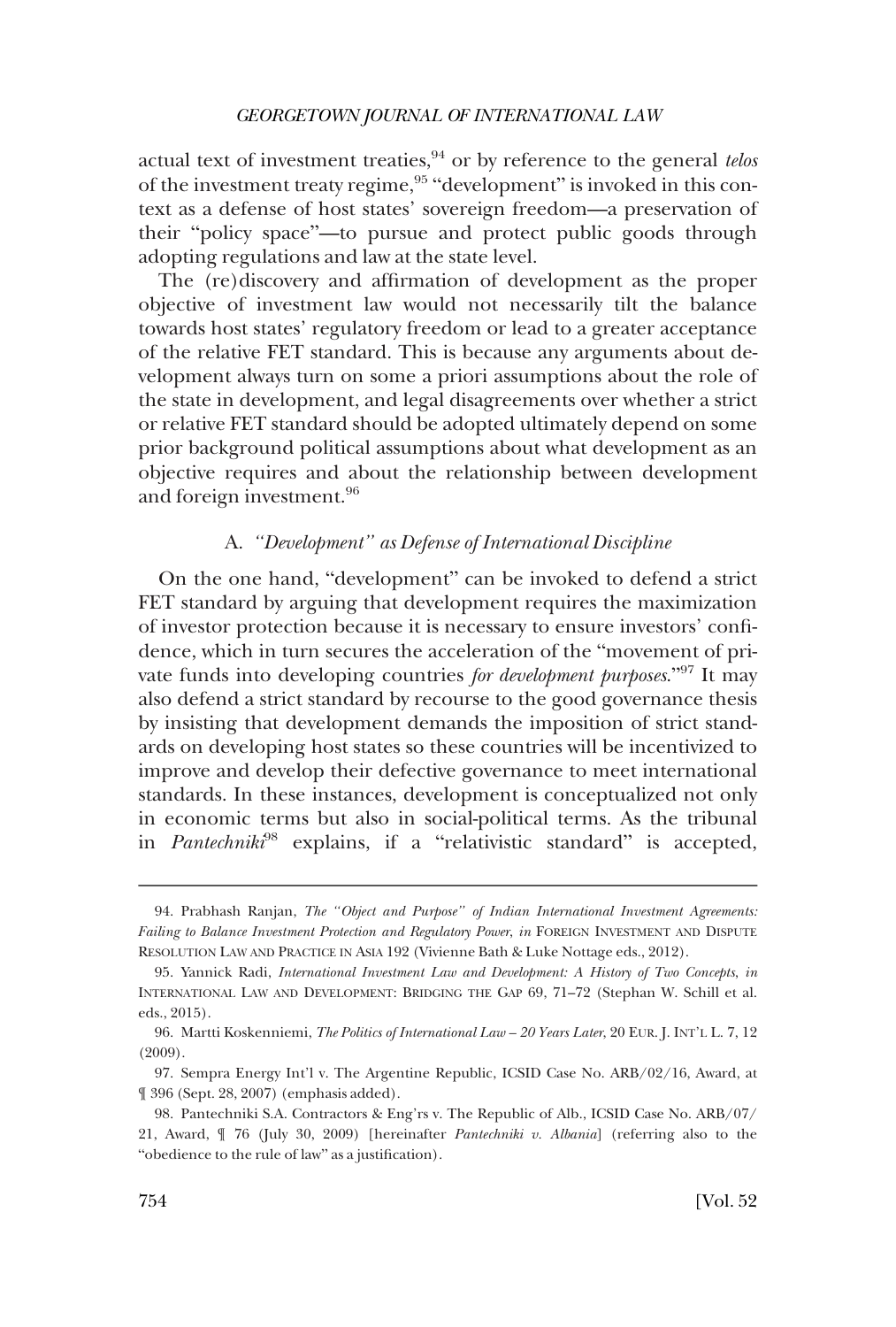<span id="page-20-0"></span>"international law [would then] provide no incentive for a state to improve," and that "a state which devoted more resources to its judiciary would run the risk of graduating into a more exacting category."<sup>99</sup> Based on this reasoning, the developmental objective of investment treaties demands that pressure be exerted on under-performing states to improve their defective governance structures to meet international standards, which may itself be conceived as a kind of socio-political development, if not as a necessary step towards economic development by creating favorable conditions for the flow of capital.<sup>100</sup>

Here, the insistence on the strict FET standard is justified, not on the basis that developmental concerns should be ignored or that investor protection must prevail over host states' development, but on the basis that ensuring investor protection is an instrument for, if not a necessary precondition to, the maximization of such development.

## B. "Development" as Defense of State Freedom

On the other hand, development can be used to justify a relative standard by claiming that host states should not be deterred from implementing regulations in the general interest, as their developmental interests *encompass or precede* the protection of investors' interest. As the tribunal in *Mamidoil Jetoil* put it, "the legitimate interest of the Albanian Government to modernize the infrastructure in the general interest ... ultimately encompasses all foreign investors' interests,"<sup>101</sup> and the FET standard "brings foreign investors into the normative sphere of rational policy in the general interest."102 Or as the tribunal in *Lemire* describes, "[e]conomic development is an objective which must benefit all, primarily national citizens and national companies, and secondarily foreign investors."<sup>103</sup>

A relative standard can also be justified by insisting that development must be operationalized at the state level by facilitating a state's

<sup>99.</sup> *Id.* ¶ 76; *see also*, Ursula Kriebaum, *Are Investment Treaty Standards Flexible Enough to Meet the Needs of Developing Countries?, in* INVESTMENT LAW WITHIN INTERNATIONAL LAW: INTEGRATIONIST PERSPECTIVES 330, 340 (Freya Baetens ed., 2013).

<sup>100.</sup> *See, e.g.*, Roberto Echandi, *What do Developing Countries Expect from the International Investment Regime?, in* THE EVOLVING INTERNATIONAL INVESTMENT REGIME: EXPECTATIONS, REALITIES, OPTIONS 3, 13 (José E. Alvarez & Karl P. Sauvant eds., 2011).

<sup>101.</sup> Mamidoil Jetoil Greek Petrol. Prods. Societe S.A. v. Republic of Alb., ICSID Case No. ARB/11/24, Award, ¶ 723 (Mar. 30, 2015), [https://www.italaw.com/sites/default/files/case](https://www.italaw.com/sites/default/files/case-documents/italaw4228.pdf)[documents/italaw4228.pdf.](https://www.italaw.com/sites/default/files/case-documents/italaw4228.pdf)

<sup>102.</sup> *Id.* ¶ 614.

<sup>103.</sup> Lemire v. Ukr., ICSID Case No. ARB/06/18, Decision on Jurisdiction and Liability, ¶ 273 (Jan. 14, 2010).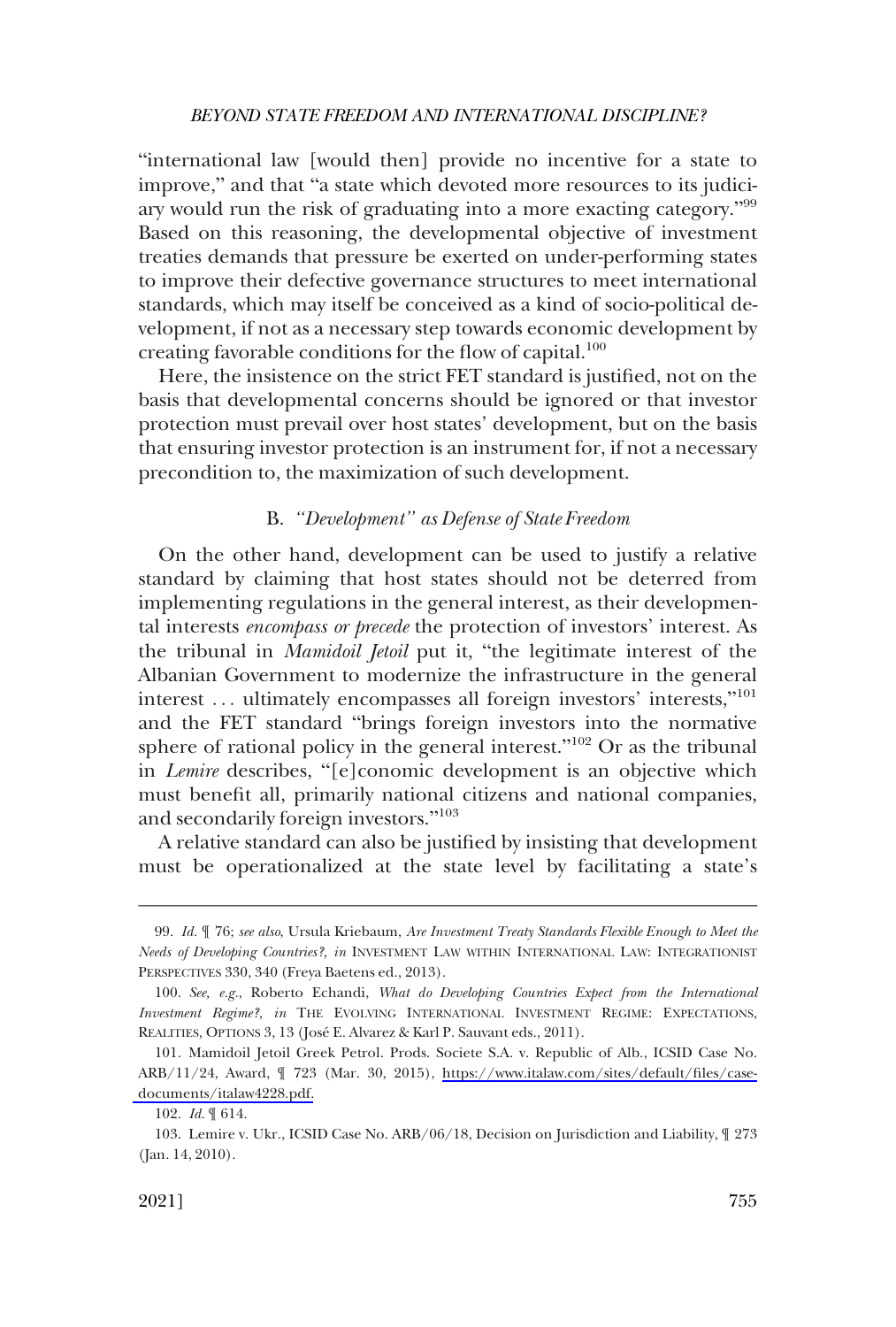<span id="page-21-0"></span>development of effective and accountable institutions, a goal which is potentially undermined by ISDS as investors can bypass the domestic legal system altogether.<sup>104</sup>

### C. *"Development" Between State Freedom and International Discipline*

The same argumentative pattern on whether state freedom or international discipline should be prioritized animates much of the debate in mainstream progressive literature on how non-investment norms or values—from human rights<sup>105</sup> to environmental protection<sup>106</sup> to the protection of cultural property<sup>107</sup>—could be assimilated into arbitral decision-making. At risk of flattening the diverse ways in which these debates have been wrought, the dominant way of understanding the issue remains one that calls for states' "reassertion of control" over the regime.108 So expressed, the loss of sovereignty critique suffers from the fundamental weakness of failing to take into account the often synergistic relationship between foreign investment and the promotion of these non-investment values. The host state's obligation to protect its population's "right to water," for example, may at first blush strengthen the state freedom argument, until one is confronted with the argument that foreign investment in privatized water services continues to play a significant role in ensuring clean water access in some countries.<sup>109</sup> In the context of the realization of human rights then, the contest between state freedom and international discipline is not only a legal question of forum, but a proper political question on how to best

<sup>104.</sup> Celine Tan, *Reviving the Emperor's Old Clothes: The Good Governance Agenda, Development and International Investment Law*, *in* INTERNATIONAL LAW AND DEVELOPMENT: BRIDGING THE GAP 147 (Stephan W. Schill et al. eds., 2015).

<sup>105.</sup> *See, e.g.*, HUMAN RIGHTS IN INTERNATIONAL INVESTMENT LAW AND ARBITRATION (Pierre-Marie Dupuy et al. eds., 2009).

<sup>106.</sup> See, e.g., JORGE E. VIñUALES, FOREIGN INVESTMENT AND THE ENVIRONMENT IN INTERNATIONAL LAW (2012).

<sup>107.</sup> *See, e.g.*, VALENTINA VADI, CULTURAL HERITAGE IN INTERNATIONAL INVESTMENT LAW AND ARBITRATION (2014).

<sup>108.</sup> This is the clearest in the attempt to articulate a doctrinal basis of host states' *right* to regulate. *See, e.g.*, CATHARINE TITI, THE RIGHT TO REGULATE IN INTERNATIONAL INVESTMENT LAW (2014); *see also* REASSERTION OF CONTROL OVER THE INVESTMENT TREATY REGIME (Andreas Kulick ed., 2016).

<sup>109.</sup> *See, e.g.*, Emma Truswell, *Thirst for Profit: Water Privatisation, Investment Law and a Human Right to Water*, *in* EVOLUTION IN INVESTMENT TREATY LAW AND ARBITRATION 570, 578–85 (Chester Brown & Kate Miles eds., 2011). *See generally* Ursula Kriebaum, *Water and Investment*, *in* RESEARCH HANDBOOK ON ENVIRONMENT AND INVESTMENT LAW 69, 88–104 (Kate Miles ed., 2019).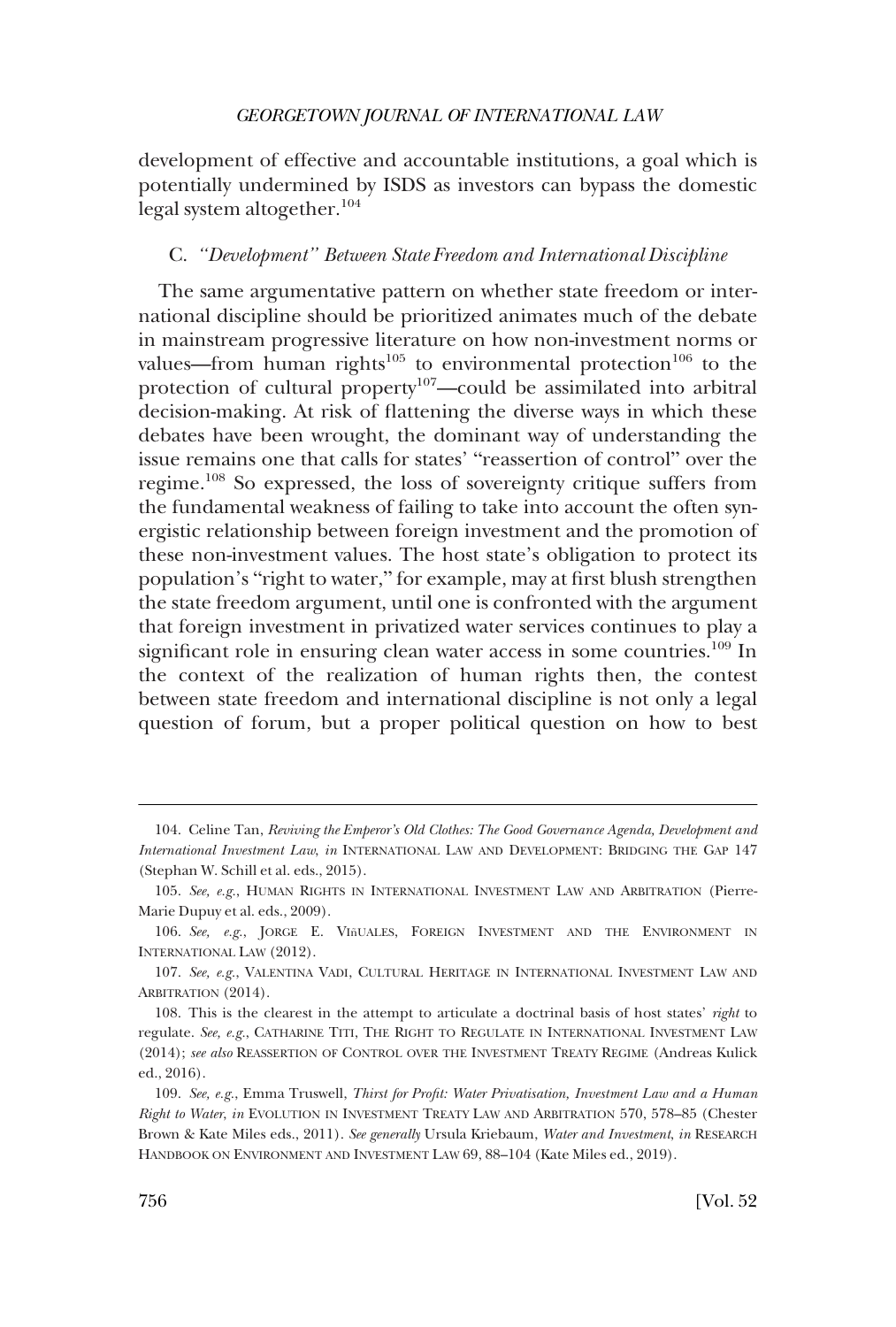<span id="page-22-0"></span>realize such a right.<sup>110</sup> What the above discussion on the failure of development as an argumentative *topos* to resolve the debate over the strict/ relative FET standard aims to illustrate is precisely the failure of this dominant form of loss of sovereignty critique to appreciate the undecidability of these concepts—their inability to prioritize the authority of the state over the international or vice versa.<sup>111</sup>

## D. *Conflicts and the Problem of the "Defective Sovereign"*

One may object to the above criticism of the loss of sovereignty critique on the basis that it was never intended to be an interpretative device that gives certainty to the meaning of investment protection standards, but is invoked only as a rhetorical strategy to advocate for greater arbitral sensitivity and deference towards choices made by the sovereign host states, given their relative accountability, capacity, and suitability vis-à-vis arbitral tribunals in deciding on matters relating to the state's domestic priorities and constituencies.<sup>112</sup>

If one is to understand the loss of sovereignty critique as making a broader normative (instead of a strictly legal) claim, premised on the host states' relative suitability to act in the best interests of their populations, the immediate question that arises in (post-)conflict contexts is whether it would be persuasive for states embroiled in or emerging out of conflicts to rely on the argument that they are willing and capable of acting in the best interests of their citizens. While it may be conceivable that some countries are capable of adopting social, economic, and legal reforms in addressing the root causes of conflicts, can the same be said about countries such as Venezuela, whose government is persistently incapable of guaranteeing even the "minimum standard of subsistence, public services, and private liberties" of its citizenry,<sup>113</sup> or even failed states like Afghanistan? Put differently, how can one defend the regulatory freedom of a state that is fundamentally incapable of accomplishing the goals it sets out?

<sup>110.</sup> *See, e.g.*, Martti Koskenniemi, *The Effect of Rights on Political Culture*, *in* THE POLITICS OF INTERNATIONAL LAW 133, 147–48 (2011).

<sup>111.</sup> Sundhya Pahuja, *Laws of Encounter: A Jurisdictional Account of International Law*, 1 LONDON REV. INT'L LAW 63, 66 (2013).

<sup>112.</sup> *See, e.g.*, GUS VAN HARTEN, SOVEREIGN CHOICES AND SOVEREIGN CONSTRAINTS: JUDICIAL RESTRAINT IN INVESTMENT TREATY ARBITRATION (2013).

<sup>113.</sup> The example of Venezuela is given in Ricardo Campos, *Book Review: David Schneiderman. Resisting Economic Globalization. Critical Theory and International Investment Law*, 12 INT'L J. CONST. LAW 827, 831 (2014).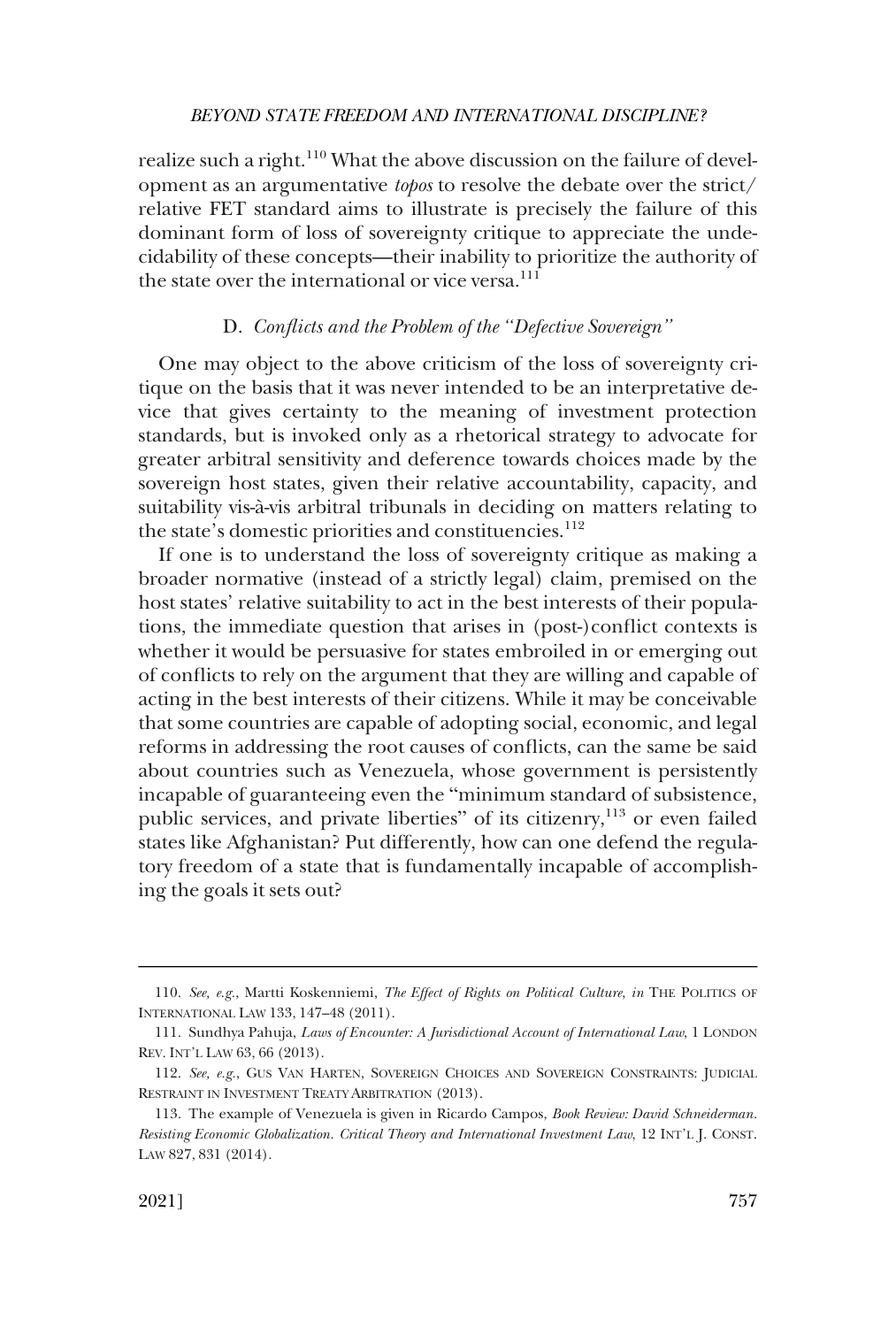Perhaps one can extend this argument, as some have begun to do, to inquire if the nature of the government of a state—such as whether the government acts on behalf of the people—can or should impact how investment protection standards are interpreted.<sup>114</sup> Doctrinally, Walid Ben Hamida has shown that the nature of the regime with which an investment contract was made, cannot as a general rule be taken into account to determine the validity of the investment as contracts with despotic regimes are not *per se* illegal.115 He shows that one exception to this may be specific investment treaties in the Arab world that make references to morality<sup>116</sup> where an argument could potentially be made that contracting with undemocratic governments is "immoral."<sup>117</sup>

While intuitively appealing, this kind of reasoning raises several important conceptual issues that merit closer consideration. As Bonnitcha has already observed, ideal-typical binaries such as authoritarian/democratic regime and pre/post-transition are untenable as they ignore the historical, political, and cultural specificities and complexities of each country's transition process.118 One clear example is Pakistan as seen in *Bayindir* which, in its short history since the Partition of British India, has experienced three military coup d'états with long periods being under the rule of known corrupt leaders, and a civilian government still under significant influence of the military, yet still maintains fairly robust domestic governance structures.<sup>119</sup> In this light, is Pakistan's

115. Hamida, *supra* note 114, at 313–16.

117. Hamida, *supra* note 114, 323–26.

118. Bonnitcha, *supra* note 71, at 971; *see also* Kojo Yelpaala, *Rethinking the Foreign Direct Investment Process and Incentives in Post-Conflict Transition Countries*, 30 NW. J. INT'L L. & BUS. 23, 26 (2010).

119. A similar example is Myanmar (Burma). *See* Jonathan Bonnitcha, *International Investment Arbitration in Myanmar: Bounded Rationality, But Not as We Know It*, *in* INTERNATIONAL INVESTMENT TREATIES AND ARBITRATION ACROSS ASIA 335, 335–36 (Julien Chaisse & Luke Nottage eds., 2017).

<sup>114.</sup> Bonnitcha, *supra* note 71, at 981; *see also* Walid Ben Hamida, *Investment Treaties and Democratic Transition: Does Investment Law Authorize Not to Honor Contracts Concluded with Undemocratic Regimes?*, *in* INTERNATIONAL LAW AND DEVELOPMENT: BRIDGING THE GAP 309 (Stephan W. Schill et al. eds., 2015); Andreas Kulick, *Investment Arbitration, Investment Treaty Interpretation, and Democracy*, 4 CAMBRIDGE INT'L L.J. 441, 458–59 (2015).

Agreement on Promotion, Protection and Guarantee of Investments among Member 116. States of the Organization of the Islamic Conference, art. 9, June 1–5, 1981 (entered into force Sept. 23, 1986), Int'l Inv. Instruments.: A Compendium, [https://investmentpolicy.unctad.org/](https://investmentpolicy.unctad.org/international-investment-agreements/treaty-files/2399/download)  [international-investment-agreements/treaty-files/2399/download](https://investmentpolicy.unctad.org/international-investment-agreements/treaty-files/2399/download); Unified Agreement for the Investment of Arab Capital in the Arab States, art. 14, Nov. 26, 1980 (entered into force Sept. 7, 1981), Int'l Inv. Instruments.: A Compendium, [https://investmentpolicy.unctad.org/inter](https://investmentpolicy.unctad.org/international-investment-agreements/treaty-files/2394/download#:%EF%BF%BD:text=The%20Unified%20Agreement%20for%20the,force%20on%2022%20February%201988) [national-investment-agreements/treaty-files/2394/download#:](https://investmentpolicy.unctad.org/international-investment-agreements/treaty-files/2394/download#:%EF%BF%BD:text=The%20Unified%20Agreement%20for%20the,force%20on%2022%20February%201988)�:text=The%20Unified%20Agreement [%20for%20the,force%20on%2022%20February%201988.](https://investmentpolicy.unctad.org/international-investment-agreements/treaty-files/2394/download#:%EF%BF%BD:text=The%20Unified%20Agreement%20for%20the,force%20on%2022%20February%201988)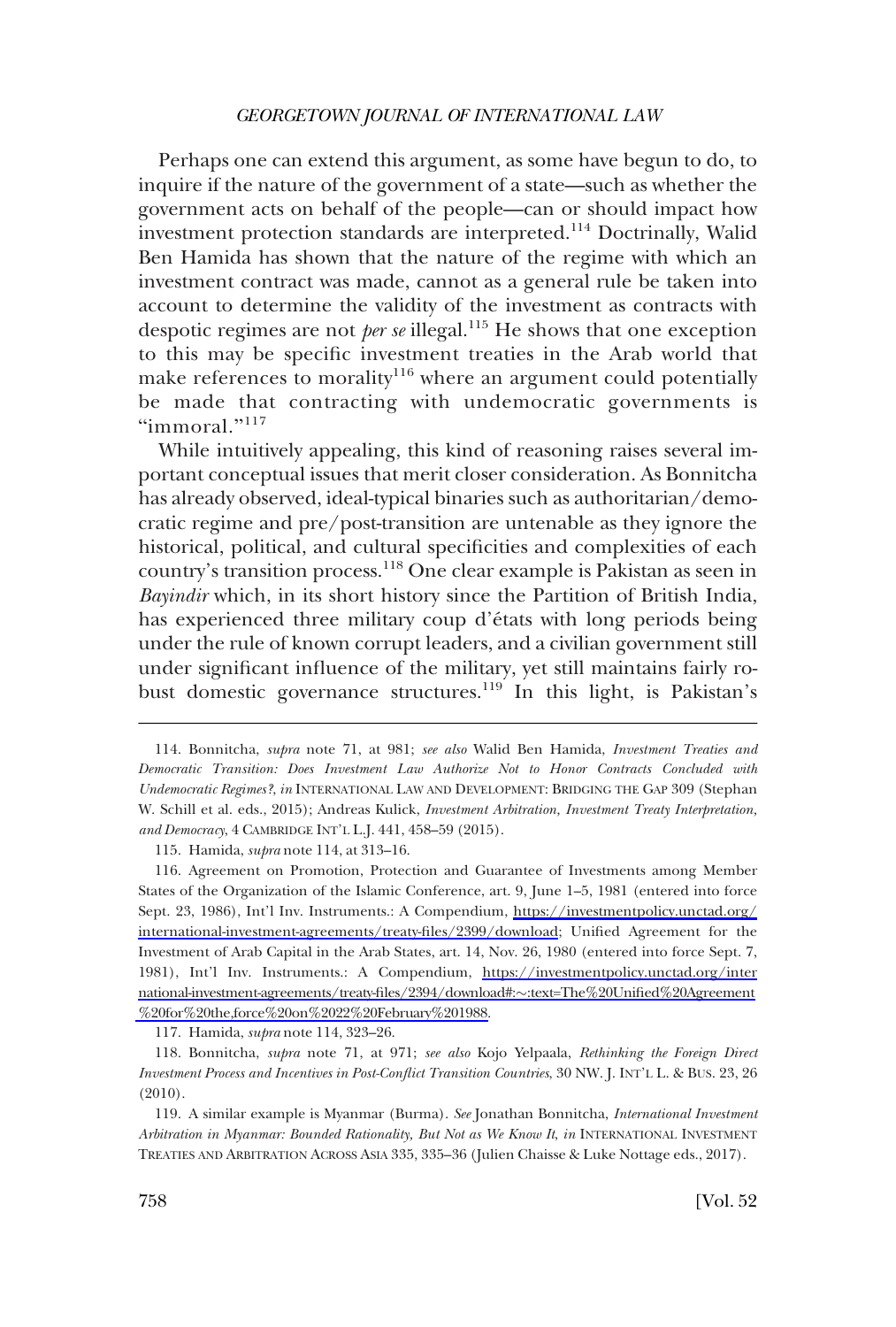sovereignty "defective"? Should the loss of sovereignty by Pakistan be celebrated or mourned? Similarly, while one could easily position postconflict states as being at the juncture of positive transformation which require greater regulatory freedom,<sup>120</sup> cases such as the pending *Al Jazeera v. Egypt*<sup>121</sup>—where Al Jazeera alleges that the network and its journalists had been subject to harassment, arrest, and detention by the military government after the overthrow of the corrupt Mubarak Government, ostensibly in retaliation for Al Jazeera's reporting during the Egyptian Revolution<sup>122</sup>—bring into question the claim that deference should be presumptively given to governments simply because their states are in the process of transition. Recall the aforementioned example of Colombia where the acquisitions of land rights during conflicts were sanctioned or facilitated by the government, some of which were allegedly in violation of IHL. The oft-repeated "it takes two to tango" argument on state complicity or "contributory fault" in cases involving investors' corruption or other misconduct<sup>123</sup> provides a further illustration of how the normative form of the loss of sovereignty critique is not without its problems.

This is precisely what Paul Gilbert describes as the "tragic" character of this loss of sovereignty critique—one that understands ISDS as a dangerous capture of state sovereignty that requires its reclamation by the state.<sup>124</sup> Understanding such reclamation as emancipatory, he argues, relies on a somewhat romanticized vision of anti-colonial resistance from the decolonization era—one which ignores the "broken promises and sovereign excesses of the postcolonial present."125 For him, the Bangladeshi state's violent treatment and shootings of citizens who were protesting against foreign ownership of a coal mine and a powerful plant is one example.126 One could find other examples in countries such as Indonesia and Sudan, where in the former, the signing of BITs

<sup>120.</sup> De Brabandere, *supra* note 61, at 601.

<sup>121.</sup> Al Jazeera Media Network v. Arab Republic of Egypt, ICSID Case No. ARB/16/1 (pending and not public) [hereinafter *Al Jazeera v. Egypt*].

<sup>122.</sup> Press Release, Carter-Ruck Solicitors, Al Jazeera Serves Notification of Disp. on Egypt (Apr. 28, 2014).

<sup>123.</sup> *See, e.g*., Isuru C. Devendra, *State Responsibility for Corruption in International Investment Arbitration*, 10 J. INT'L DISP. SETTLEMENT 248 (2019); MARTIN JARRETT, CONTRIBUTORY FAULT AND INVESTOR MISCONDUCT IN INVESTMENT ARBITRATION 153 (2019). One example is Egypt in Wena Hotel Ltd. v. Arab Republic of Egypt, ICSID Case No. ARB/98/3, Award (Dec. 8, 2000).

<sup>124.</sup> Paul Robert Gilbert, *Sovereignty and Tragedy in Contemporary Critiques of Investor State Dispute Settlement*, 6 LONDON J. INT'L L. 211, 215–20 (2018).

<sup>125.</sup> *Id.* at 213–15.

<sup>126.</sup> *Id.* at 225. So long as the "full protection and security" standard is concerned with the *treatment of investors/investment*, the inquiry of whether the standard has been breached would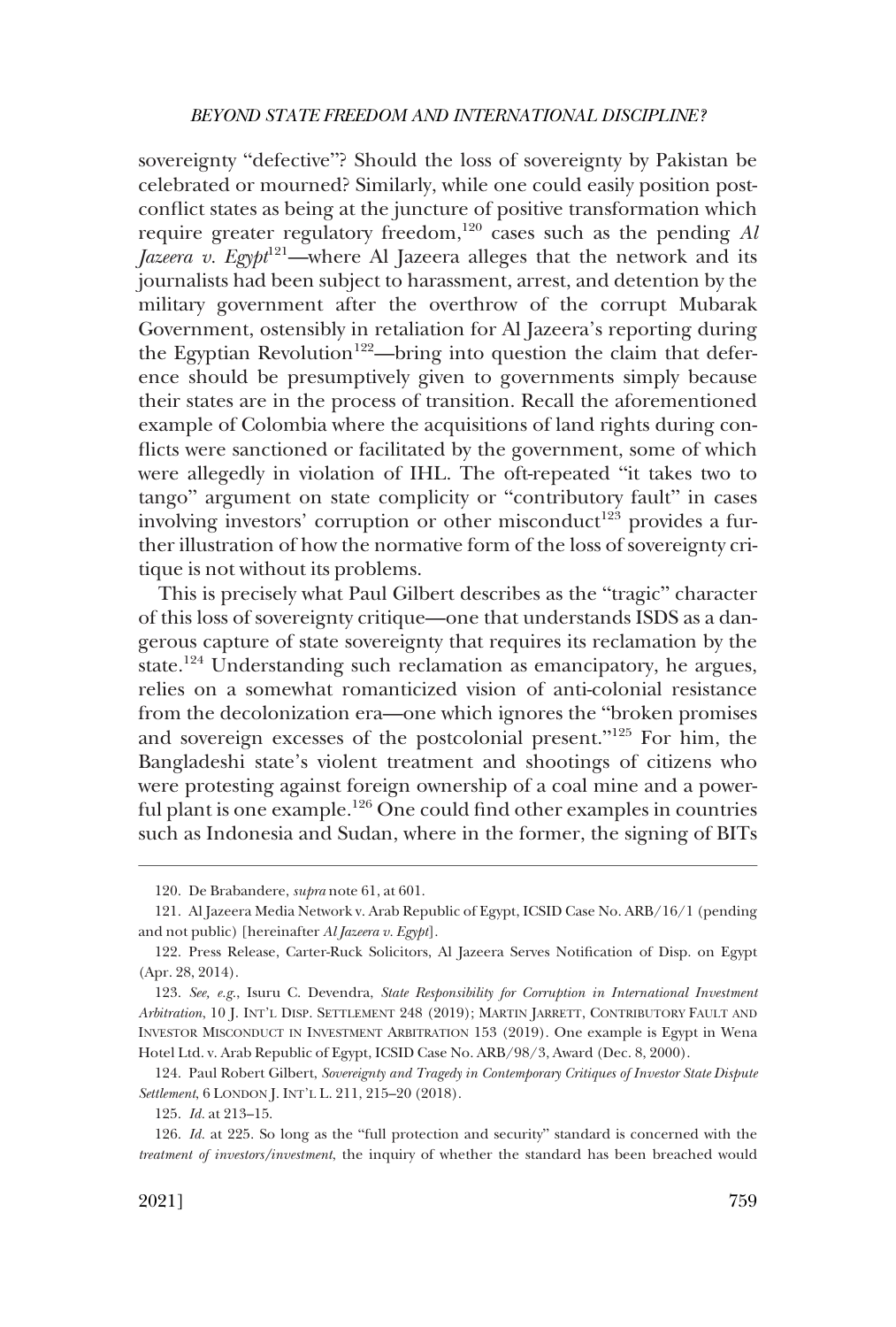<span id="page-25-0"></span>in the context of centralized state control of natural resources exploitation have allowed elites of the regime to form a coalition with foreign investors and reap the benefits of investment to the detriment of indigenous communities; $127$  and in the latter, strengthening commitment to international arbitration has allowed the now-deposed Omar al-Bashir to preserve control over Sudan's judiciary to maintain public order under his thirty-year dictatorship.<sup>128</sup>

## E. *Utility of Defective Sovereignty as a Concept*

To many, the above conclusion about the limits of the loss of sovereignty critique would not be surprising. Indeed, many practitioners and scholars would argue that the function of the international investment law regime is precisely to protect, if not immunize, investors from the pathologies of "defective sovereigns."129 Even proponents of the loss of sovereignty critique may take issue with the way the critique has been presented above as if it is an absolute principle that trumps investors' protection, while in reality they acknowledge that the sovereign right of states is only one out of many factors to be taken into account in a balancing exercise. This is true. However, the purpose of the above section is to begin articulating the political assumptions and values that have informed one generalized form of critique in defense of the state, thereby exposing its limits. As Jorge Viñuales reminds us, sovereignty as an assemblage of actionable legal concepts has no immediate legal consequences.<sup>130</sup> Thinking in this way, to invoke sovereignty as critique is to defend some desirable values that the state is supposed to embody. The idea of "defective sovereignty" provides a useful orienting concept to think of the relationship between investment law and the state because it raises the question: if the loss of sovereignty critique is premised on a level of capability of the state, does the critique still hold if

always focus on the effects of State actions (or lack thereof) *on investors/investments*, and ignores the nature and consequences of such actions on the local populations.

<sup>127.</sup> Muhammad Ya'kub Aiyub Kadir & Alexander Murray, *Resource Nationalism in the Law and Policies of Indonesia: A Contest of State, Foreign Investors, and Indigenous Peoples*, 9 ASIAN J. INT'L L. 298 (2019).

<sup>128.</sup> Mark Fathi Massoud, *International Arbitration and Judicial Politics in Authoritarian States*, 39 L. & SOC. INQUIRY 1 (2014).

<sup>129.</sup> *See e.g.*, Jan Kleinheisterkamp, *Investment Treaty Law and the Fear for Sovereignty: Transnational Challenges and Solutions*, 78 MOD. L. REV. 793, 811 (2015).

<sup>130.</sup> See Jorge E. Viñuales, Sovereignty in Foreign Investment Law, in THE FOUNDATIONS OF INTERNATIONAL INVESTMENT LAW: BRINGING THEORY INTO PRACTICE 317, 318 (Zachary Douglas et al. eds., 2014).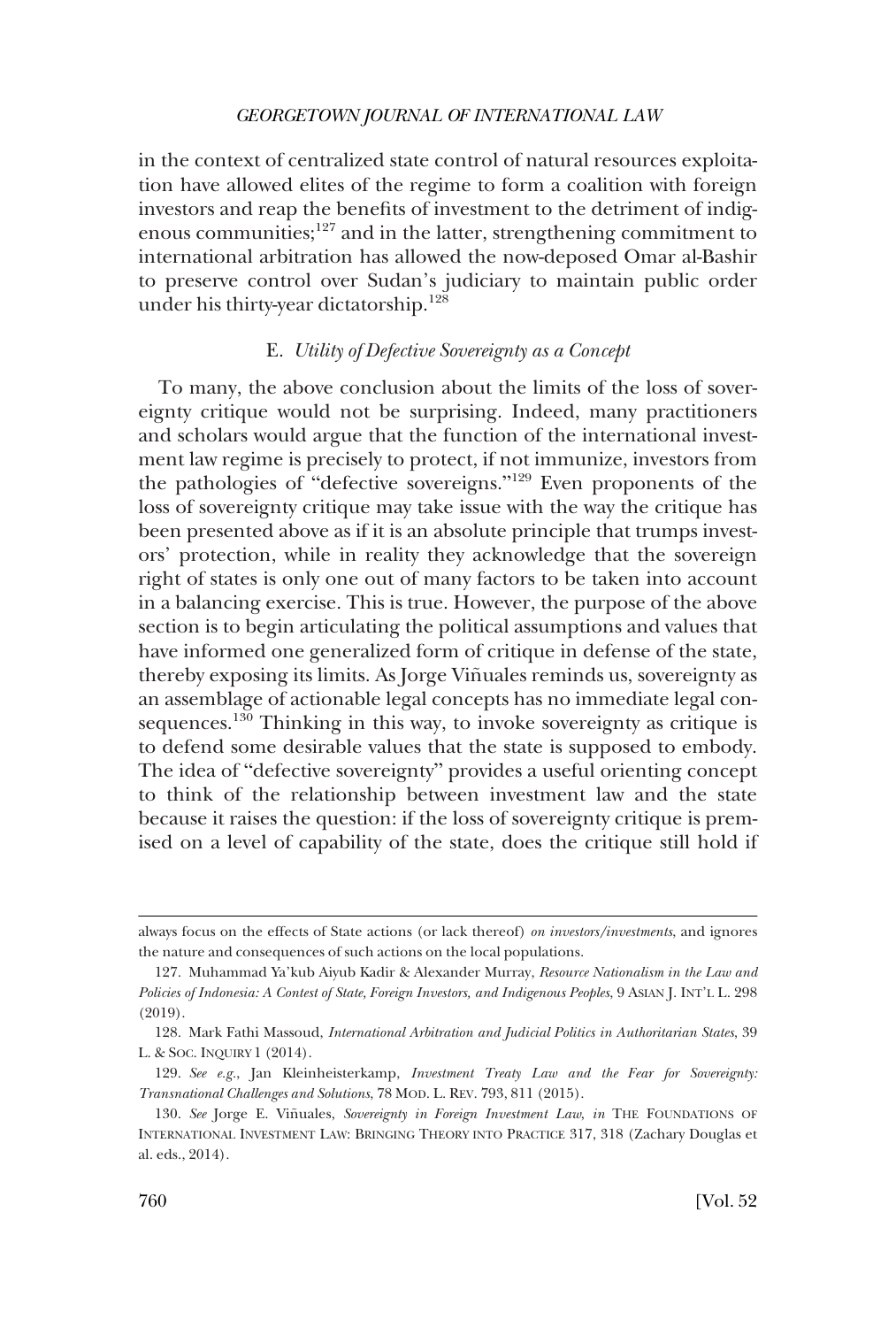that premise is open to question? And how would that impact this balancing exercise?

The productive value of problematizing the loss of sovereignty critique as a tool to re-balance state freedom against international discipline then, is that it invites one to take seriously the possibilities of piercing the veil of statehood to challenge international law's preponderant conceptualization of the state as a unitary actor.<sup>131</sup> For example, one common retort to the loss of sovereignty critique is the consensualist argument: by entering into investment treaties, states have voluntarily "[renounced] an element of [their] sovereignty" in return for the chance to attract foreign investments that would otherwise not be available to them.132 This is why many critics with TWAIL sensibilities have, in response, attempted to show that this supposedly voluntary renouncement of sovereignty was effectuated upon false promises, such as by pointing out the unequal bargaining powers of the state parties when they entered into these treaties, that arbitral tribunals have systematically decided in favor of investors contrary to what the states have agreed to, or that these treaties do not in actuality promote (economic) development in the host states.<sup>133</sup> These two positions are irreconcilable because TWAIL scholars' criticisms of history, application, and empirical effects, are also fundamentally arguments about consent. The first position insists on the form of consent as it is effectuated at the moment of treaty ratification, whereas the second position focuses on the normative basis of consent as it is effective only if the treaty is faithfully applied, its desirable social effects realized, and in accordance with justice that the law is supposed to embody.

A more effective way of responding to the consensualist argument is to point out the distance between the state's ratification of investment treaties and the material effects of such treaties on the state's population. This is what informs Velásquez-Ruiz's project, which shows how the Columbian government's systemic conclusion of investment treaties as part of its economic internationalization strategy, while aiming to serve the benign purpose of promoting domestic economic growth, has undermined the achievement of peace in the country.134 In other

<sup>131.</sup> *See* Stephen Gelb, *States and the Investor-State Arbitration Regime: Introduction*, *in* THE ROLE OF THE STATE IN INVESTOR-STATE ARBITRATION 123, 125 (Shaheeza Lalani & Rodrigo Polanco Lazo eds., 2015).

<sup>132.</sup> RUDOLF DOLZER & CHRISTOPH SCHREUER, PRINCIPLES OF INTERNATIONAL INVESTMENT LAW 20 (Oxford Univ. Press 2d ed. 2012).

<sup>133.</sup> Muthucumaraswamy Sornarajah's *oeuvre* touches upon many of these ideas. *See*  SORNARAJAH, *supra* note 13.

<sup>134.</sup> Vela´squez-Ruiz, *supra* note 69, at 63.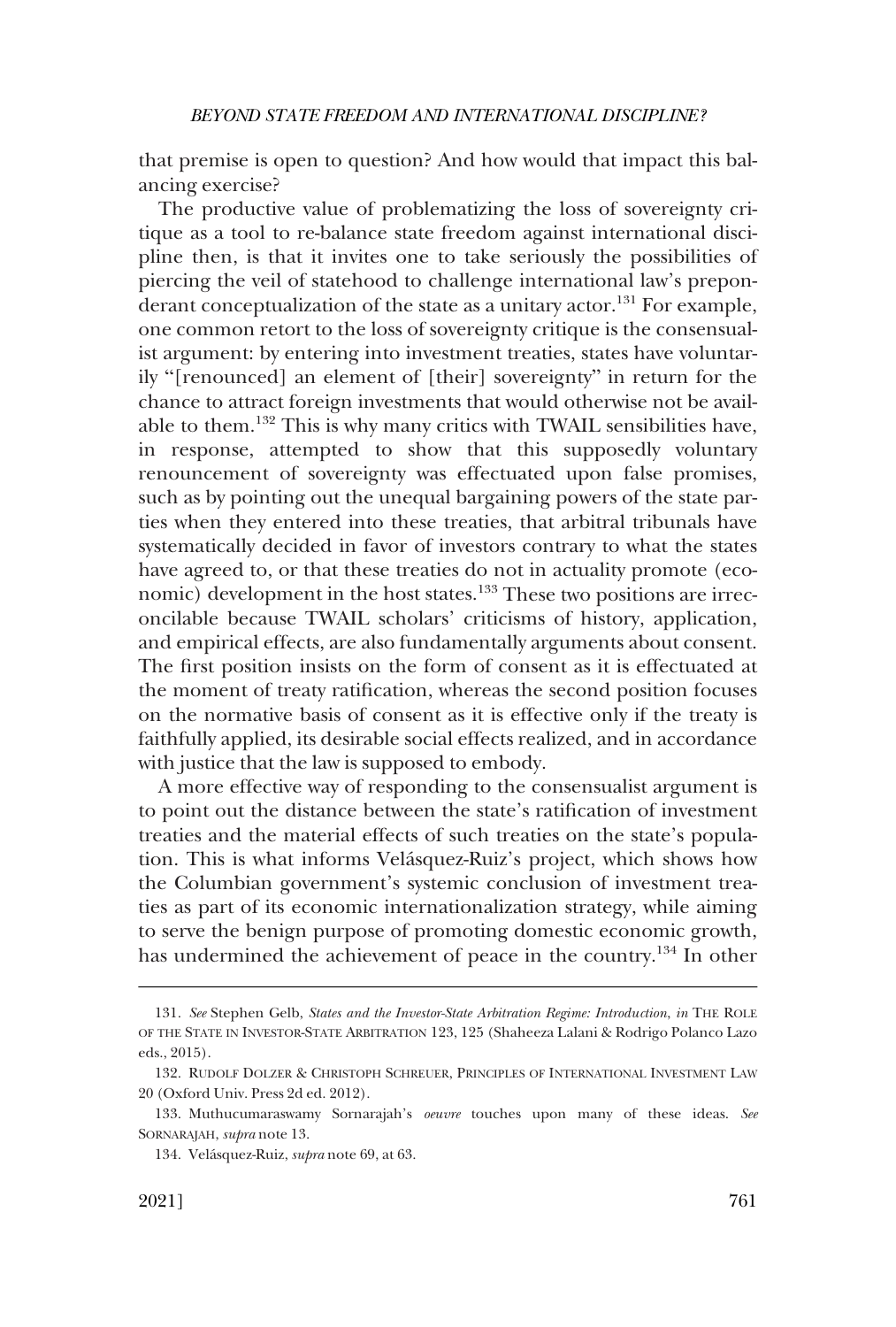<span id="page-27-0"></span>words, the congruence between economic integration and the interests of the population cannot simply be assumed *a priori.* 

It is only through recognizing the promise and limits of the loss of sovereignty critique that one can begin to pose the questions: does a state act in accordance with the interests of its citizenry? Should it matter? For Hamida, the answer is probably no. Questioning the desirability of invoking the "clean hands" and "odious debt" doctrines, he argues that even if concluded with non-democratic regimes, investment contracts would still contribute to the state's development through revenue generation, expansion of employment opportunities, skills transfer, et cetera—and thus to declare such contracts illegal would "deprive the [State's] population of such benefits and increase its misery."<sup>135</sup> Such consequentialist argument depends, of course, on whether one accepts the assumption that a state's population's misery depends first and foremost on its economic development.

## V. STATE WEAKNESS AS BASIS FOR RELAXATION OR INTENSIFICATION OF INVESTMENT PROTECTION?

Drawing on state theory, Todd Tucker has shown how, by engaging with the internal governance of states in their decision-making, investment arbitral tribunals invariably rely on, articulate, and then normalize particular assumptions about the idea of statehood.<sup>136</sup> He suggests that arbitral tribunals have in their evaluation of state behavior relied on inconsistent conceptions of the state. Tucker found that, on the one hand, some arbitral tribunals have conceptualized the state as having "asymmetric" powers over those in its territories (e.g. greater bargaining power and access to information), and therefore demand that a state must in its interactions with investors act to minimize the impact of this power asymmetry, even if it is to its detriment; on the other hand, some tribunals have conceptualized the state as being similar to a business, and therefore expect the state simply act in a "business-like" manner without a requirement to assume responsibility for the investors' failures.137 Tucker's contribution lies in demonstrating how arbitral decision-making can be understood as an exercise under which

<sup>135.</sup> Hamida, *supra* note 114, at 322.

<sup>136.</sup> *See* Todd Tucker, *The Concept of the State in Investor-State Arbitration*, *in* THE ROLE OF THE STATE IN INVESTOR-STATE ARBITRATION 131, 148 (Shaheeza Lalani & Rodrigo Polanco Lazo eds., 2015).

<sup>137.</sup> *See id.* at 152–55 (citing, *inter alia*, Nykomb Synergetics Tech. Holding AB v. The Republic of Latvia, SCC Case No. 118/2001, Arbitral Award (Dec. 16, 2003); Ulysseas Inc. v. The Republic of Ecuador, Case No. 2009-19, Final Award (Perm. Ct. Arb. 2012)).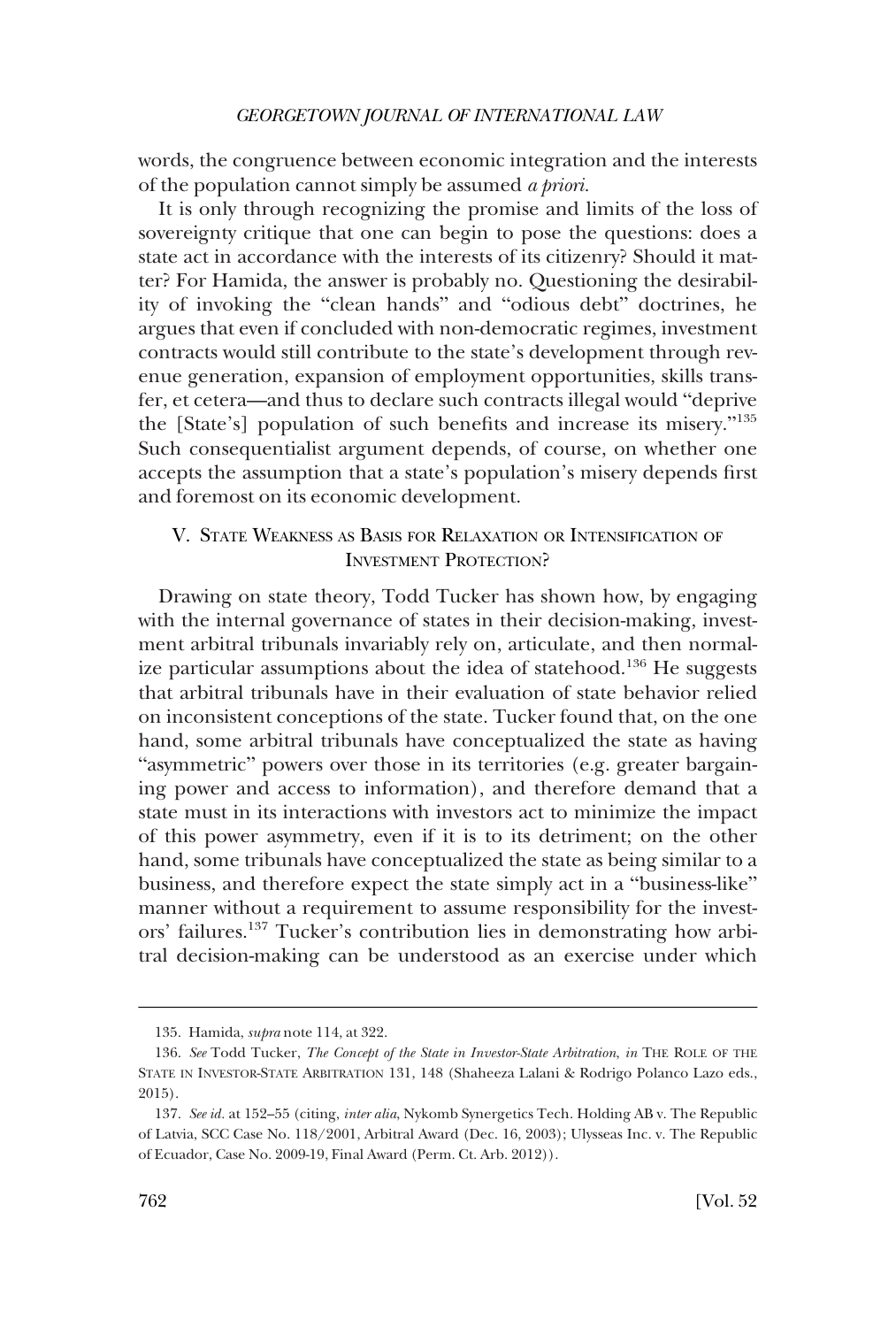<span id="page-28-0"></span>investors' vulnerability vis-à-vis the state is managed. This management, as he suggests, is not a neutral exercise of "treaty interpretation" as it relies on some contestable assumptions (whether stated or unstated) about the role of the state in international economic governance.<sup>138</sup>

Thinking in this way, conflict situations as the clearest instances of "defective sovereignty" can be understood as adding complexities to this management of investors' vulnerability and provide a good illustrative example of how arbitrators, informed by divergent understanding of the relationship between state and investor, may be inclined to make particular choices in treaty interpretation.

## A. *War Clauses*

One example of the disagreements on how state weakness should be dealt with in conflict situations can be found in the disagreements over the application and effect of a particular type of war clause called the "compensation for losses" clause in international investment agreements. In general, these clauses stipulate that restitution, indemnification, compensation, and other measures adopted by a state in relation to the losses suffered by investors in armed conflicts, revolutions, states of emergency, civil unrests, and other similar events must be provided on a non-discriminatory basis.139 One example of this is Article IV(3) of the US-Argentina BIT, $140$  which states:

Nationals or companies of either Party whose investments suffer losses in the territory of the other Party owing to war or other armed conflict, revolution, state of national emergency, insurrection, civil disturbance or other similar events shall be accorded treatment by such other Party no less favorable than that accorded to its own nationals or companies or to nationals or companies of any third country, whichever is the more favorable treatment, as regards any measures it adopts in relation to such losses. $141$ 

<sup>138.</sup> *See* Tucker, *supra* note 136, at 160–61.

<sup>139.</sup> Christoph Schreuer, *The Protection of Investments in Armed Conflicts*, 9 TRANSNAT'L DISP. MGMT. 1, 10 (2012).

<sup>140.</sup> Treaty Concerning the Reciprocal Encouragement and Protection of Investment, U.S.- Arg., Nov. 14, 1991, T.I.A.S. No. 94-1020 (entered into force Oct. 20, 1994) [hereinafter US– Argentina BIT].

<sup>141.</sup> *Id.* art. IV(3).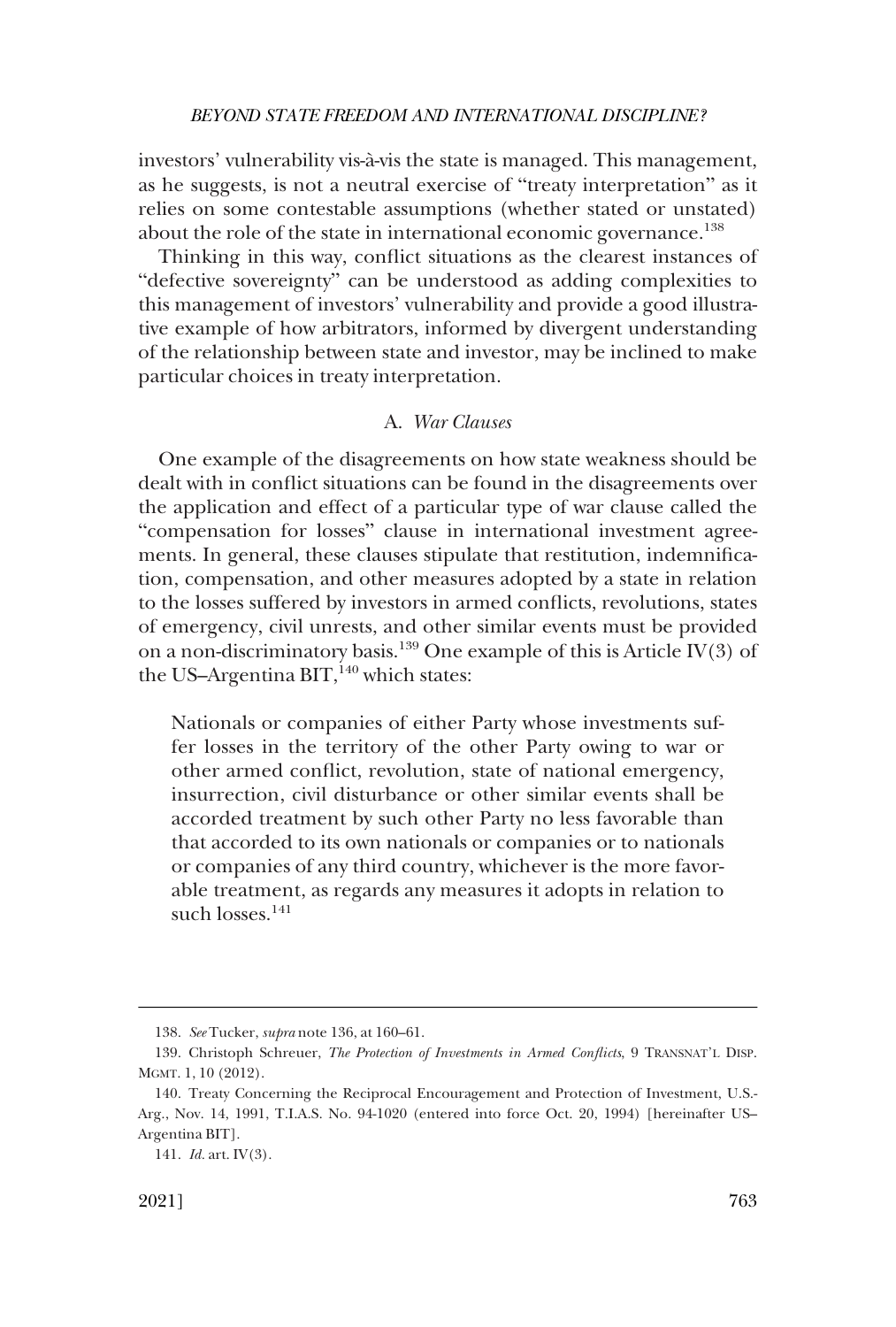<span id="page-29-0"></span>While one must acknowledge that the specific textual formulations of different treaties, as well as the placement of the war clause in each treaty (i.e. whether it is a standalone article or one nested in an article providing for another investment protection standard) would invariably inform how arbitral tribunals interpret these treaties, for the present purpose, one may observe a broader disagreement over whether clauses like this supplant or supplement ordinary investment protection standards—in other words, whether state weakness justifies the relaxation or intensification of investment protection.

1. State Weakness as Basis for Relaxation of Investment Protection

On the one hand, these compensation for loss clauses have been understood as creating a special exception—a *lex specialis*—that is applicable during times of conflicts, national emergencies, and other crisis situations, which allows the host states to derogate from other investment treaty provisions during exceptional circumstances.<sup>142</sup> The most notable example is *LESI v. Algeria*,<sup>143</sup> which concerns the construction of the Koudiat Acerdoune dam in Bouïra, a mountainous and remote location in Algeria, which coincided with the Algerian Civil War. The initial construction method of the dam required explosives, which raised significant security concerns because of its potential to attract terrorist groups operating in the region.<sup>144</sup> The claimant alleged that the construction of the dam had been impeded because of the security problems near the site, and that Algeria had, in breach of its obligation to provide full and complete protection (Article 4.1 of the Algeria–Italy BIT), failed to take adequate measures to ensure security in the area.<sup>145</sup> Noting that during the execution of the contract there was a violent armed conflict between the Algerian government forces and terrorist movements, and that the whole of Algeria was impacted, the arbitral tribunal found that the circumstances fell under the exceptional situations set out in the war clause (Article  $4.5$ ).<sup>146</sup> It held that Articles  $4.1$ and 4.5 provided two different levels of investment protection, and

<sup>142.</sup> Suzanne Spears & Maria Fogdestam Agius, *Protection of Investments in War-Torn States: A Practitioner's Perspective on War Clauses in Bilateral Investment Treaties*, *in* EUROPEAN YEARBOOK OF INTERNATIONAL ECONOMIC LAW: INTERNATIONAL INVESTMENT LAW AND THE LAW OF ARMED CONFLICT 283, 301 (Katia Fach Gomez et al. eds., 2019).

<sup>143.</sup> LESI SpA v. République Algérienne Démocratique et Populaire, ICSID Case No. ARB/ 05/3, Award (Nov. 12, 2008) [hereinafter *LESI v. Algeria*].

<sup>144.</sup> *Id.* ¶¶ 14–15.

<sup>145.</sup> *Id.* ¶ 165.

<sup>146.</sup> *Id.* ¶ 175.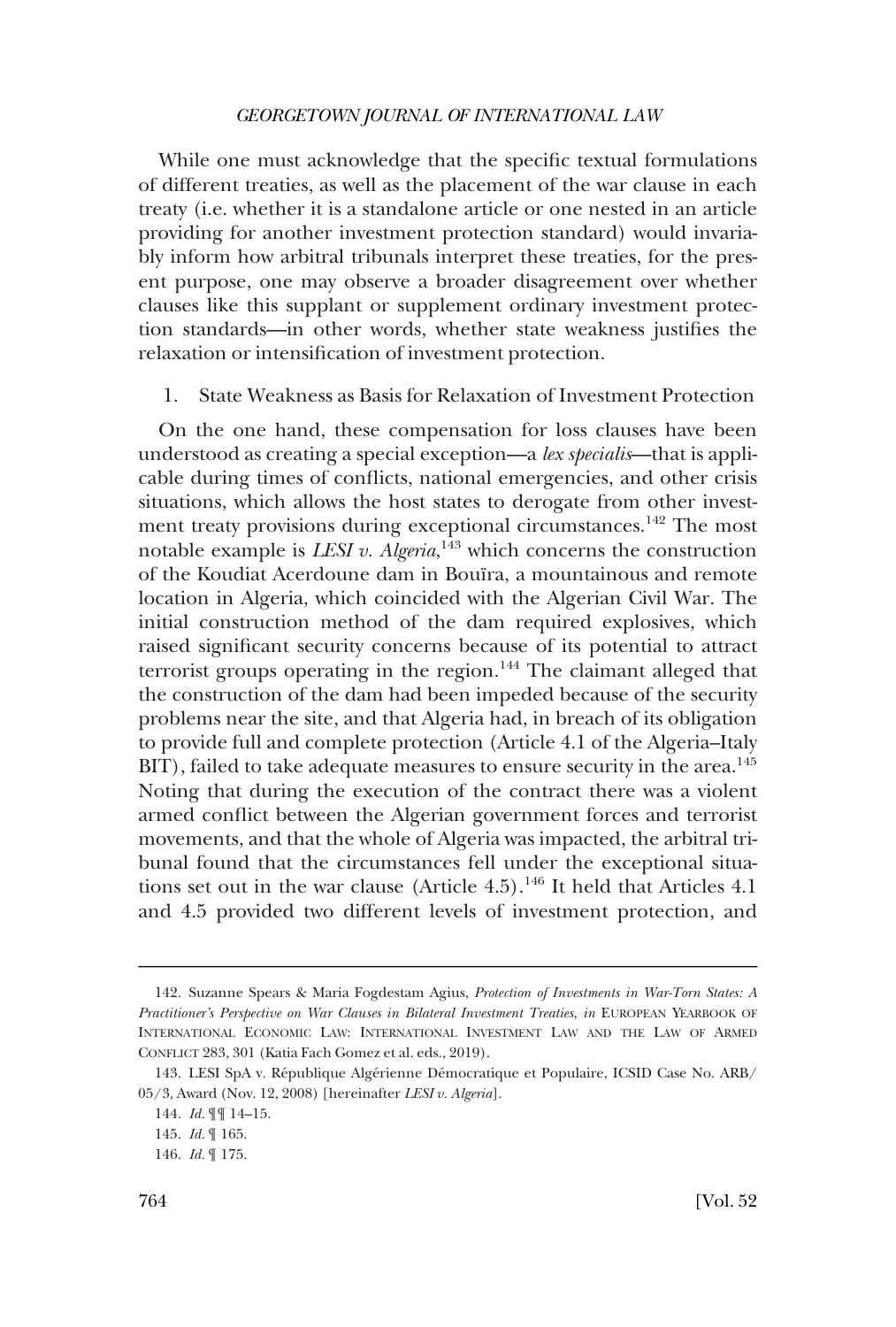thus could not be cumulatively applied.<sup>147</sup> Instead, Article 4.5 precluded the application of operation of Article 4.1 during times of armed conflicts as the *lex specialis*. 148 In effect, Algeria was released from the obligations of full and complete protection and was only required to grant the claimant no less favorable treatment than other victims of the conflict, which Algeria was found to have fulfilled if not gone beyond when armed *patriotes* were established by the *Agence Nationale des Barrages*. 149 This characterization of the war clause as creating a special regime that operates during the exceptional situations enumerated therein—which is also implicitly endorsed by the tribunal in *Pezold v. Zimbabwe*150—was drawn from Samuel Asante's dissenting opinion in AAPL v. Sri Lanka,<sup>151</sup> where he found that the war clause simply restated the general principle under customary international law that states are not internationally responsible for losses suffered by foreign investments during armed conflicts.152

As Michail Risvas has shown, the tribunal's conclusion in *LESI v. Algeria* was informed by the reasoning that host states should be given greater latitude under extraordinary circumstances where strict adherence to investment standards would be impossible.153 This position reflects a similar concern raised by the sole arbitrator Jan Paulsson in *Pantechniki v. Albania*, where he states:

failure of protection and security is ... likely to arise in an unpredictable instance of civic disorder which could have been readily controlled by a powerful state but which overwhelms the limited capacities of one which is poor and fragile . . . it seems difficult to maintain that a government incurs international responsibility for failure to plan for *unprecedented trouble of unprecedented magnitude in unprecedented places*. 154

<sup>147.</sup> *Id.* ¶ 174.

<sup>148.</sup> *Id.* ¶¶ 174, 177.

<sup>149.</sup> *Id.* ¶ 180.

<sup>150.</sup> *See* Bernhard von Pezold and Others v. Republic of Zimbabwe, ICSID Case No. ARB/10/ 15, ¶ 598 (July 28, 2015).

<sup>151.</sup> Asian Agric. Prods. Ltd. v. Republic of Sri Lanka, ICSID Case No. ARB/87/3, Dissenting Opinion of Samuel K.B. Asante (June 15, 1990), 6 ICSID Rev. 574 (1991) [hereinafter *AAPL v. Sri Lanka (Asante)*].

<sup>152.</sup> *Id.* at 580.

<sup>153.</sup> Michail Risvas, *Non-Discrimination and the Protection of Foreign Investments in the Context of an Armed Conflict*, *in* EUROPEAN YEARBOOK OF INTERNATIONAL ECONOMIC LAW: INTERNATIONAL INVESTMENT LAW AND THE LAW OF ARMED CONFLICT 199, 204 (Katia Fach Gomez et al. eds., 2019).

<sup>154.</sup> Pantechniki S.A. Contractors & Eng'rs v. The Republic of Albania, ICSID Case No. ARB/ 07/21, Award, ¶ 77 (July 30, 2009) (emphasis added).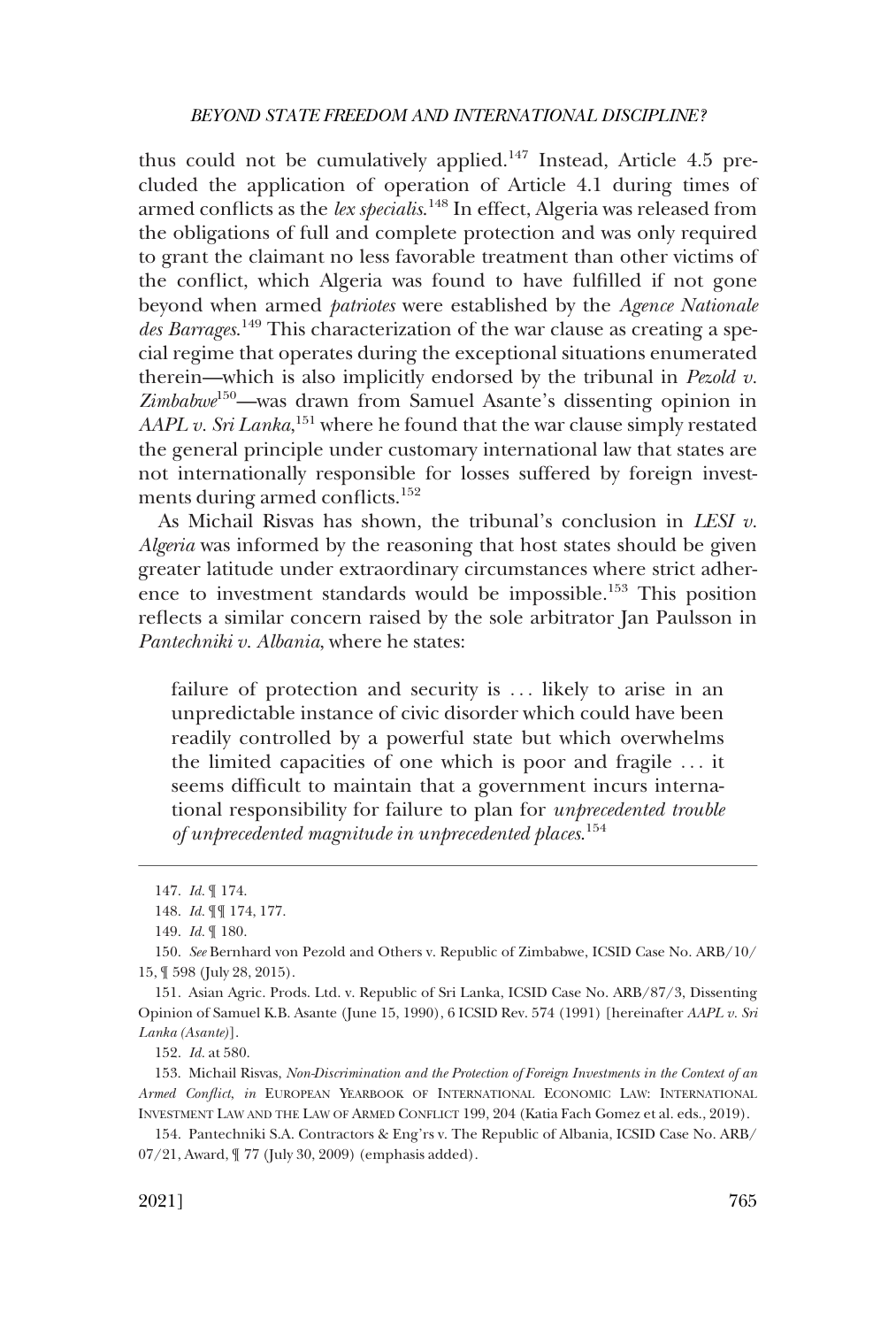<span id="page-31-0"></span>By focusing on the unprecedented character of these situations, "state weakness" as an argumentative *topos* is invoked to justify the relaxation of investment protection. It does so by emphasizing the lack of culpability on the part of the host state, which then provides the justification for the strengthening of state freedom against international discipline through removing constraints that are normally imposed on state action. This can be observed in *LESI v. Algeria*, where the tribunal cited the difficulty of access to the construction site due to its geographical isolation before coming to the conclusion that Algeria had adopted reasonable and proportionate security measures.<sup>155</sup> The prioritization of state freedom is also clearly reflected in Asante's observation in *AAPL v. Sri Lanka*, where he defends his interpretation of the war clause as requiring no more than NT and MFN in stating that "nationals and companies of the other contracting party are to be paid compensation *only if it is the policy and practice of the host State* to pay compensation . . . to its own nationals."156 On this account, any interpretation that reinforces international discipline at the expense of state freedom in such exceptional circumstances is pure utopianism, oppressive and indefensible.

## 2. State Weakness as Basis for Intensification of Investment Protection

On the other hand, these compensation for losses clauses have been found by other tribunals not to be exculpatory clauses that exonerate a host state from its ordinary obligations, but a supplement to other substantive provisions which provide "further guarantee of equal treatment" to investors during times of conflict and other crisis situations.157 As the

<sup>155.</sup> LESI SpA v. République Algérienne Démocratique et Populaire, ICSID Case No. ARB/ 05/3, Award ¶¶ 180–181 (Nov. 12, 2008).

<sup>156.</sup> *AAPL v. Sri Lanka (Asante)*, at 580 (emphasis added).

<sup>157.</sup> Funnekotter v. Republic of Zimbabwe, ICSID Case No. ARB/05/6, Award (Apr. 22, 2009) (emphasis added). As reported by IAReporter, this is the position taken by the tribunals in three recent cases arising from the Libyan Civil War: Way2B ACE v. State of Libya, ICSID Case No. 20971/MCP/DDA, Award (May 24, 2018); Cengiz Insaat Sanayi ve Ticaret AS v. Libya, Case No. 21537/ZF/AYZ, Award (ICC Int'l Ct. Arb. 2018) [hereinafter *Cengiz v. Libya*]; Güriş İnşaat ve Mu¨hendislik A.S**�** . v. Libya (ICC Int'l Ct. Arb. 4 Feb. 2020) (unpublished). *See* Luke Eric Peterson, *Way2B v. Libya Tribunal Finds That Bit's War-Losses Clause Does Not Exclude Operation of Other BIT Protections (Including Full Protection & Security), but Foreign Investor Fails to Meet Evidentiary Burdens*, IAREPORTER (Jan. 8, 2019), [https://www.iareporter.com/articles/tribunal-finds-that-bits-war](https://www.iareporter.com/articles/tribunal-finds-that-bits-war-losses-clause-does-not-exclude-operation-of-other-bit-protections-including-full-protection-security-but-foreign-investor-fails-to-meet-evidentiary-burdens)[losses-clause-does-not-exclude-operation-of-other-bit-protections-including-full-protection-security](https://www.iareporter.com/articles/tribunal-finds-that-bits-war-losses-clause-does-not-exclude-operation-of-other-bit-protections-including-full-protection-security-but-foreign-investor-fails-to-meet-evidentiary-burdens)[but-foreign-investor-fails-to-meet-evidentiary-burdens](https://www.iareporter.com/articles/tribunal-finds-that-bits-war-losses-clause-does-not-exclude-operation-of-other-bit-protections-including-full-protection-security-but-foreign-investor-fails-to-meet-evidentiary-burdens); Luke Eric Peterson, *Revealed: In Cengiz v. Libya, ICC Tribunal Saw Dual-Faceted Failure of State to Provide Basic Security During War, but Frowned on Bid for Loss Profits*, IAREPORTER (Sept. 9, 2019), https://www.iareporter.com/articles/revealed-in-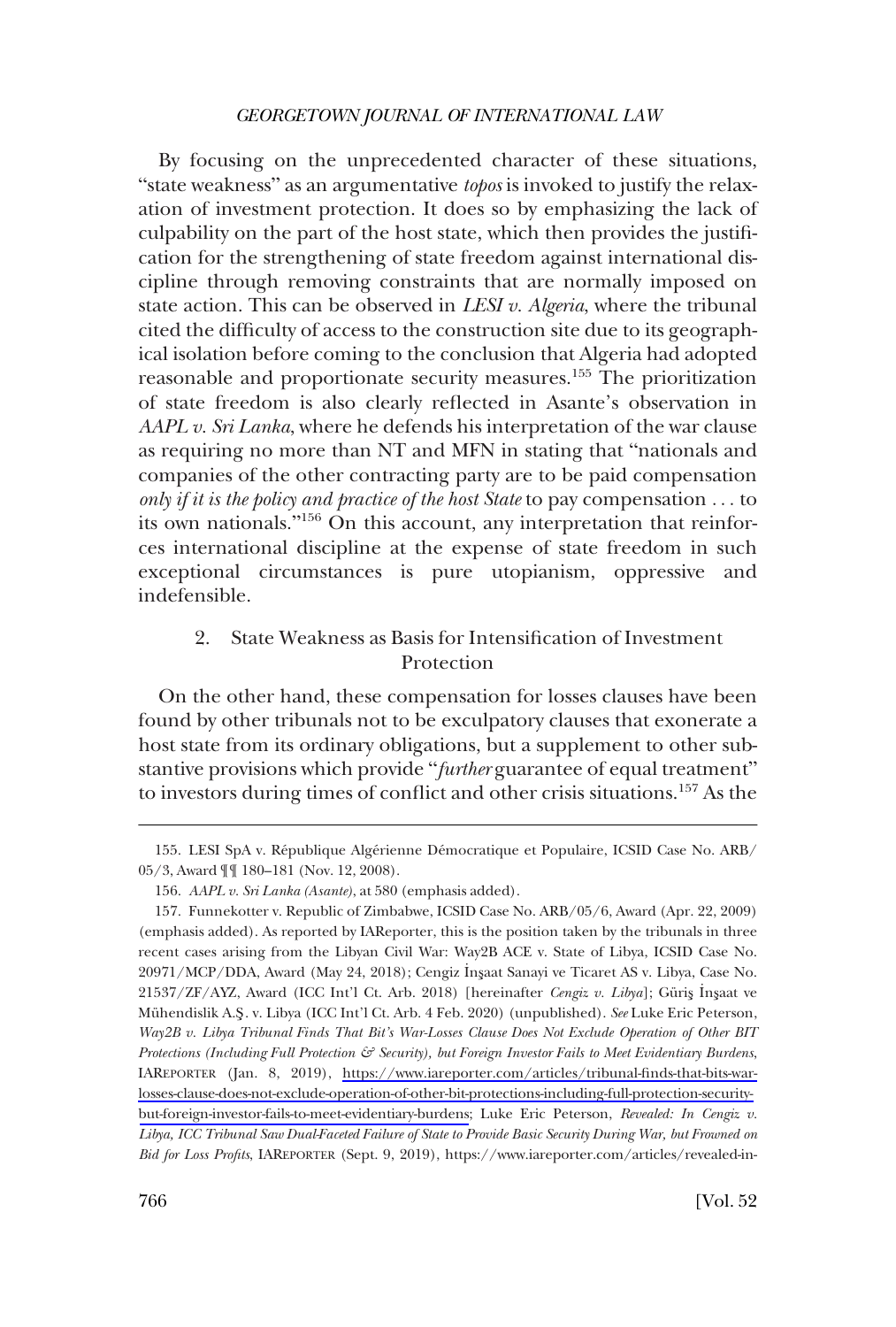arbitral tribunal in *Total SA v. Argentina*158 explains, this equality of treatment not only applies to the compensation that the host state is liable for under the investment treaties, but extends to compensation that the host state has provided for the losses suffered to its own nationals or investors of third states "even if [it is] not internationally obliged to do so."159 This position has been justified, *inter alia*, on that basis that BITs provide a more *specific* undertaking by the party states to provide protection to investors, which modifies the application of the customary principle of non-responsibility.<sup>160</sup>

Here, "state weakness" as an argumentative *topos* is invoked to defend the intensification of investment protection during conflicts and crisis situations. Instead of placing the emphasis on the host state's lack of culpability, the accent is placed squarely on the potential impact of state weakness on foreign investors. One example of this is found in National Grid v. Argentina,<sup>161</sup> where the tribunal states:

It is evident from the foregoing that the purpose of [the 'war clause'] is not to exclude compensation for losses arising from, among other situations, national emergency but rather the contrary. The commitment of the parties is *to ensure that their respective investors do not lose out in such situations*. 162

By placing the emphasis on the vulnerability of foreign investors, state weakness now demands the strengthening of international discipline over state freedom by imposing *further* constraints on state action and according additional protection to foreign investors in crisis situations. This is what underlies Sébastien Manciaux's argument against the tribunal's reasoning in *LESI v. Algeria*, which he argues would lead to the "paradoxical result" of encouraging the host state to not compensate anyone so as to avoid the application of the NT and MFN

[cengiz-v-libya-bit-award-icc-tribunal-saw-dual-faceted-failure-of-state-to-provide-basic-security-during](https://www.iareporter.com/articles/revealed-in-cengiz-v-libya-bit-award-icc-tribunal-saw-dual-faceted-failure-of-state-to-provide-basic-security-during-war-but-frowned-on-bid-for-lost-profits)[war-but-frowned-on-bid-for-lost-profits](https://www.iareporter.com/articles/revealed-in-cengiz-v-libya-bit-award-icc-tribunal-saw-dual-faceted-failure-of-state-to-provide-basic-security-during-war-but-frowned-on-bid-for-lost-profits); Damien Charlotin, *Analysis: Tribunal in Guris v. Libya Award Draws Contrast with Cengiz Award on FPS Interpretation and Sides with Majority of Prior Libya Awards with respect to War Losses Clause* (Mar. 5, 2020), [https://www.iareporter.com/articles/analysis-tribunal-in](https://www.iareporter.com/articles/analysis-tribunal-in-guris-v-libya-award-draws-contrast-with-cengiz-award-on-fps-interpretation-and-sides-with-majority-of-prior-libya-awards-with-respect-to-war-losses-clause)[guris-v-libya-award-draws-contrast-with-cengiz-award-on-fps-interpretation-and-sides-with-majority](https://www.iareporter.com/articles/analysis-tribunal-in-guris-v-libya-award-draws-contrast-with-cengiz-award-on-fps-interpretation-and-sides-with-majority-of-prior-libya-awards-with-respect-to-war-losses-clause)[of-prior-libya-awards-with-respect-to-war-losses-clause](https://www.iareporter.com/articles/analysis-tribunal-in-guris-v-libya-award-draws-contrast-with-cengiz-award-on-fps-interpretation-and-sides-with-majority-of-prior-libya-awards-with-respect-to-war-losses-clause).

<sup>158.</sup> Total SA v. The Argentine Republic, ICSID Case No. ARB/04/01, Decision on Liability (Dec. 27, 2010) [hereinafter *Total SA v. Argentina*].

<sup>159.</sup> *Id.* ¶ 230.

<sup>160.</sup> Spears & Agius, *supra* note 142, at 30; ZRILIČ, *supra* note 48, at 164.

<sup>161.</sup> Nat'l Grid Plc. v. The Argentine Republic, UNCITRAL, Award (Nov. 3, 2008).

<sup>162.</sup> *Id.* ¶ 253 (emphasis added).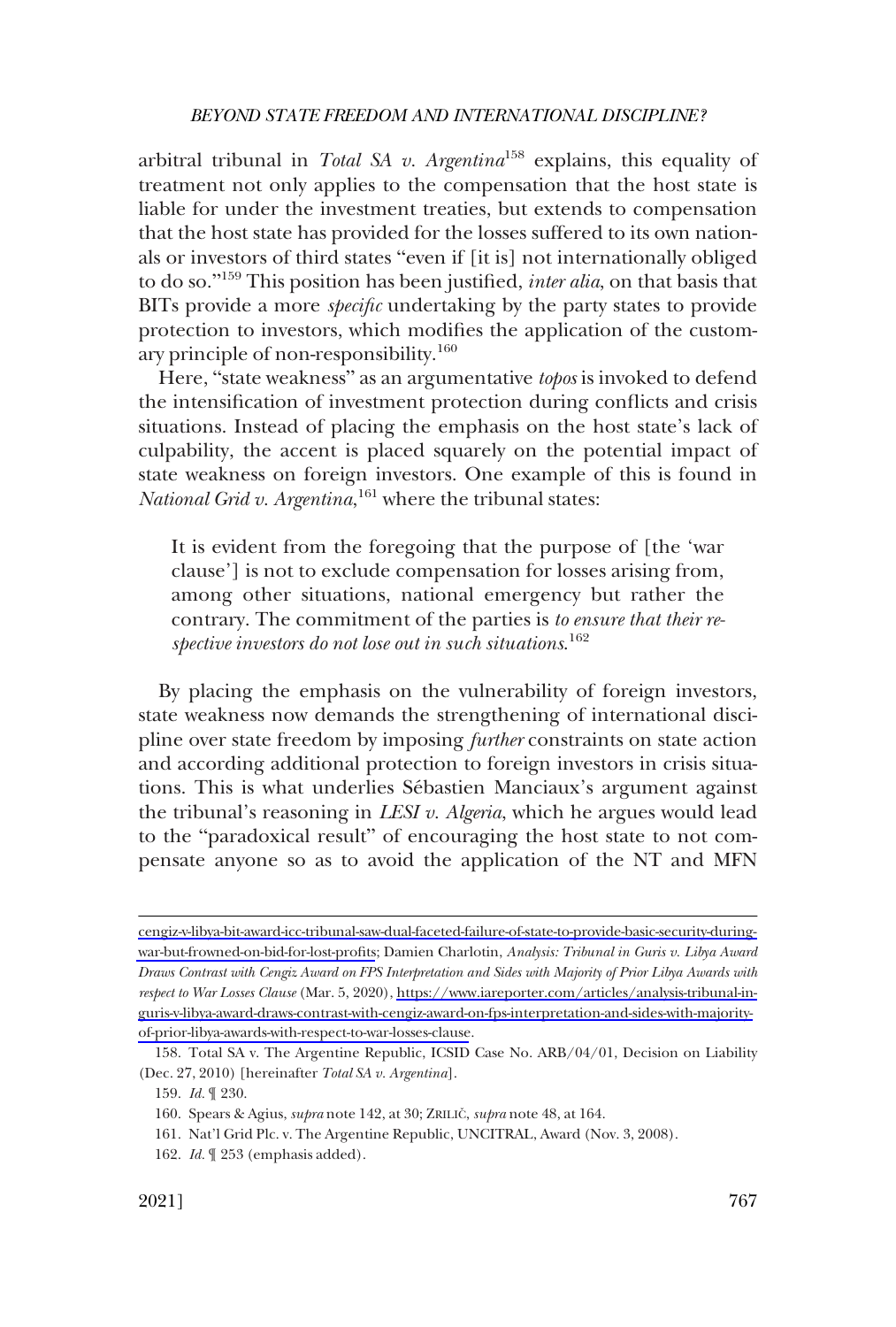<span id="page-33-0"></span>mechanisms provided in the compensation for losses clauses.163 On this account, conflicts and other crisis situations are precisely when investors need the most protection, and thus any interpretation that prioritizes state freedom over international discipline would be unpersuasive so long as it operates as pure apology for sovereign action.

### 3. State Weakness and the Politics of Rule/Exception

As Facundo Pérez-Aznar has observed, Argentina has relied on the *LESI v. Algeria* interpretation unsuccessfully in the Argentine crisis cases, but the two different interpretations of the clause were acknowledged by a number of Annulment Committees in those cases.164 For example, the Annulment Committee in *Enron v. Argentina*,<sup>165</sup> despite finding that the tribunal had not made any annullable error, explicitly stated that "it may well be that different interpretations of [the] provision are possible."<sup>166</sup> Juxtaposition of the two positions in the above discussion reveals that interpretative discord over the relationship between war clauses and other investment protection standards reflects a more fundamental disagreement over how investment law should respond to state weakness. The fact that state weakness can be invoked to defend both the relaxation and intensification of investment protection, to both exculpate and penalize the host state for its failures to accord the usual protection to investors, is not only a matter of theoretical discussion but can be translated into legal terms by alternatively placing emphasis on the special character of armed conflicts or the special character of investment protection through recourse to the *lex specialis* principle.

As the International Law Commission's (ILC) Fragmentation Report ("the Report") explains, *lex specialis drogat legi generali* as a standard technique of legal reasoning establishes normative priority for any special rules applicable in a situation by permitting it to elaborate the meaning of, modify the application of, or create an exception to a general

<sup>163.</sup> Se´bastien Manciaux, *The Full Protection and Security Standard in Investment Law: A Specific Obligation?*, *in* EUROPEAN YEARBOOK OF INTERNATIONAL ECONOMIC LAW: INTERNATIONAL INVESTMENT LAW AND THE LAW OF ARMED CONFLICT 217, 226 (2019).

<sup>164.</sup> Facundo Pe´rez-Aznar, *Investment Protection in Exceptional Situations: Compensation-for-Losses Clauses in IIAs*, 32 ICSID Rep. 696, 711 (2017).

<sup>165.</sup> Enron Creditors Recovery Corps. v. Argentine Republic, ICSID Case No. ARB/01/3, Annulment Proceeding (July 30, 2010) [hereinafter *Enron v. Argentina*].

<sup>166.</sup> *Id.* ¶ 398.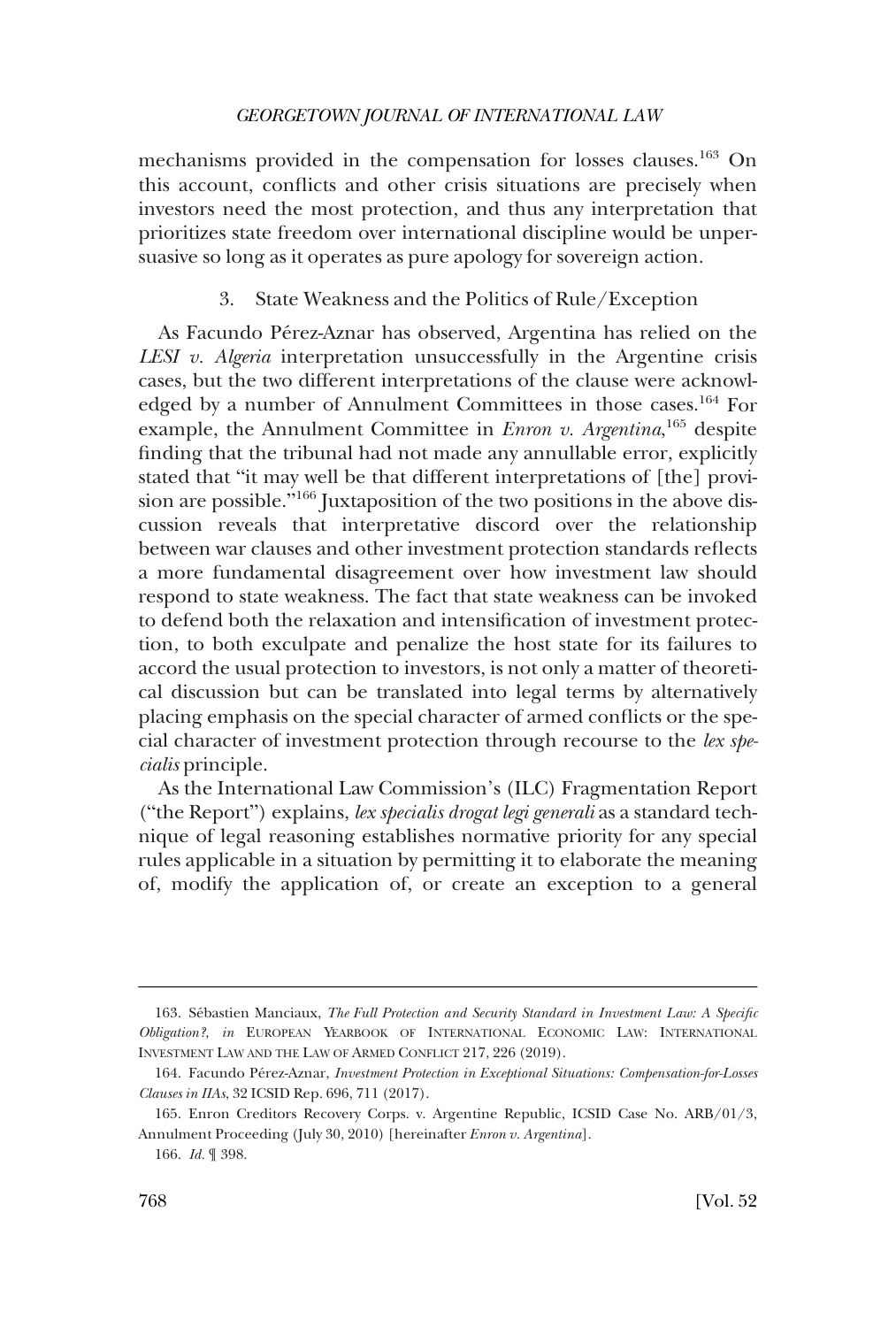<span id="page-34-0"></span>rule.167 The difficulty with the principle, as the Report makes clear, is that "generality" and "speciality" are essentially *relational*; whether a rule is "special" or "general" depends on the characterization of the context, purpose, capacity to reflect party will, and other normative considerations that foreground the interpretative exercise.<sup>168</sup> In other words, no definite relationships of priority between different rules can be established a priori, and any exercise in establishing a hierarchy between two rules is always ad hoc and contextual, reflecting a particular understanding of how a problem should be resolved, which is in turn informed by the (political) preferences of those who undertake the exercise.169

For the exculpatory mode of reasoning in *LESI v. Algeria*, the prioritization of state freedom over international discipline as the response to the problem of state weakness can be achieved by placing emphasis on the special (unprecedented) character of the situations of conflicts, which is then used to justify the application of conflicts-related provisions as *lex specialis* on the basis that their application is only triggered by the exceptional state of affairs that is the existence of the situations enumerated in the war clauses. In other words, "war clause" is the special rule because of the specific subject matter that it governs.170 For the disciplinary mode of reasoning in the Argentine cases however, prioritization of international discipline over state freedom as the response to the problem of state weakness can be defended by placing the emphasis on the special character of investment treaty obligations as more specific undertakings by the state parties towards investors, which is then used to justify the application of the rules resulting from such undertaking as the *lex specialis*. 171

# VI. STATE DEFENSES BETWEEN STATE FREEDOM AND INTERNATIONAL **DISCIPLINE**

For states involved in conflicts-related claims, the use of defenses (both in the invocation of non-precluded measures (NPM) clauses, and that of necessity as circumstances precluding wrongfulness) provides states with an opportunity to reassert their sovereignty against its

<sup>167.</sup> INT'L LAW COMM'N, FRAGMENTATION OF INTERNATIONAL LAW: DIFFICULTIES ARISING FROM THE DIVERSIFICATION AND EXPANSION OF INTERNATIONAL LAW ¶ 64 (finalised by Martti Koskenniemi, 2006).

<sup>168.</sup> *Id.* ¶¶ 111–12, 119–22.

<sup>169.</sup> *Id.* ¶ 484–85.

<sup>170.</sup> *Id.* ¶¶ 116–18.

<sup>171.</sup> *Id.* ¶¶ 113–15.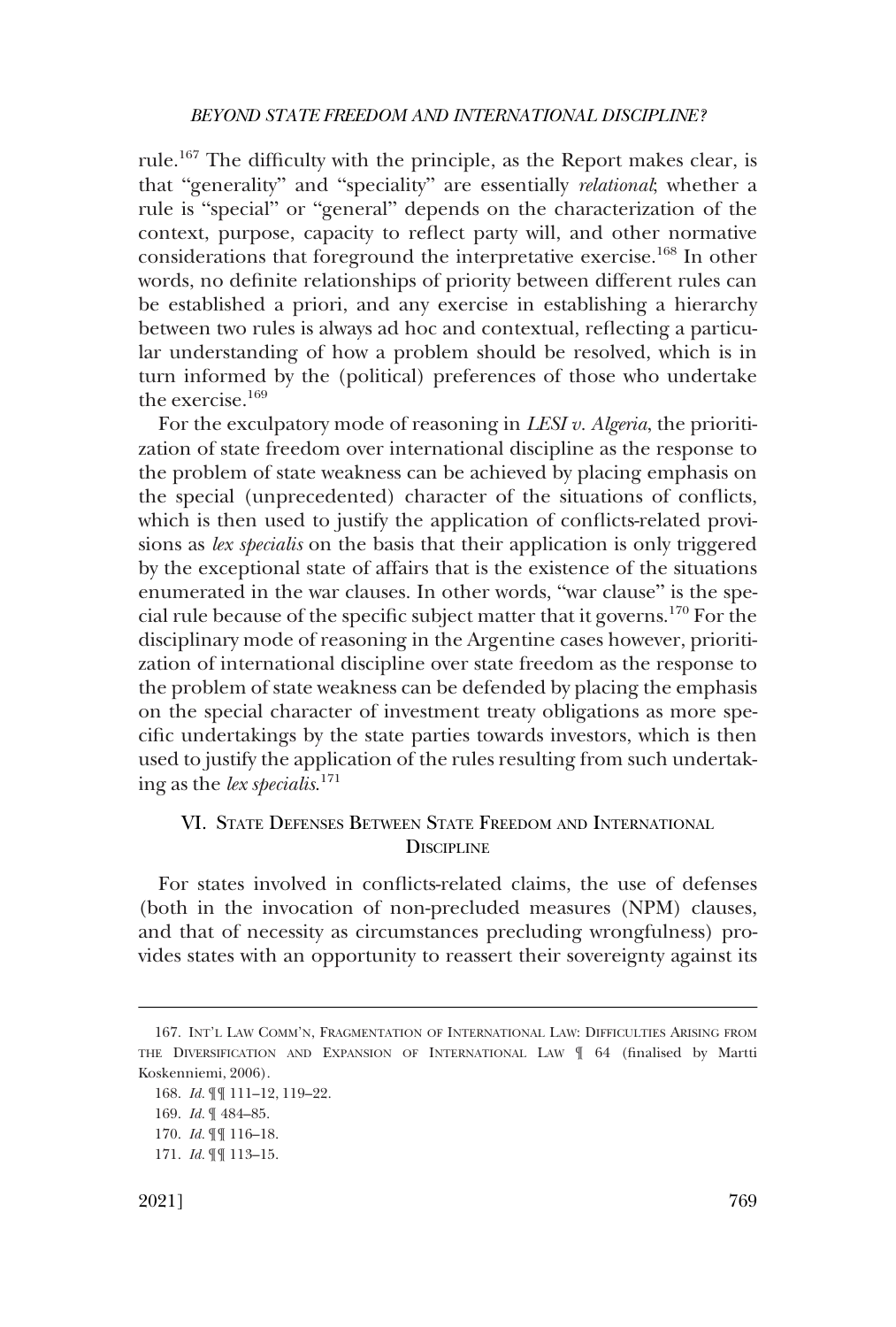<span id="page-35-0"></span>perceived encroachment by investment protection. John Reynolds, for example, sees the emerging pattern in arbitral jurisprudence where the scope of necessity is expanded beyond existential threats to capture economic crises as evidence for the potential of investment arbitration to provide a "site of resistance for Third World states."<sup>172</sup>

Much of the literature on the defense of necessity and security exceptions in international investment law has drawn on the Argentine economic crisis cases to illustrate the inconsistency, if not fundamental irreconcilability, of the various doctrinal positions put forward by the arbitral tribunals.173 One example of this is the debate on whether the security exceptions in BITs reflect the content of the (customary) plea of necessity under Article 25 of the ILC Articles on State Responsibility<sup>174</sup>; provide a separate treaty-based defense that displaces the plea of necessity as *lex specialis*; or exist as a primary legal standard (which determines whether a breach occurred), that is distinct from the plea of necessity as a secondary defense (which determines whether a finding of wrongfulness should be precluded only after a breach has been found).<sup>175</sup>

There are obvious limits on what broader doctrinal conclusions one could draw from these analyses, as they focus on one US-Argentina BIT, and exception clauses in different investment treaties diverge in their textual formulations. One productive way of engaging with arbitral jurisprudence and the literature, then, is to examine the justifications that have been put forward for each of these conflicting arbitral decisions, and to articulate the underlying tensions that animate them.

#### A. *State Freedom in State Defenses*

The purpose of invoking a NPM clause or the defense of necessity is for a host state to justify actions taken that would otherwise be prohibited under the investment treaty.176 In the context of conflict situations,

<sup>172.</sup> John Reynolds, *The Political Economy of States of Emergency*, 14 OR. REV. INT'L LAW 85, 120 (2012).

<sup>173.</sup> *See, e.g.*, Peter Tomka, *Defences Based on Necessity Under Customary International Law and on Emergency Clauses in Bilateral Investment Treaties*, *in* BUILDING INTERNATIONAL INVESTMENT LAW: THE FIRST 50 YEARS OF ICSID 477 (Meg Kinnear et al. eds., 2016).

<sup>174.</sup> Int'l Law Comm'n, Rep. on Its Fifty-Third Session, U.N. Doc. A/56/10, at ch. IV(E) (2001) (Draft Articles on Responsibility of States for Internationally Wrongful Acts) [hereinafter ILC Articles on State Responsibility].

<sup>175.</sup> For the clearest comparison of these three interpretative approaches, see Jürgen Kurtz, *Adjudging the Exceptional at International Investment Law: Security, Public Order and Financial Crisis*, 59 INT'L & COMP. L. Q. 325 (2010).

<sup>176.</sup> Schreuer, *supra* note 44, at 13.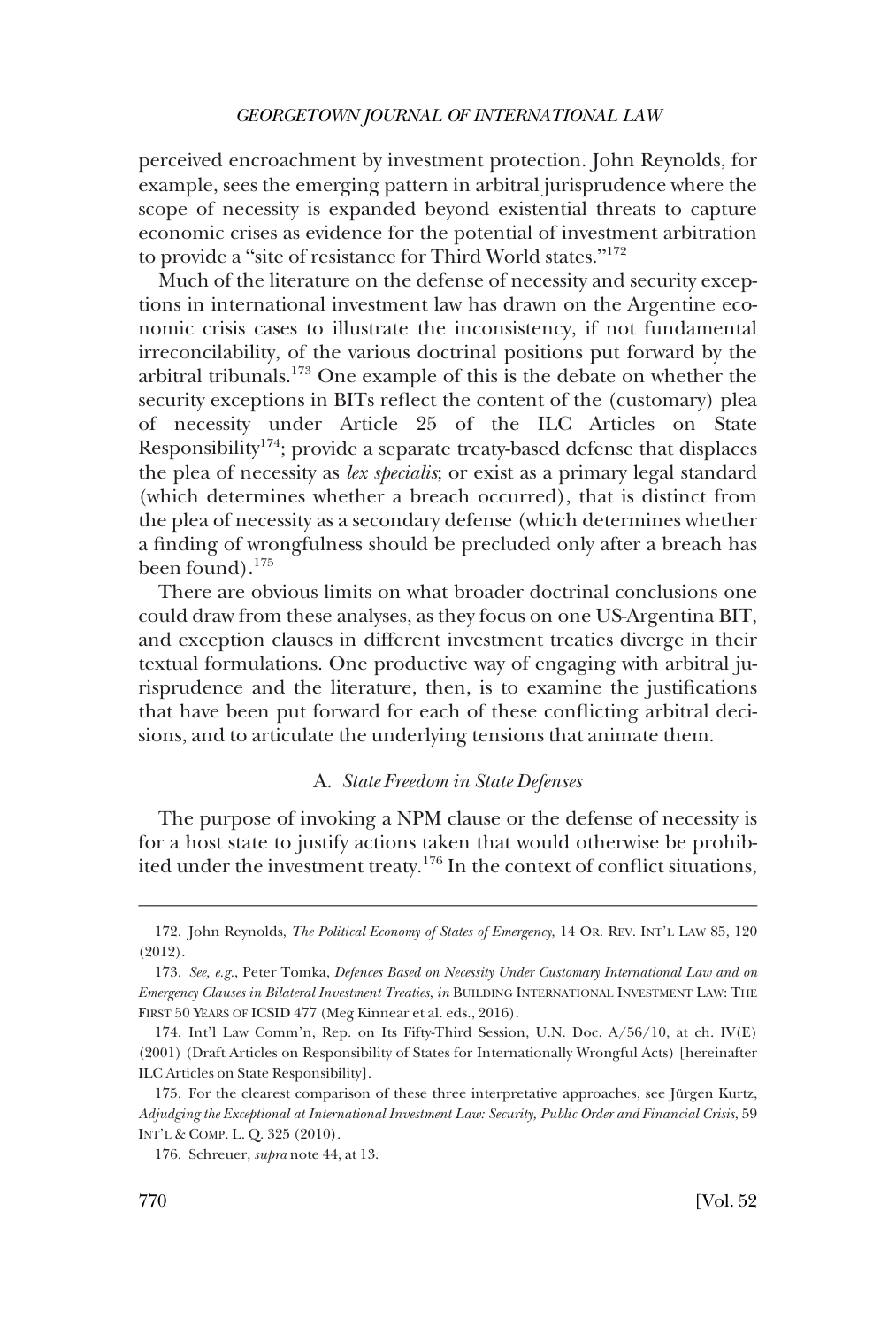the most relevant NPM clauses are those that exculpate state actions found to be necessary for the protection of the state's security interests or the maintenance of public order (or in some investment treaties, such as the US-Ukraine BIT 1994, "necessary for the fulfilment of [the State's] obligations with respect to the maintenance or restoration of international peace and security" $\cdot$ <sup>177</sup>

Arguments in favor of according greater deference to decisions made by host states for the purposes enumerated in the NPM clause have three primary justifications. First, it is the inherent suitability and capability of the host state in assessing whether a situation poses a threat to the host state's security or other interests and in determining the measures in response to that threat. For example, in *Devas v. India*, 178 India unsuccessfully argued that the NPM clause should be "self-judging" on the basis that national authorities (Cabinet Committee on Security in that case) are "uniquely positioned to determine what constitutes a state's essential security interests."179 The respect for sovereign choice is recognized in *Continental Casualty*, 180 where the tribunal stated that it is "not its mandate to pass judgment upon Argentina's economic policy, nor to censure Argentina's sovereign choices as an independent state."181 For others, host states are also better placed to make these assessments because of their ability to better appreciate the sensitivity of the subject matters and political acceptability of the choices being made. $182$ 

Second, likely more relevant in conflicts and other exceptional situations, is the argument that states should be given greater freedom of action in emergency situations because states are compelled to take actions "at the point of an uplifted knife," and thus should not be subject to intense post facto scrutiny by arbitral tribunals far removed from the situation.<sup>183</sup> The idea that the state's decisions in response to

<sup>177.</sup> Treaty Concerning the Encouragement and Reciprocal Protection of Investment, U.S.- Ukr., art. IX(1), Mar. 4, 1994, T.I.A.S. No. 96-1116 (entered into force Nov. 16, 1996) [hereinafter US-Ukraine BIT 1994].

<sup>178.</sup> CC/Devas (Mauritius) Ltd. v. The Republic of India, Case No. 2013-09 (Perm. Ct. Arb. 2013) [hereinafter *Devas v. India*].

<sup>179.</sup> *Id.* ¶ 214.

<sup>180.</sup> Continental Casualty v. Argentine Republic, ICSID Case No. ARB/03/09, Award (Sept. 5, 2008) [hereinafter *Continental Casualty*].

<sup>181.</sup> *Id.* ¶ 199.

<sup>182.</sup> *See, e.g*., William W. Burke-White & Andreas von Staden, *Investment Protection in Extraordinary Times: The Interpretation and Application of Non-Precluded Measures Provisions in Bilateral Investment Treaties*, 48 VA. J. INT'L L. 307, 372, 463 (2008).

<sup>183.</sup> M. SORNARAJAH, THE INTERNATIONAL LAW ON FOREIGN INVESTMENT 550–51 (4th ed., Cambridge Univ Press 2017).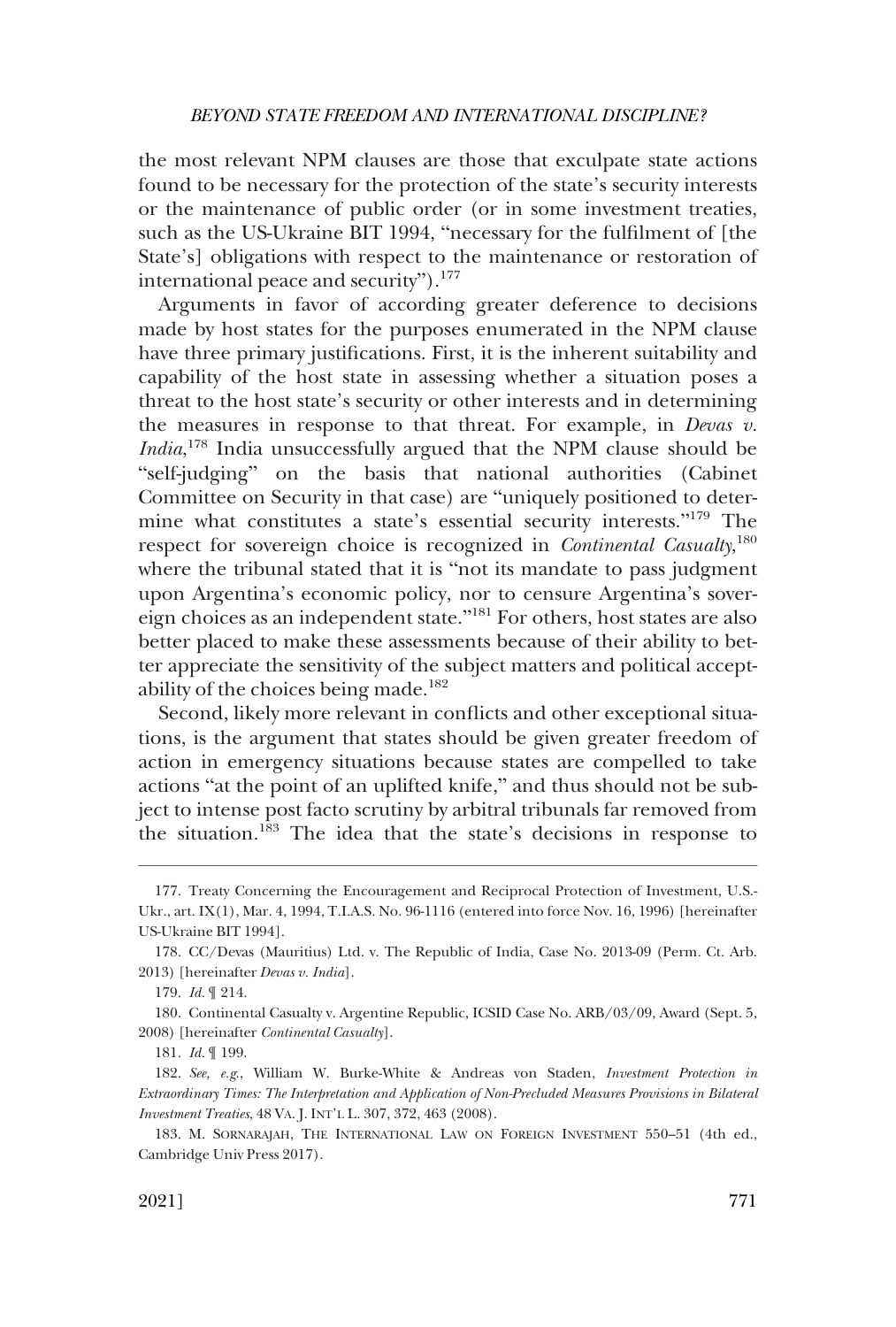<span id="page-37-0"></span>imminent peril or danger should not be judged by the highest standard of (economic) rationality is alluded to in  $LG\mathcal{C}\!\!\mathcal{E}$  v. Argentina, <sup>184</sup> where the arbitral tribunal explained its reason for rejecting the claimant's contention that the necessity defense is not applicable because the measures taken by Argentina in response to the crisis were not the only means available:

Article XI refers to situations in which a State has *no choice but to act*. A State may have several responses at its disposal to maintain public order or protect is essential security interest . . . Under the conditions the Government faced in December 2001, *time was of the essence* in crafting a response. Drafted in just six days, the Emergency Law took the *swift, unilateral action*  against the economic crisis that was *necessary* at the time . . . . 185

Third, criticizing the conflation of the exception clause in the US-Argentina and the ILC Article 25 defense of necessity by the tribunals in *CMS*,<sup>186</sup> *Enron*<sup>187</sup> and *Sempra*,<sup>188</sup> Jürgen Kurtz draws from the history of the US-Argentina BIT to argue that the treaty was designed not only to restrain state conduct, but to specifically provide new flexibilities for state action in certain limited circumstances.<sup>189</sup>

#### B. *International Discipline in State Defenses*

Those who are in favor of imposing strict conditions on the invocation of the NPM clause or the necessity defense find expansive interpretations of these state defenses unacceptable on the basis that they could easily be abused by host states to elude their obligations under investment treaties. In justifying this consequentialist reasoning, recourse is often made to the "object and purpose" of the investment treaty, such as in *Enron v. Argentina*, where the tribunal states:

<sup>184.</sup> LG&E Energy Corp. v. Argentine Republic, ICSID Case No. ARB/02/1, Decision on Liability (July 25, 2007) [hereinafter *LG&E v. Argentina*].

<sup>185.</sup> *Id.* ¶ 239 (emphases added).

<sup>186.</sup> CMS Gas Transmission Co. v. The Republic of Argentina, ICSID Case No. ARB/01/8, Award (May 12, 2005).

<sup>187.</sup> Enron Corp. v. Argentine Republic, ICSID Case No. ARB/01/3, Award (May 22, 2007) [hereinafter *Enron*].

<sup>188.</sup> Sempra Energy Int'l v. Argentine Republic, ICSID Case No. ARB/02/16, Award (Sept. 28, 2007) [hereinafter *Sempra (Award)*].

<sup>189.</sup> Jürgen Kurtz, *The Paradoxical Treatment of the ILC Articles on State Responsibility in Investor-State Arbitration*, 25 ICSID REV. 200, 210–14 (2010).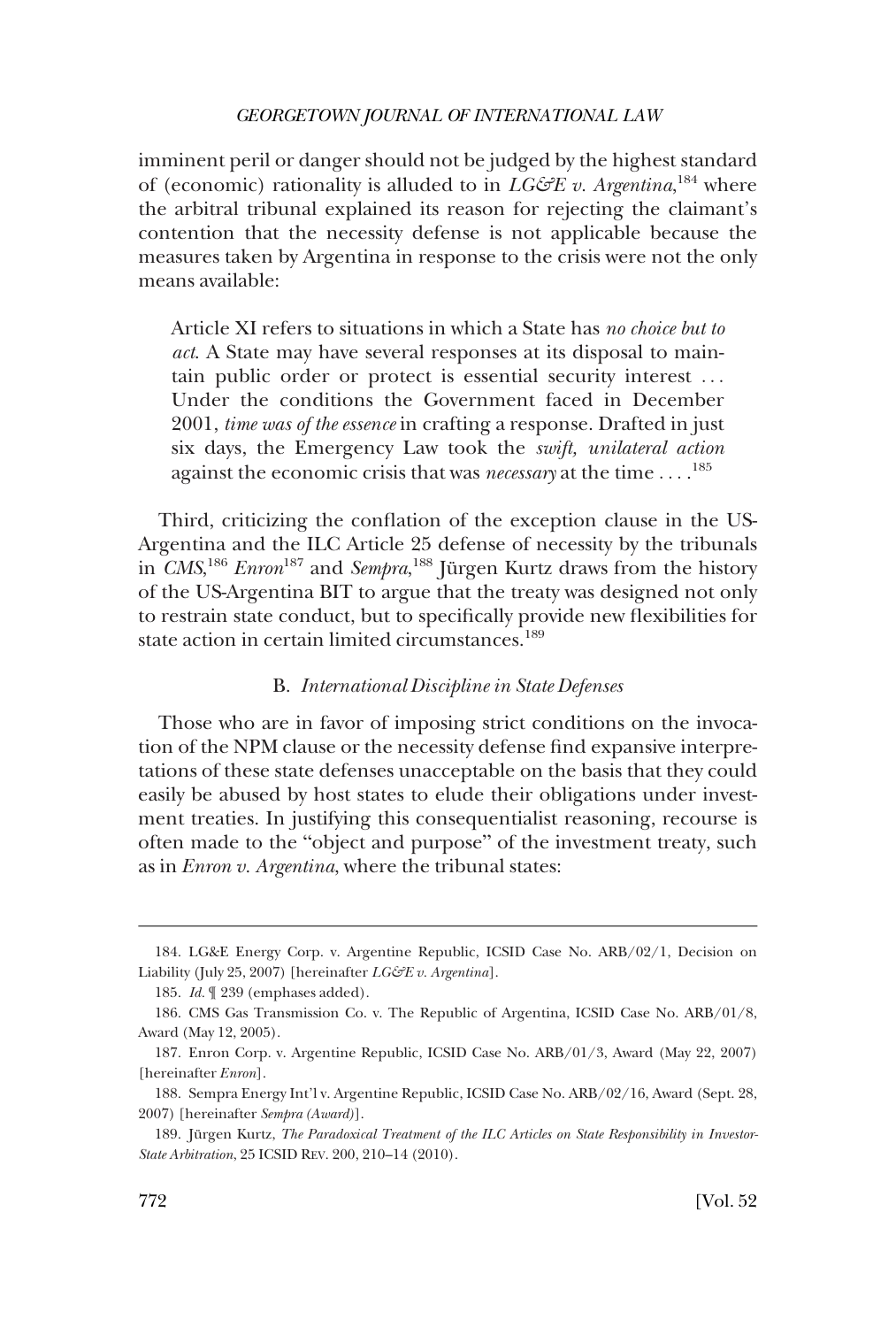<span id="page-38-0"></span>[T]he object and purpose of the Treaty is, as a general proposition, to apply in situations of economic difficulty and hardship that require the protection of the internationally guaranteed rights of its beneficiaries. To this extent, any interpretation, resulting in an escape route from the obligations defined cannot be easily reconciled with that object and purpose. Accordingly, a restrictive interpretation of any such alternative is mandatory.<sup>190</sup>

Intimately linked to this is the idea that expansive interpretations of these defenses would upset the actual bargain struck by the state parties to ensure legal stability and predictability even in (if not especially in) situations of economic difficulty and hardship. For example, José Alvarez and Kathryn Khamsi argue that the US–Argentina BIT was designed specifically in view of Argentina's history of "diplomacy of default" in which the Argentine government would declare national emergencies in order to avoid its international commitments to the detriment of foreign investors.<sup>191</sup> Andrea Bjorklund goes even further to suggest that it may be plausible to argue that by entering into a BIT, the parties have "waived their right to raise the necessity defense."<sup>192</sup>

### C. *Between State Freedom and International Discipline*

The purpose of understanding state defenses as a tussle between the competing demands of state freedom versus international discipline is that one can begin to understand how interpretative discords in their various manifestations—regardless of the specific textual formulation of the treaty from which they emanate—are always animated by an underlying disagreement over the allocation of authority between the state and the international. For example, one may observe that the disagreement over the proper relationship between the necessity plea under the ILC Articles and investment treaty exception is reflective of a more fundamental disagreement over the level of restraints that should be put on state discretion.

<sup>190.</sup> *Enron*, *supra* note 187, ¶ 331.

<sup>191.</sup> Jose´ E. Alvarez & Kathryn Khamsi, *The Argentine Crisis and Foreign Investors: A Glimpse into the Heart of the Investment Regime*, *in* YEARBOOK ON INTERNATIONAL INVESTMENT LAW AND POLICY 2008/2009 379, 414–15, 460–61 (Karl P. Sauvant ed., 2009).

<sup>192.</sup> Andrea K. Bjorklund, *Emergency Exceptions: State of Necessity and* Force Majeure, *in* THE OXFORD HANDBOOK OF INTERNATIONAL INVESTMENT LAW 460, 490 (Peter Muchlinski et al. eds., 2008).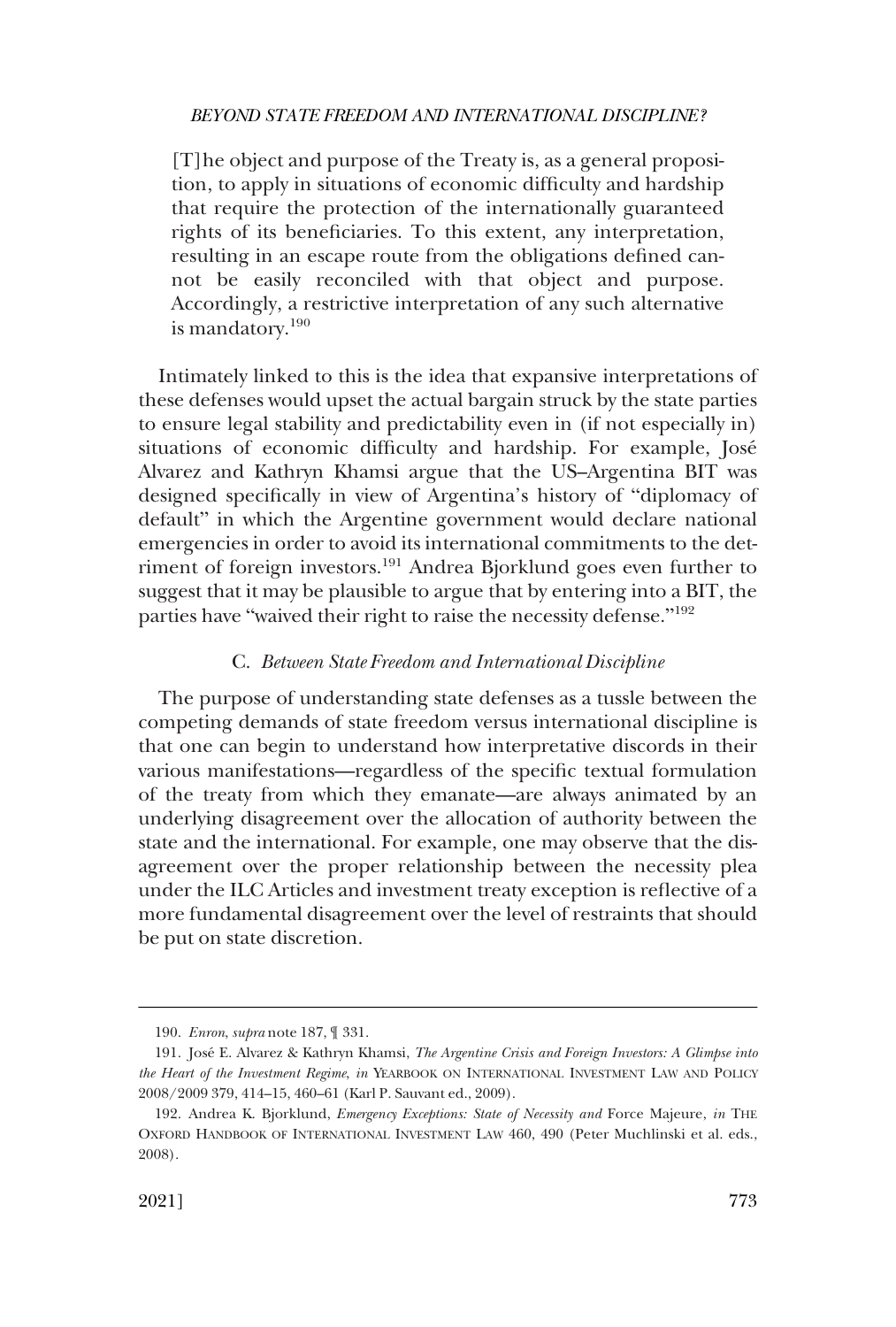The same tension can also be observed in how the good faith review has been understood by scholars of different orientations in the literature. As some have observed, self-judging and non-self-judging are essentially misnomers, for the level of deference to be given to a state in its invocation of the defenses falls on a continuum and depends on the precise wording and structure of the investment treaties in question. Even for investment treaties with self-judging clauses (e.g. "it considers necessary" clause), the measures taken by a state purportedly in protection of its security interests (or in fulfilment of one of the purposes in the exception) would still be subject to the principle of *pacta sunt servanda* in Article 26 of the Vienna Convention of the Law of Treaties (VCLT),<sup>193</sup> and thus subject to good faith review by arbitral tribunals.<sup>194</sup> Noting the paucity of international authority on what good faith review demands, William Burke-White and Andrea von Staden suggest that such good faith review should require a determination of whether the state was acting with honesty and fairness in invoking the exception, as well as whether there is a rational basis for that invocation.<sup>195</sup> Skeptical of the suitability of the arbitral tribunals to adjudicate on matters relating to security, Jure Zrilič criticizes the "rational basis" limb above on the basis that it would move too close to a substantive examination of the reasonableness of the impugned measure that is required by nonself-judging clauses. Drawing inspiration from the WTO Report of *Russia*—*Traffic in Transit*, 196 he instead argues that good faith review should focus on determining if there is a "manifest lack of connection" between the impugned measure and the objective that it purports to pursue.197 Stephan Schill and Robyn Briese alternatively suggest that arbitral tribunals in interpreting self-judging clauses should perform a function similar to judicial review in domestic legal systems where instead of substituting the state's determination with their own, they should limit themselves to scrutiny over the formal aspects of the state's determination, such as whether the factual basis on which the tribunal relied was adequate, whether proper procedures had been followed,

<sup>193.</sup> *Vienna Convention on the Law of Treaties*, May 23, 1969, 1155 U.N.T.S. 331 (entered into force Jan. 27, 1980) [hereinafter VCLT].

<sup>194.</sup> *See, e.g*., Sempra Energy Int'l v. Argentine Republic, ICSID Case No. ARB/02/16, Award ¶ 366 (Sept. 28, 2007).

<sup>195.</sup> *See* Burke-White & von Staden, *supra* note 182, at 376–80.

<sup>196.</sup> Panel Report, *Russia – Measures Concerning Traffic in Transit*, ¶¶ 7.138–7.139 WTO Doc. WT/DS512/7 (adopted Apr. 29, 2019).

<sup>197.</sup> ZRILIČ, *supra* note 48, at 144.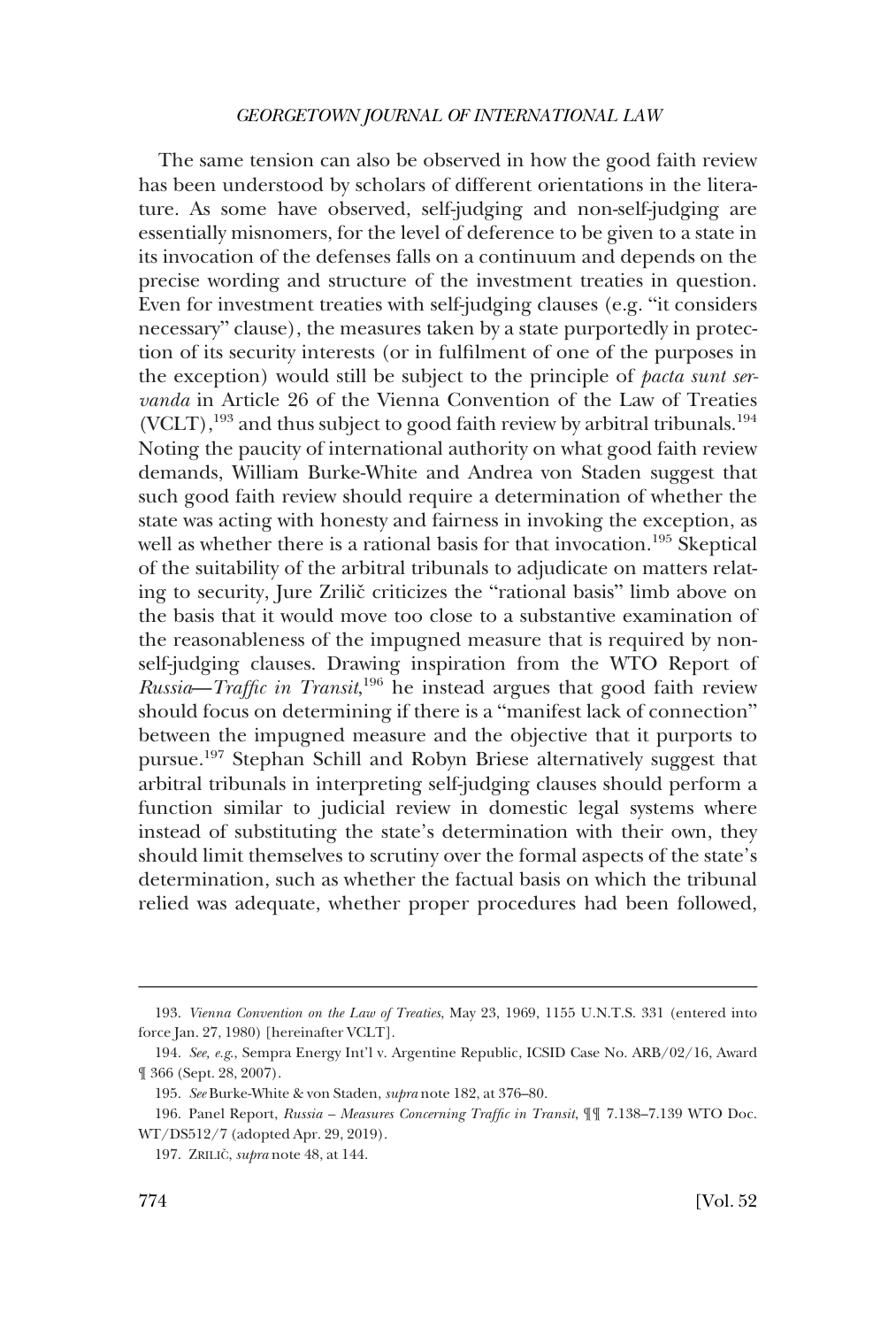<span id="page-40-0"></span>and whether the state's exercise of discretion was guided by relevant or irrelevant considerations.198

## D. *Beyond State Freedom and International Discipline?*

As Robert Sloane points out, beneath the "veneer of technical legal craft" in the Argentine cases lies the "normative dispute about the relative priority of diverse social interests and values."<sup>199</sup> As a matter of practice, each of the above exercises in concretizing the scope of state defenses or the content of good faith review serves an important purpose in providing the doctrinal grounding for one particular way of allocating authority between the state and the international. However, these exercises remain limited to the extent that the generality of their formulations precludes explicit discussion of the values that are being balanced.

One may argue that state defenses are essentially devices to ensure that the interests being protected in the circumstances outweigh the losses: the utilitarian argument. The natural question that arises is: between whose interests or losses must such an exercise strike a balance? Some may argue that foreign investors' losses must remain central to this utilitarian calculus, as the successful invocation of the state defenses effectively transfers the costs of the state action onto the investors.200 However, others may question if it is even conceivable under any circumstances that private investors' losses may outweigh the interests being served by state action. This is the concern of TWAIL scholar M. Sornarajah, who argues that the plea of necessity under the ILC Articles was designed to operate in the context of inter-state liability and should therefore not be directly transposed into a state-investor context. In other words, only losses suffered by another sovereign state are comparable to the interests of another. $201$  This kind of reasoning was adopted by Egypt in *Unión Fenosa v. Egypt*, 202 where it argued that its impugned actions did not impair the essential interest of Spain, the home state of the investor—a point that the tribunal did not address.<sup>203</sup>

<sup>198.</sup> Stephan Schill & Robyn Briese, *"If the State Considers": Self-judging Clauses in International Dispute Settlement*, 13 Max Planck U.N.Y.B. 61, 138–39 (2009).

<sup>199.</sup> Robert D. Sloane, *On the Use and Abuse of Necessity in the Law of State Responsibility*, 106 AM. J. INT'L L. 447, 502 (2012).

<sup>200.</sup> Cynthia C. Galvez, *"Necessity," Investor Rights, and State Sovereignty for NAFTA Investment Arbitration*, 46 CORNELL INT'L L.J. 143, 146 (2013).

<sup>201.</sup> *See* SORNARAJAH, *supra* note 183, at 465.

<sup>202.</sup> Unión Fenosa Gas SA v. Arab Republic of Egypt, ICSID Case No. ARB/14/4, Award (Aug. 31, 2018) [hereinafter *Unión Fenosa*].

<sup>203.</sup> *Id.* ¶ 8.15.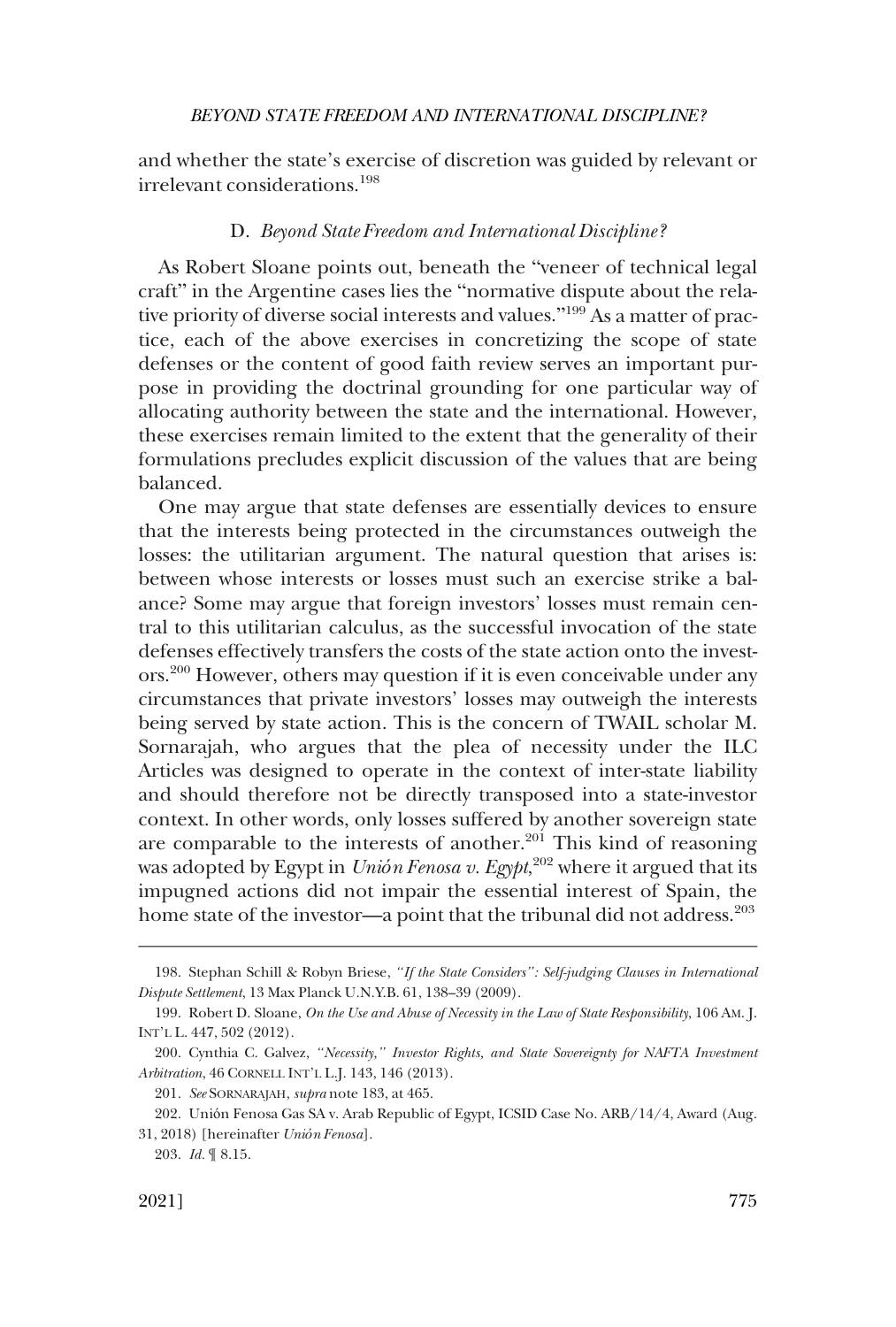<span id="page-41-0"></span>The concept of "defective sovereignty" reminds us of the inherent limit of state freedom arguments in accounting for the interests of the population beyond those represented by the state whose action is being challenged. As Reynolds has observed, Argentina's security defense was presented primarily in terms of the health of the state's financial system and institutions, instead of the socio-economic conditions and rights of its citizens.204 This is what underlies Sloane's argument that judicial interpretation of "necessity" must be "tempered by the recognition that contemporary international law . . . no longer privileges the state's preservation for the *state's* sake."<sup>205</sup>

## VII. RESPONDING TO COMPLEXITIES: (RE)TURN TO EQUITY

Parts II and III of this Article have attempted to show the complex relationship between peace, conflicts, and investment (law). On the one hand, it showed that the peace-making potential of investment arbitration is premised on two main claims: first, investment arbitration depoliticizes investment disputes by providing formal rules and standards that can be applied with a degree of certainty and transparency; and second, the acceleration of foreign investment inflow plays a positive if not decisive role in post-conflict host states. On the other hand, it showed that the investment law may have a negative impact on peace by limiting post-conflict states' regulatory freedom to adopt laws in redressing harms caused by the conflicts and addressing the root causes of conflicts, which is particularly problematic when the transactions on which the investors' claims rely were made with authoritarian regimes or were implicated in the conflicts.

While outside of (post-)conflict contexts, the absolutist position on the maximization of investment protection may find resonance with those who see the free flow of foreign investment as being crucial to achieving the objective of investment treaties to promote development in the host states, there is a broad recognition in the small but growing body of literature on investment law and conflicts that such absolutist positions must be moderated in investment arbitration involving states embroiled in or emerging out of conflicts.<sup>206</sup> First, such recognition reflects the concern that the technocratic nature of investment arbitration would be at risk of decontextualizing the conflicts in which they operate and fail to take into account the historical, political, cultural,

<sup>204.</sup> Reynolds, *supra* note 172, at 121.

<sup>205.</sup> Sloane, *supra* note 199, at 503.

<sup>206.</sup> *See, e.g*., De Brabandere, *supra* note 61.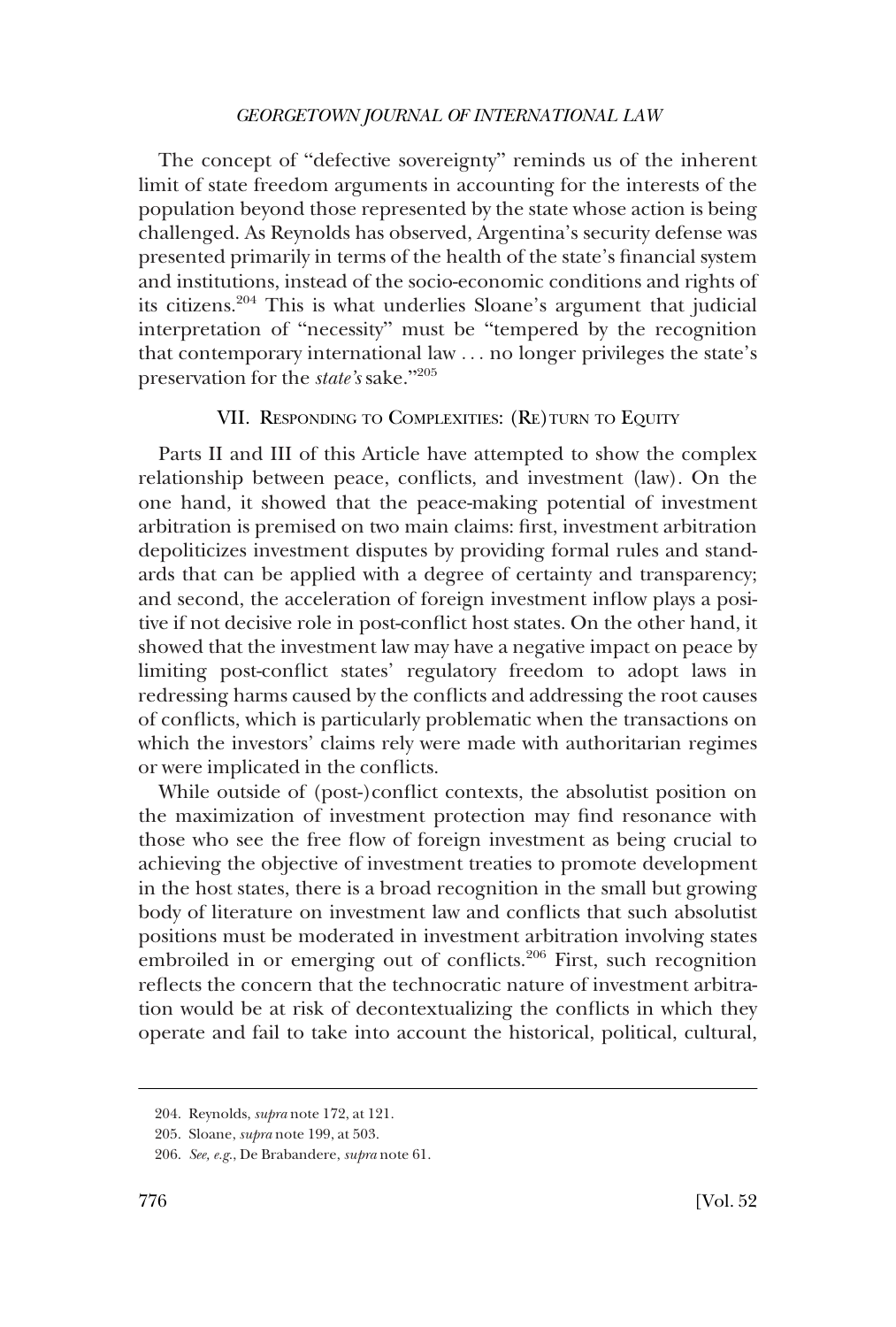<span id="page-42-0"></span>and other specificities of each conflict situation.<sup>207</sup> Second, it is informed by the belief that, given the significant material impact of their decisions, arbitrators' adjudication of these claims assumes a "humanitarian" character and must therefore be more attentive to the broader public interests implicated.208 Third, it is connected to broader considerations of fairness in holding host states accountable for investors' losses in exceptional circumstances as illustrated in the discussion above.

#### A. *Contextualizing Protection*

The most common strategy in moderating the absolutism of investor protection in (post-)conflict settings is to appeal to the elasticity of investment protection standards and the potential for contextual sensitivity in their application. Yannick Radi, for example, argues that there "exists a space of indeterminacy" in investment protection standards to which arbitrators could inject public interests considerations.<sup>209</sup> One example is the "FET" standard discussed briefly above, where arbitral tribunals in cases such as *Saluka* have found that in order for an investor's expectations to attract the protection of the standard, they must be reasonable and legitimate in light of the broader circumstances surrounding the investment.<sup>210</sup> This provides a clear point of entry for arbitral tribunals to display responsiveness to different considerations in (post-)conflict situations. A commonly cited example is *Toto v. Lebanon*, where the tribunal found that the claimant's expectation that taxes and custom duties would remain unchanged in post-civil war Lebanon was unjustifiable.<sup>211</sup> The arbitral tribunals in *EDF v*. *Romania*212 and *Mamidoil Jetoil v. Albania*<sup>213</sup> have shown sensitivity

<sup>207.</sup> See, e.g., Urueña & Prada-Uribe, *supra* note 86, at 406-07.

<sup>208.</sup> René Urueña, *The Colombian Peace Negotiation and Foreign Investment Law*, 110 AJIL UNBOUND 199, 203 (2016).

<sup>209.</sup> Radi, *supra* note 95, at 78–79.

<sup>210.</sup> *See, e.g.,* Ursula Kriebaum, *Are Investment Treaty Standards Flexible Enough to Meet the Needs of Developing Countries?*, *in* INVESTMENT LAW WITHIN INTERNATIONAL LAW: INTEGRATIONIST PERSPECTIVES 330 (Freya Baetens ed., 2013).

<sup>211.</sup> Toto Costruzioni Generali S.P.A. v. Republic of Leb., ICSID Case No. ARB/07/12, Award, ¶¶ 245–46 (June 7, 2012), [https://www.italaw.com/sites/default/files/case-documents/ita1013.](https://www.italaw.com/sites/default/files/case-documents/ita1013.pdf)  [pdf.](https://www.italaw.com/sites/default/files/case-documents/ita1013.pdf)

<sup>212.</sup> EDF (Services) Ltd. v. Rom., ICSID Case No. ARB/05/13, Award (Oct. 8, 2009) [hereinafter *EDF v. Romania*].

<sup>213.</sup> Mamidoil Jetoil Greek Petrol. Prods. Societe S.A. v. Republic of Alb., ICSID Case No. ARB/11/24, Award (Mar. 30, 2015) [hereinafter *Mamidoil*], [https://www.italaw.com/sites/](https://www.italaw.com/sites/default/files/case-documents/italaw4228.pdf) [default/files/case-documents/italaw4228.pdf.](https://www.italaw.com/sites/default/files/case-documents/italaw4228.pdf)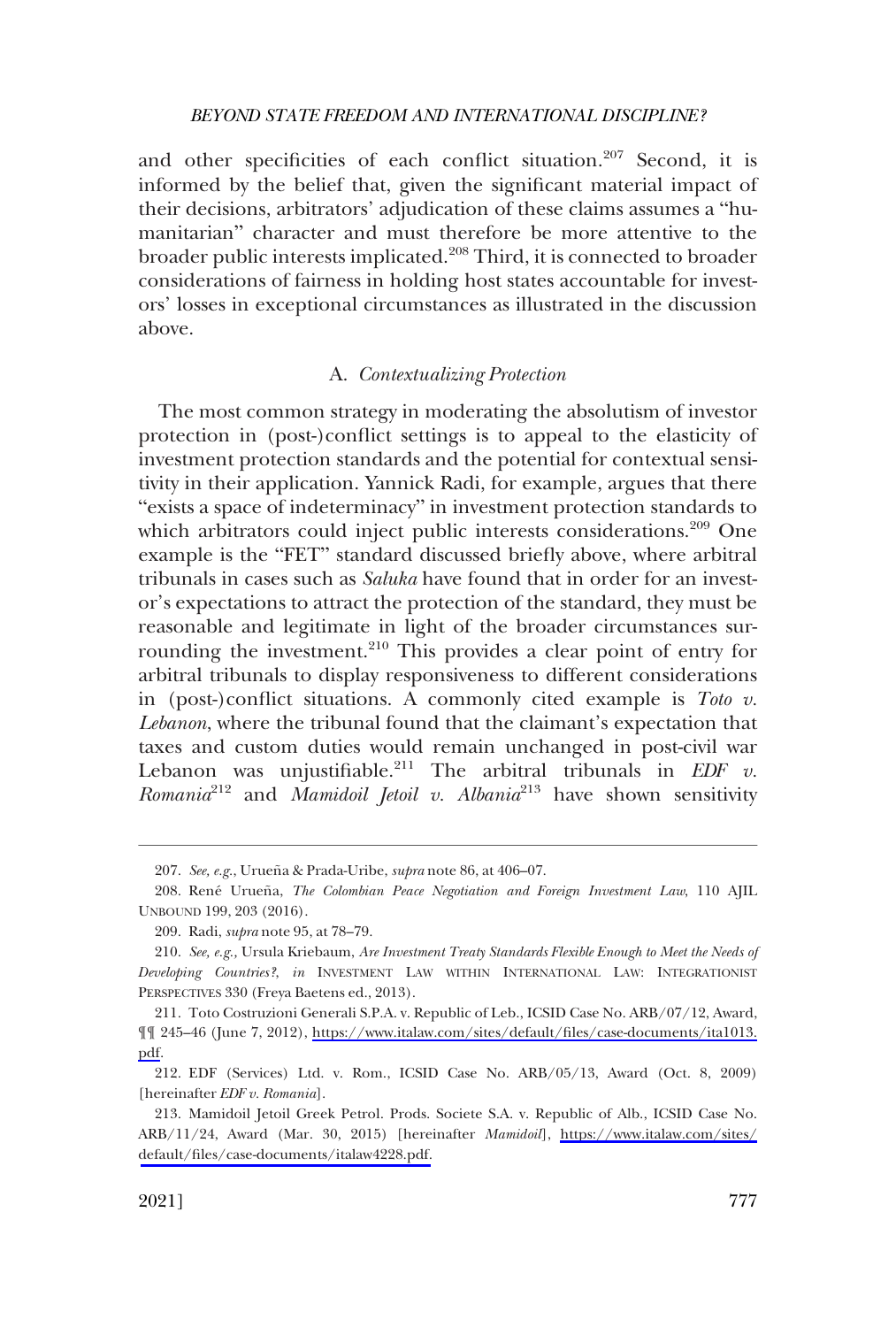towards the particular needs of transitional economies, where the former suggests that legal stability guaranteed by the FET standard must not be overstated so as to ignore the "evolutionary character of economic life,"<sup>214</sup> whereas the latter notes that the impugned post-Communist Albanian policy "did not offend a sense of propriety" because it was "supported by international donor community and expert advice" and was "consistent and beneficial for investors and consumers in the long run."<sup>215</sup>

One may further observe that broad formulations in *Duke Energy v. Ecuador*, where it was found that the reasonableness and legitimacy of investors' expectations depended on the "[prevailing] political, socioeconomic, cultural and historical conditions,"<sup>216</sup> provide at least the doctrinal possibility for arbitral tribunals to take into account any interests or considerations it may find "relevant," perhaps only subject to the qualification that such conditions must exist at the various critical junctures where the investment was created, expanded, developed, or reorganized.<sup>217</sup> Just as much of the existing progressive scholarship has emphasized the need for arbitral tribunals to take into account the developmental imperatives of the host states in the construction of FET and indirect expropriation standards, one may envisage arguments that the prevailing conditions of a post-conflict host state demand that investors' expectation take into account these states' needs to adopt economic and social reforms, provide reparations to victims, and take any other actions that could plausibly be connected to the consolidation of peace.

Another possibility of contextualizing investment protection in conflicts-related claims is through the concept of due diligence of the full protection and security (FPS) standard. As Andrew Newcombe and Lluı´s Paradell explain, the FPS standard does not impose strict liability but only requires the host states to exercise due diligence by reference to the state's particular circumstances, including its level of development and stability.<sup>218</sup> Recent cases arising from the Arab Spring show

<sup>214.</sup> *EDF v. Romania*, *supra* note 212, ¶ 217.

<sup>215.</sup> *Mamidoil*, *supra* note 213, ¶¶ 732–33.

<sup>216.</sup> Duke Energy Electroquil Partners v. Republic of Ecuador, ICSID Case No. ARB/04/19, Award, ¶ 340 (Aug. 18, 2008), [https://www.italaw.com/sites/default/files/case-documents/](https://www.italaw.com/sites/default/files/case-documents/ita0256.pdf) [ita0256.pdf.](https://www.italaw.com/sites/default/files/case-documents/ita0256.pdf)

<sup>217.</sup> Christoph Schreuer & Ursula Kriebaum, *At What Time Must Legitimate Expectations Exist?*, *in* A LIBER AMICORUM: THOMAS WALDE—LAW BEYOND CONVENTIONAL THOUGHT 265, 266-70 (Jacques Werner & Arif Hyder Ali eds., 2009) (approved by the tribunal in *Mamidoil Jetoil v. Albania* (Award), at ¶ 702).

<sup>218.</sup> ANDREW NEWCOMBE & LLUI´S PARADELL, LAW AND PRACTICE OF INVESTMENT TREATIES: STANDARDS OF TREATMENT 309-10 (2009).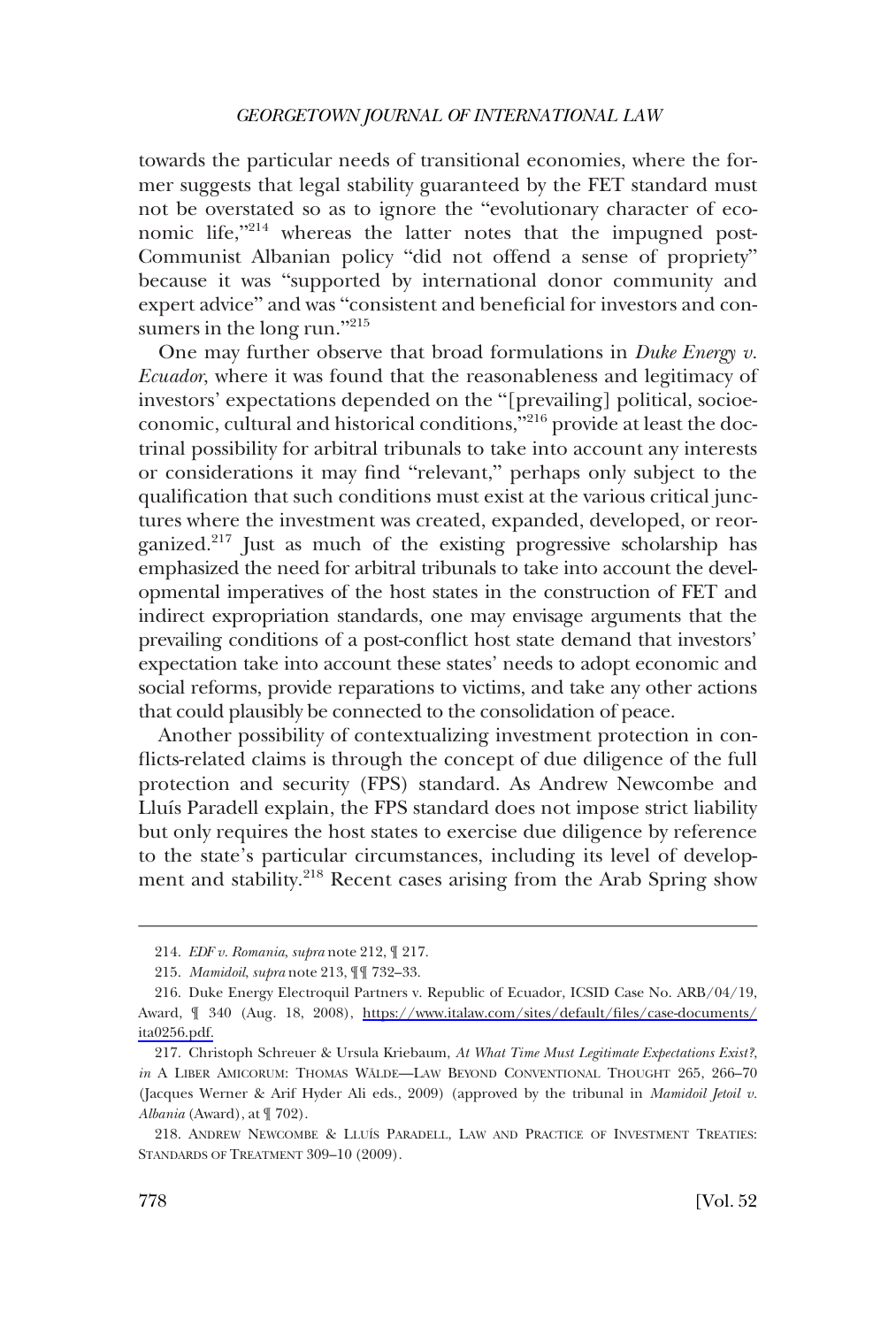<span id="page-44-0"></span>that arbitral consideration of contextual factors in determining whether the FPS standard has been breached provides some room for tribunals to reflect upon the complex circumstances in which the claimant's losses occurred. For example, in *Ampal v. Egypt*, 219 the tribunal acknowledges the reality that armed militant groups were taking advantage of the instability, insecurity, and lawlessness in North Sinai to perpetrate attacks on the Trans-Sinai Pipeline.<sup>220</sup> The tribunal found that the first attack could not have been prevented by Egypt and thus did not amount to a breach of the standard, but upon reflecting on the "totality of [the thirteen] attacks," it observed a pattern in which Egypt would react months later after each attack, adopting measures that were not fully implemented before another attack occurred.<sup>221</sup> It further suggested that the first four attacks should have been seen by Egypt as a "warning" of further attacks if Egypt failed to implement security measures.<sup>222</sup> The contextualization exercise undertaken by the tribunal here not only took into account the instability of Egypt as a whole, but also assessed the specific modes of actions taken by the Egyptian state at various times. In *Cengiz v. Libya*, the Turkish construction company Cengiz brought an FPS claim against Libya for failing to prevent the looting and destruction of its property and equipment during the 2011 uprising. Noting the broader challenges and lack of resources faced by Libya at the time, the tribunal found that while Libya could not reasonably be expected to provide "dynamic protection," which would allow Cengiz to continue its work across various construction sites scattered around the country, it had breached the standard for failing to provide "static protection" to Cengiz's two main camps where a number of industrial facilities were located.223

## B. *Incorporating "Humanitarian" Considerations into Arbitral Decision-making*

Another strategy to moderate the absolutism of investor protection in (post-)conflict settings is to incorporate humanitarian norms and considerations into arbitral decision-making.

<sup>219.</sup> Ampal-American Israel Corp. v. Arab Republic of Egypt, ICSID Case No. ARB/12/11, Decision on Liability and Heads of Loss (Feb. 21, 2017).

<sup>220.</sup> *Id.* ¶ 284.

<sup>221.</sup> *Id.* ¶¶ 285–86.

<sup>222.</sup> *Id.* ¶ 289.

<sup>223.</sup> Cengiz Insaat Sanayi ve Ticaret AS v. Libya, Case No. 21537/ZF/AYZ, Award ¶¶ 445–448 (ICC Int'l Ct. Arb. 2018).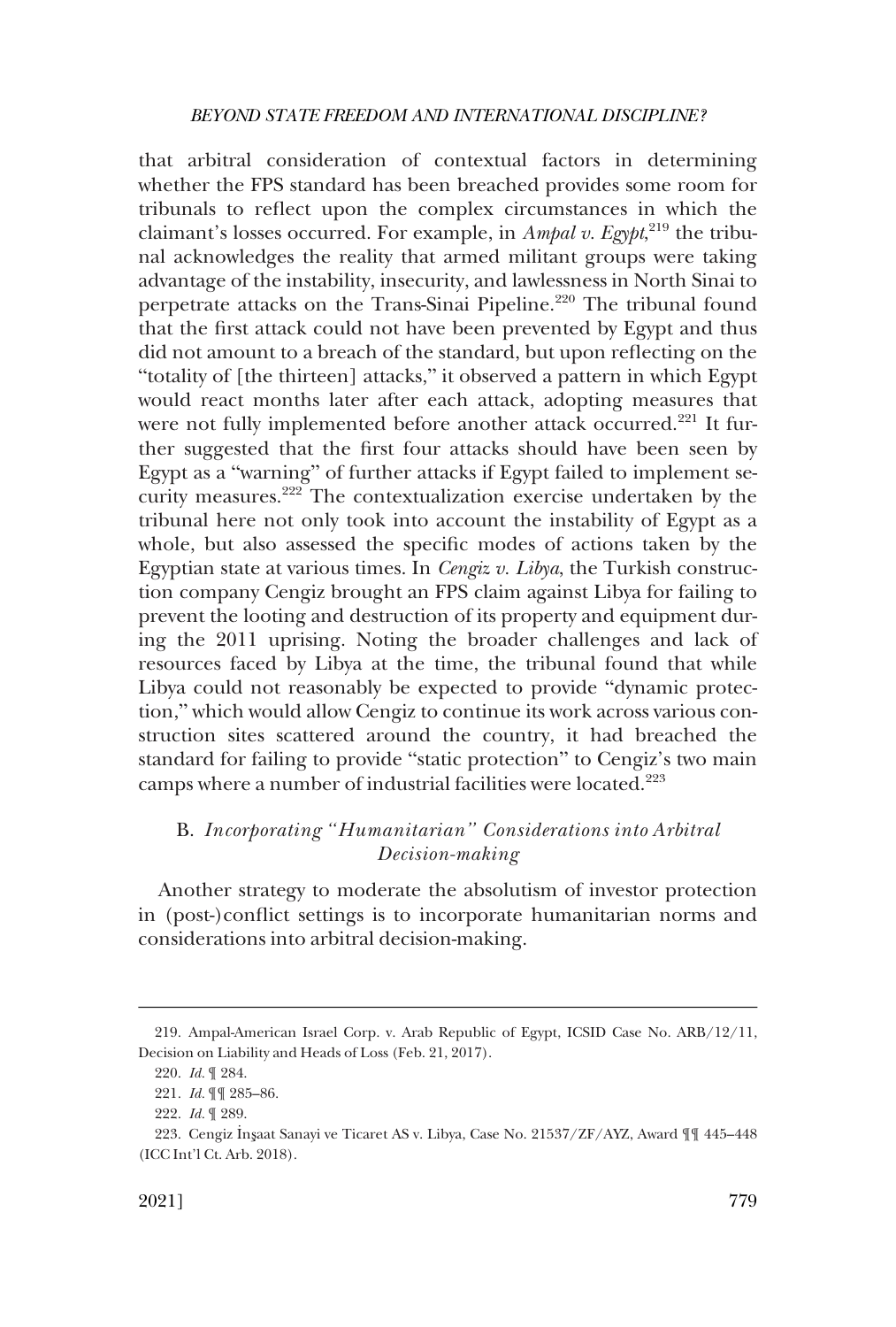First, some insist that humanitarian norms could supply the substantive content of investment protection standards, which would allow arbitral tribunals to move beyond "generic solutions" and to engage in a more "holistic" assessment of the circumstances and interests implicated in each investment dispute.<sup>224</sup> One obvious example of this in conflicts-related contexts is the drawing of interpretative references from IHL to ascertain the meaning of terms such as necessity in investment treaties, which, according to some, would provide greater deference to sovereign prerogative and enhance the persuasiveness and credibility of the arbitrators.<sup>225</sup> Another way to achieve this is the imputation of knowledge of the host states' international legal obligations to investors through the concept of "legitimate expectation." This is the general idea behind Van Ho's proposal, discussed in Part III(B), where she argues that arbitral tribunals, when dealing with land restitution cases involving dispossession of land in violation of human rights and IHL—even when investors had relied on government assurances of the legality of these transactions—should determine if such reliance is reasonable in the circumstances, such as by examining whether the surrounding facts would suggest that the investors had "constructive knowledge" of these violations.226

Second, others place faith in the potential of investment arbitration in providing a platform where certain aspects of investment disputes arising from conflicts-related contexts can be determined based on equitable considerations. The assessment of compensation to investors in case of breaches provides a clear illustration of this. As Irmgard Marboe observes, since valuation always requires a level of judgment, "equitable considerations" have informed some tribunals' exercise of judicial discretion in the assessment of compensation, although their role remains marginal given the use of equity without party authorization can constitute a ground for annulment under the ICSID Convention.<sup>227</sup> One may observe that standard arbitral practice and valuation methods have already provided ample room for tribunals to take into consideration factors relevant to conflicts, such as investors' contributions to its losses, level of country risk, and other circumstances that may impact the

<sup>224.</sup> Lawry-White, *supra* note 36, at 635.

<sup>225.</sup> Teerawat Wongkaew, *The Cross-Fertilisation of International Investment Law and International Humanitarian Law: Prospects and Pitfalls*, *in* EUROPEAN YEARBOOK OF INTERNATIONAL ECONOMIC LAW: INTERNATIONAL INVESTMENT LAW AND THE LAW OF ARMED CONFLICT 385, 402–05 (Katia Fach Gomez et al. eds., 2019).

<sup>226.</sup> *See* Van Ho, *supra* note 73, at 69.

<sup>227.</sup> IRMGARD MARBOE, CALCULATION OF COMPENSATION AND DAMAGES IN INTERNATIONAL INVESTMENT LAW 153–55 (2d ed., 2017).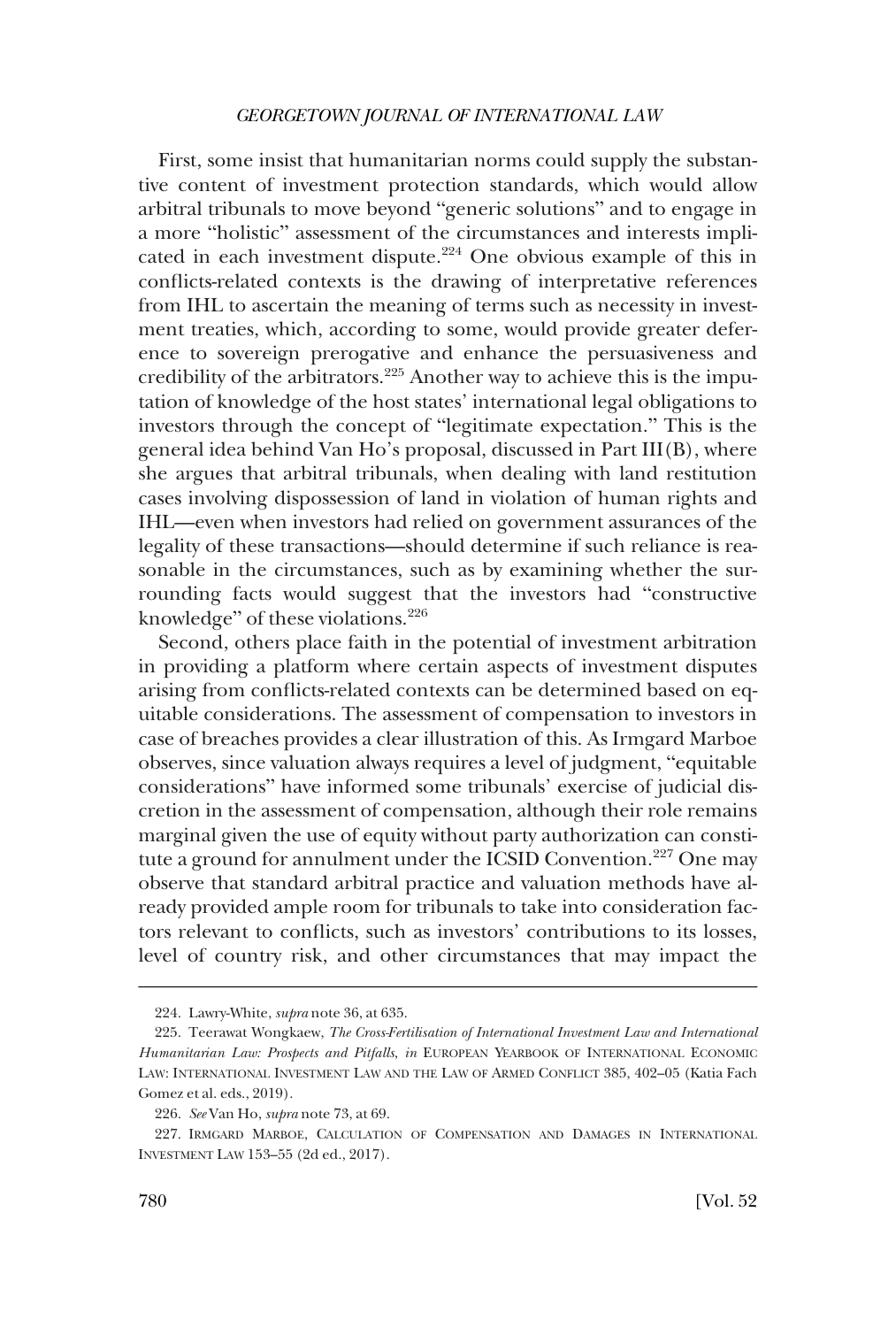potential value of the investment. For example, there is some recognition that the wrongdoing state's economic situation may be relevant in the assessment of damages.<sup>228</sup> As Ian Brownlie points out in his separate opinion in *CME v. Czech Republic*,<sup>229</sup> "[e]ven States which have been held responsible for wars of aggression and crimes against humanity are not subjected to economic ruin,"230 and that "it would be strange . . . if the outcome of acceptance of a bilateral investment treaty took the form of liabilities 'likely to entail catastrophic repercussions for the livelihood and economic well-being of the population' of the [host State]."<sup>231</sup>

Zrilic<sup>\*</sup> explicitly calls for a more central role of equity in the assessment of compensation in post-conflict contexts. He observes the dominant practice that the payment of compensation after conflicts is in the form of a lump sum as determined by reference to a peace agreement and done on a government-to-government basis.<sup>232</sup> While acknowledging the distinct advantages of such inter-governmental arrangements, such as the ability to take into account each country's broader strategic considerations in determining quantum, Zrilič still sees investment arbitration as the preferable venue for adjudicating compensation.<sup>233</sup> He argues that arbitral tribunals' determination of compensation should be guided by "inclusive equity" in order to arrive at "just and optimal outcome<sup>[s]</sup>."<sup>234</sup> For him, to achieve "just and sustainable peace," arbitral assessment of compensation must maintain the "delicate balance" between investor indemnification, financial burden imposed on the host state, as well as hardship that such compensation may impose on the state's population.235 Drawing liberally from the jurisprudence of other international bodies such as the Eritrea-Ethiopia Claims Commission, he argues that it would be "overly legalistic" for a tribunal to only consider factors that existed at the time of the violation while ignoring those that exist at the time when the damages are

<sup>228.</sup> *Id.* at 158–61; see also José Gustavo Prieto Muñoz, Awarding Damages in Times of Armed *Conflict: An Emerging Standard of "Economic Capacity" for the Host State*, *in* EUROPEAN YEARBOOK OF INTERNATIONAL ECONOMIC LAW: INTERNATIONAL INVESTMENT LAW AND THE LAW OF ARMED CONFLICT 363 (Katia Fach Gomez et al. eds., 2019).

<sup>229.</sup> CME Czech Republic B.V. v. The Czech Republic, UNCITRAL, Separate Opinion of Ian Brownlie (Mar. 14, 2003).

<sup>230.</sup> *Id*. ¶ 77.

<sup>231.</sup> *Id*. ¶ 78.

<sup>232.</sup> Zrilič, *supra* note 43, at 613-15.

<sup>233.</sup> *Id.* at 614–15.

<sup>234.</sup> *Id.* at 627–28.

<sup>235.</sup> ZRILIČ, *supra* note 48, at 207.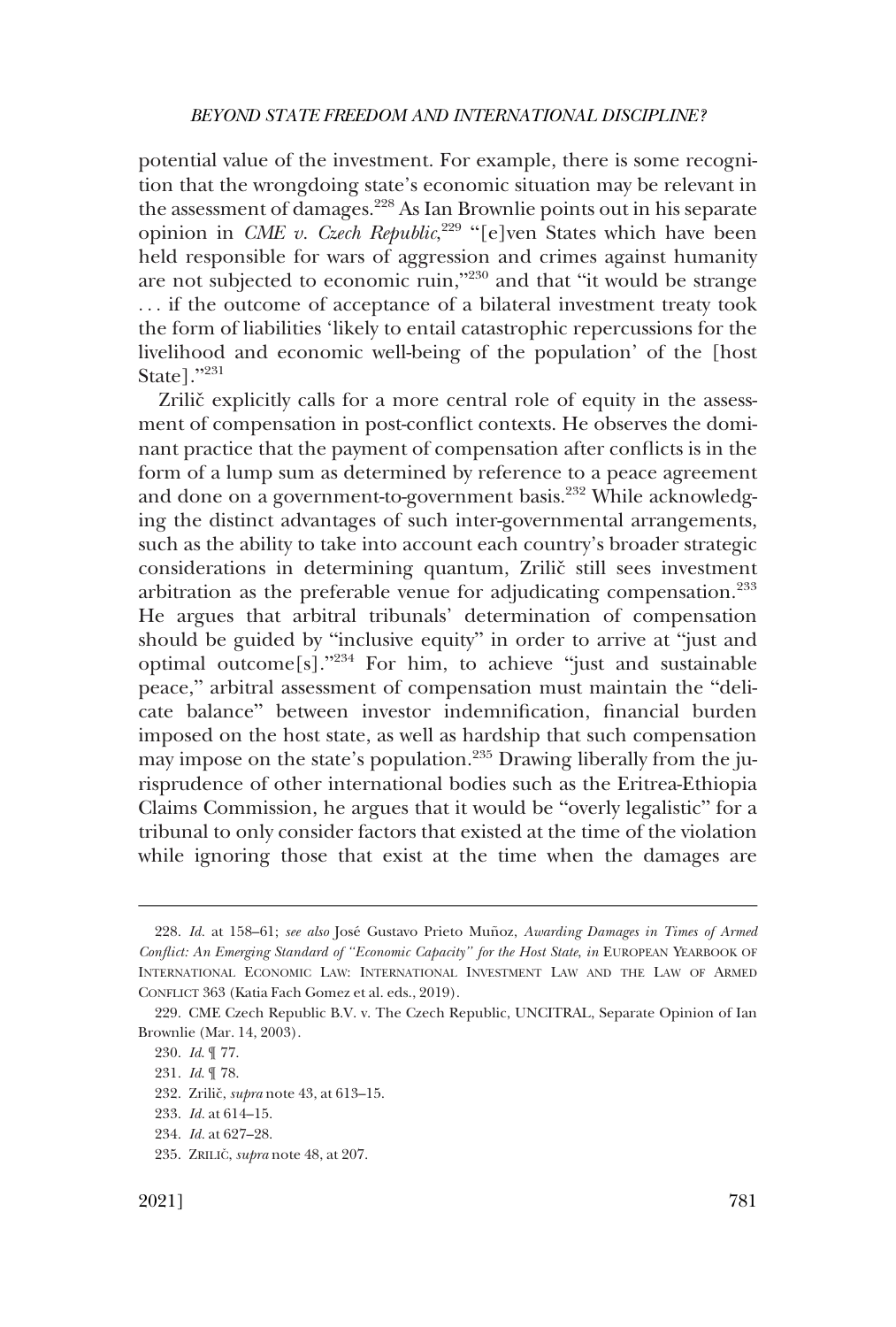<span id="page-47-0"></span>calculated, such as the host state's financial ability to pay and the award's potential effects on the state's welfare or the re-escalation of conflict.<sup>236</sup> Zrilic<sup>'</sup>'s proposal marks a significant departure from the dominant arbitral approaches in that it effectively demands tribunals explicitly address the material consequences of their decisions. As he acknowledges, no simplistic connections between investment and peace can be drawn, and there are often other drivers of conflicts such as religion, ideology, and struggle for resources. $237$  Taking the potential effect of an award on the re-escalation of conflict into consideration opens up the possibility for tribunals to play a much more interventionist role in managing the peace of post-conflict host states, for it effectively requires a tribunal to place the award in relation to other drivers of conflicts, establish their connections, and assess circumstances that are yet to materialize.

### C. *Deformalizing Justice?*

The potential to contextualize or humanize investment protection by drawing on the elasticity and malleability of the investment protection standards is seen by many scholars as the most redeeming feature of investment arbitration and has been used to defend its continued importance in (post-)conflict settings. However, these proposals to contextualize or humanize investment protection are often presented in an uncomfortably contrived, self-conscious way. They almost always begin with the observation of the structural limits that constrain a tribunal's ability to take into account broader considerations, such as how arbitral tribunals are specialized bodies with highly circumscribed jurisdiction, or that investment treaties reflect an inviolable balance of interests struck between the parties that should not be altered by arbitral interventions.238 Notwithstanding these structural limits, they proceed to argue that investment arbitration could still legitimately take into account external norms through recourse to Article 42 of the ICSID Convention, doctrinal techniques such as systemic integration under the VCLT,<sup>239</sup> or even "cross-regime comparison" (e.g. drawing from other bodies of international law such as WTO law).<sup>240</sup> This standard script of defending arbitral tribunals' continued relevance in face of complexities—and the concomitant idea that the optimal solution to a

<sup>236.</sup> *Id*. at 251–53.

<sup>237.</sup> Zrilič, *supra* note 43, at 611.

<sup>238.</sup> Lawry-White, *supra* note 36, at 639.

<sup>239.</sup> VCLT, *supra* note 193, art. 31(3)(c).

<sup>240.</sup> Lawry-White, *supra* note 36, at 641–44.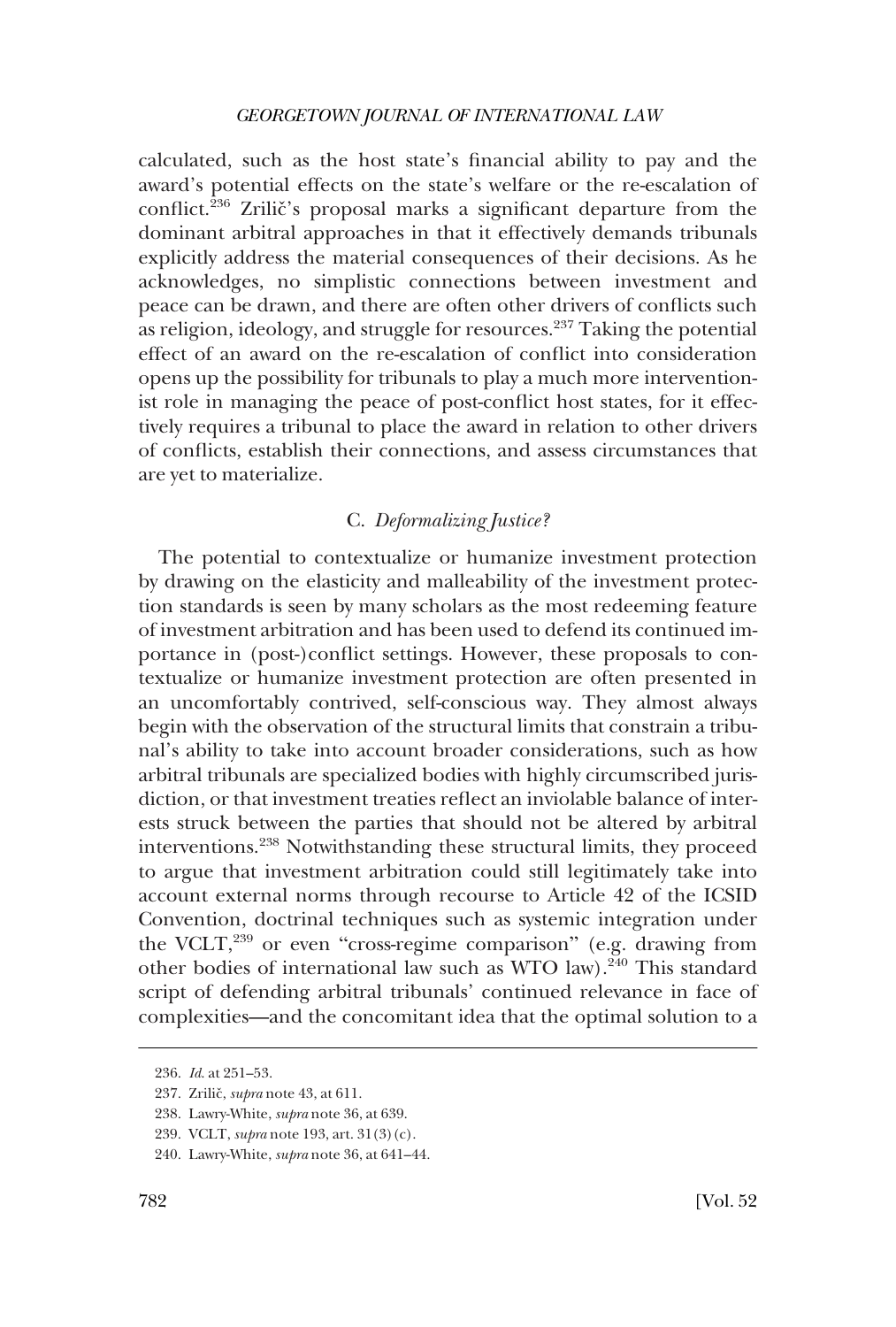problem lies simultaneously within the text as a reflection of party will and outside the text—reflects the anxieties experienced by practitioners arising from the competing impulses of the boundedness of formalism and the flexibility of deformalization which international investment law literature has only begun to tackle.<sup>241</sup> One may observe that this tension further reflects, on the one hand, international investment law's self-image as a discipline that protects legal stability and predictability as the supposed precondition for investment promotion (concerns of legality), while on another hand, international investment practitioners' "fear of irrelevance" in the complex world in which the field must operate (concerns of legitimacy).<sup>242</sup> One clear example of this can be found in Michael Nolan and Frédéric Sourgens' discussion of the self-judging NPM clauses, where they begin by reflecting on the doctrinal constraints in the interpretation of these clauses, explaining in particular the centrality of the object and purpose referenced in the treaty in determining the scope of the clauses, but then conclude by showing that the reasonableness of a state's exercise of right under such clauses would ultimately turn on a balancing exercise that compares such exercise with the corresponding losses of the investors.<sup>243</sup>

The increasing turn to equity in the literature reflects the increasing blurring of the boundaries between legality and legitimacy in the field, which is made possible through appeal to the almost always contestable object and purpose argument (both generally and specifically by reference to the treaty text), $244$  questionable consequentialist or pragmatist reasoning (e.g. emphasis on effects of decision), use of intricate doctrinal tools that purport to manage complexities while preserving a semblance of objectivity (e.g. multi-layered proportionality analysis),  $245$ 

<sup>241.</sup> *See, e.g.*, Jean d'Aspremont, *The Politics of Deformalization in International Law*, 3 GOETTINGEN J. INT'L L. 503 (2011).

<sup>242.</sup> On the 'anxieties of influence' experienced by international lawyers in general, see Susan Marks, *State-Centrism, International Law, and the Anxieties of Influence*, 19 LEIDEN J. INT'L L. 339 (2006).

<sup>243.</sup> See Michael D. Nolan & Frédéric G. Sourgens, *The Limits of Discretion? Self-judging Emergency Clauses in International Investment Agreements*, *in* YEARBOOK OF INTERNATIONAL INVESTMENT LAW AND POLICY 2010–2011 363 (Karl Sauvant ed., 2011).

<sup>244.</sup> *See* discussion in Part IV of this Article.

<sup>245.</sup> DAVITTI, *supra* note 12, at 180–81; *see also* Luke Nottage, *Rebalancing Investment Treaties and Investor-State Arbitration: Two Approaches*, 17 J. WORLD INV. & TRADE 1015, 1035–36 (2016) (discussing CAROLINE HENCKELS, PROPORTIONALITY AND DEFERENCE IN INVESTOR-STATE ARBITRATION: BALANCING INVESTMENT PROTECTION AND REGULATORY AUTONOMY (2015)).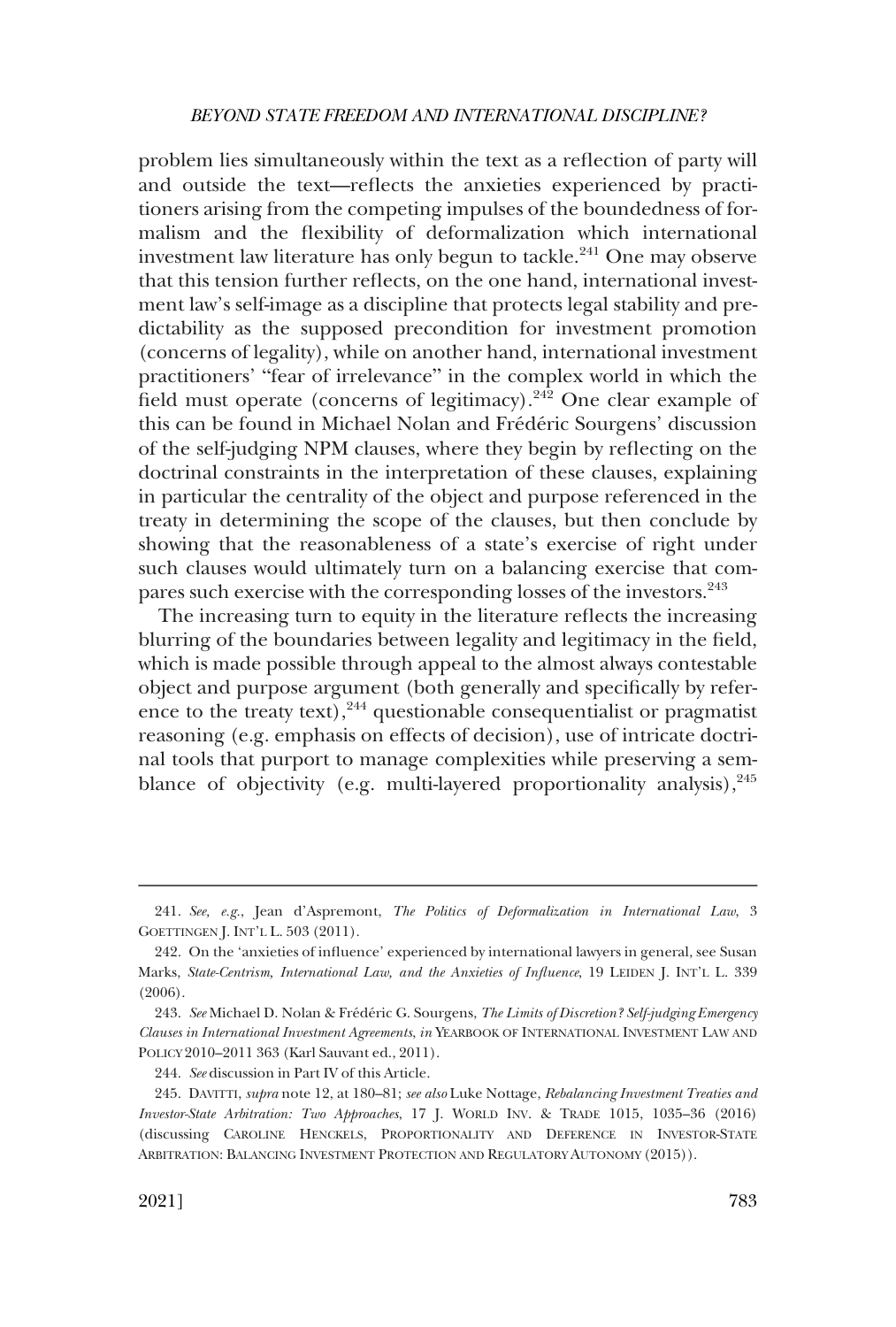<span id="page-49-0"></span>dubious invocation of customary rules (e.g. in the Argentine cases),  $246$ or the general reliance on the lack of doctrine of precedent in investment arbitration. As Martti Koskenniemi explains, deformalization is perceived as useful because of the "apparent necessity of applying the *reason* for the rule over the empty form of the rule."<sup>247</sup> The significance of the interests at stake (state sovereignty, individual rights) in the face of the uneasy relationship between investment and conflict encourages one to avoid speaking in categorical terms, but instead turn to the underdetermined equity, contextualization, and balancing—effectively deferring decision-making to a later interpretative exercise.<sup>248</sup>

## D. *Problems with "Equity" and its Relationship to Peace*

As a response to complexities, the turn to equity raises significant practical and conceptual challenges and goes against the premise that justifies the peace-making potential of investment law in the first place.

First, one may observe that the increasing reliance on "circumstantial analysis"249 will likely raise complex if not insurmountable evidentiary obstacles that may turn adjudicative exercises into mere guesswork. One example of this is the widely divergent analyses of the majority and the dissenting opinion of Steve Hammond in *Mamidoil Jetoil v. Albania*  on whether the "legitimate expectation" of the investor has been frustrated.250 In *Mitchell v. Democratic Republic of the Congo*, 251 which concerns the military seizure of the claimant's business during the Congolese Civil War based on its alleged ties with the rebels, the Annulment Committee suggested that the tribunal did not have "enough information to evaluate, under all pertinent angles" to determine if the situation constituted a threat to the security of the state and thus whether

<sup>246.</sup> Jean d'Aspremont, *International Customary Investment Law: Story of a Paradox*, *in*  INTERNATIONAL INVESTMENT LAW: THE SOURCES OF RIGHTS AND OBLIGATIONS 5, 33–40 (Tarcisio Gazzini & Eric De Brabandere eds., 2012).

<sup>247.</sup> MARTTI KOSKENNIEMI, FROM APOLOGY TO UTOPIA: THE STRUCTURE OF INTERNATIONAL LEGAL ARGUMENT 595 (Cambridge Univ. Press re-issue with epilogue 2006).

<sup>248.</sup> Martti Koskenniemi, *Peaceful Settlement of Environmental Disputes*, 60 NORDIC J. INT'L L. 73, 76 (1991).

<sup>249.</sup> Lawry-White, *supra* note 36, at 645.

<sup>250.</sup> *Compare* Mamidoil Jetoil Greek Petrol. Prods. Societe S.A. v. Republic of Alb., ICSID Case No. ARB/11/24, Award, ¶¶ 676–735 (Mar. 30, 2015), *with* Mamidoil Jetoil Greek Petroleum Prods. Societe SA v. Republic of Albania, ICSID Case No. ARB/11/24, Dissenting Opinion of Steven A. Hammond, ¶¶ 79–110 (Mar. 30, 2015).

<sup>251.</sup> Patrick Mitchell v. Dem. Rep. Congo, ICSID Case No. ARB/99/7, Annulment Decision (Nov. 1, 2006) [hereinafter *Mitchell v. Democratic Republic of Congo*].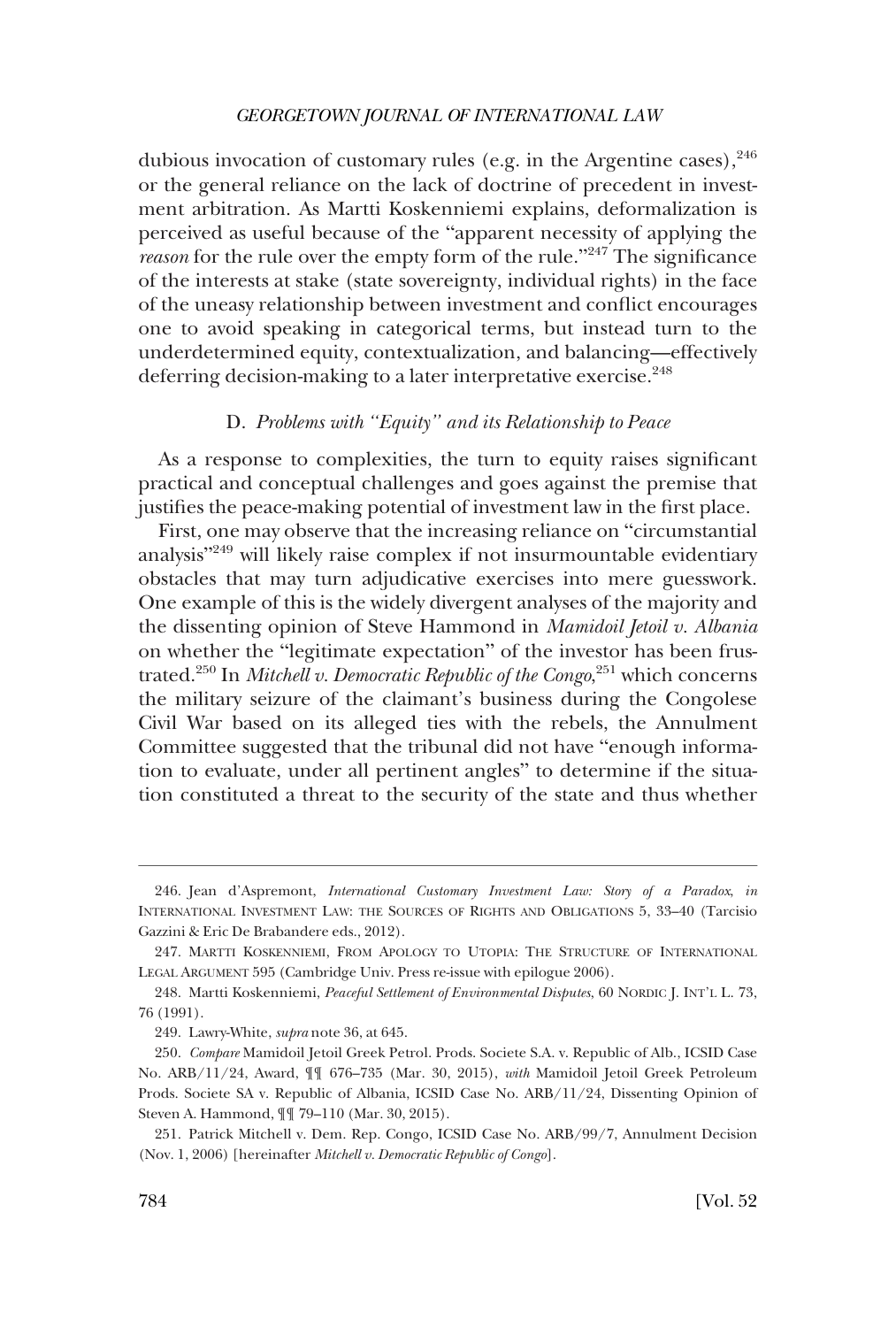the impugned measures were "necessary." $252$  Zrilič criticizes the decision for having presumptively rejected the state's analysis of the situation based on its limited access to information and argues that that is precisely the reason why deference should be accorded to the state.<sup>253</sup> As Andrew D. Mitchell and Caroline Henckels explain, the question of whether alternative measures that could achieve the impugned measure's purpose exist is not necessarily straightforward, especially in policy areas involving considerations such as resources allocation, which require balancing of divergent interests.254

Second, as shown in Part III, the undecidability of concepts such as development means that any attempts to incorporate norms and values into arbitral decision-making must first tackle the political question of whether the realization of such values would demand the prioritization of state freedom or international discipline. The often-synergetic relationship between foreign investment and the fulfilment of such values provides no automatic or easy answer to the question. Parts IV and V further illustrated how those disagreements over the interpretation of war clauses and state defenses also reflect the underlying normative divergence over the allocation of authority between the state and the international. The concept of defective sovereignty—being of particular relevance in (post-)conflict situations as states embroiled in or emerging from conflicts are more likely to lack the ability to pursue public goods on which the loss of sovereignty critique is predicated further complicates this inquiry.

Third, ostensibly progressive doctrinal moves to incorporate humanitarian considerations, such as the domestication of desirable norms and values under investors' knowledge or expectation, always raise the questions of whether and to what extent should it be made subject to practical considerations such as investors' actual knowledge; and if it should be made so subject, whether it would simply become a convenient guise for arbitrators to further expand investment protection.<sup>255</sup> One may plausibly argue that the principle of systemic integration that is routinely invoked in scholarship to defend the incorporation of external norms into arbitral decision-making reflects a different normative concern from that reflected by concepts like legitimate

<sup>252.</sup> *Id.* ¶ 58.

<sup>253.</sup> ZRILICˇ , *supra* note 48, at 127–28.

<sup>254.</sup> Andrew D. Mitchell & Caroline Henckels, *Variations on a Theme: Comparing the Concept of "Necessity" in International Investment Law and WTO Law*, 14 CHI. J. INT'L L. 93, 100 (2013).

<sup>255.</sup> *See, e.g*., MILES, *supra* note 13, at 320–30. The expansionist impulse of the investment arbitrator is Sornarajah's object of criticism. *See, e.g.*, SORNARAJAH, *supra* note 13.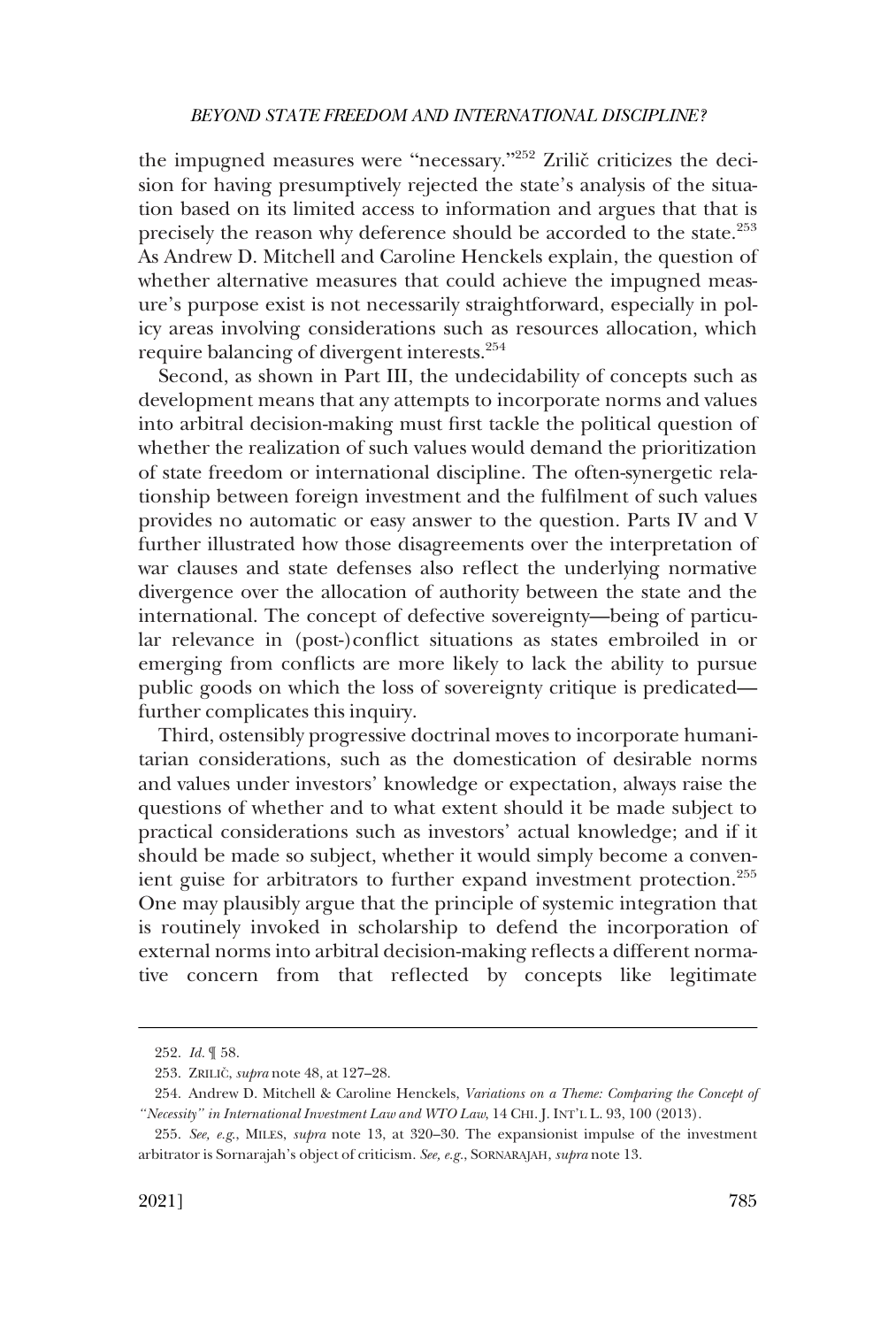expectation, which makes them fundamentally irreconcilable with each other; where systemic integration places investment law within the broader framework of public international law and insists on the formal coherence and systematicity of such law, legitimate expectation is a legal concept that grounds investment protection in the pragmatic and realistic concerns of the investors. Should systematicity or pragmatism be preferred? On the one hand, there is no answer that can be immune from the criticism that it has not disturbed the "bargain" struck by the parties in the investment treaty or the elusive object and purpose of the treaty or regime. On another hand, the balancing between systematicity and pragmatism is not reducible to a legal criterion, for it depends on whether one emphasizes the public or private dimension of investment arbitration.<sup>256</sup>

Finally, against the background of the above observations, situational assessment, context-sensitive evaluation and ad hoc balancing demanded by this turn to equity introduces a huge amount of uncertainties and policy questions that go against one of the central premises of the peace-making potential of investment arbitration—its ability to depoliticize investment disputes by providing a set of formal rules and standards defined *ex ante* that can be applied with a degree of certainty and transparency. Of course, in a trivial sense, investment disputes are still depoliticized in that their resolution is put beyond the diplomatic arena.257 However, in a substantive sense, the resolution of these disputes remains deeply political. The "dethronement of the state" made possible by the availability of ISDS does not extinguish politics, but only re-enacts it on the international plane. While broad references to the potential for interpretative flexibilities provided within the investment law regime allow one to demonstrate in a formal way, quite elegantly, investment arbitration's receptiveness towards complexities and thus its continued relevance, they are dissatisfying for any holistic assessment that demands one to take into account "all relevant considerations" to produce "just and optimal outcomes" (in Schill and Zrilič's terms respectively) assume that arbitrators' understanding of "justice," "optimality," or even "relevance" are not subject to intense disagreement.<sup>258</sup> Invoking these words does not lead to better decision-making because

<sup>256.</sup> The choice of "public"/"private" vocabulary through which an issue is examined is a political one. *See* Koskenniemi, *supra* note 96, at 11 (quoted in Roberts, *supra* note 19, at 57). *See also* René Urueña, Subsidiarity and the Public-Private Distinction in Investment Treaty Arbitration, 79 L. & CONTEMP. PROBS. 99, 99–100 (2016).

<sup>257.</sup> Kriebaum, *supra* note 10, at 15.

<sup>258.</sup> See generally Ingo Venzke, *The Practice of Interpretation in International Law: Strategies of Critique* 7–10 (Sept. 10, 2018) (Amsterdam Law School Legal Studies Research Paper No. 2018- 22), [https://papers.ssrn.com/sol3/papers.cfm?abstract\\_id=3247125](https://papers.ssrn.com/sol3/papers.cfm?abstract_id=3247125).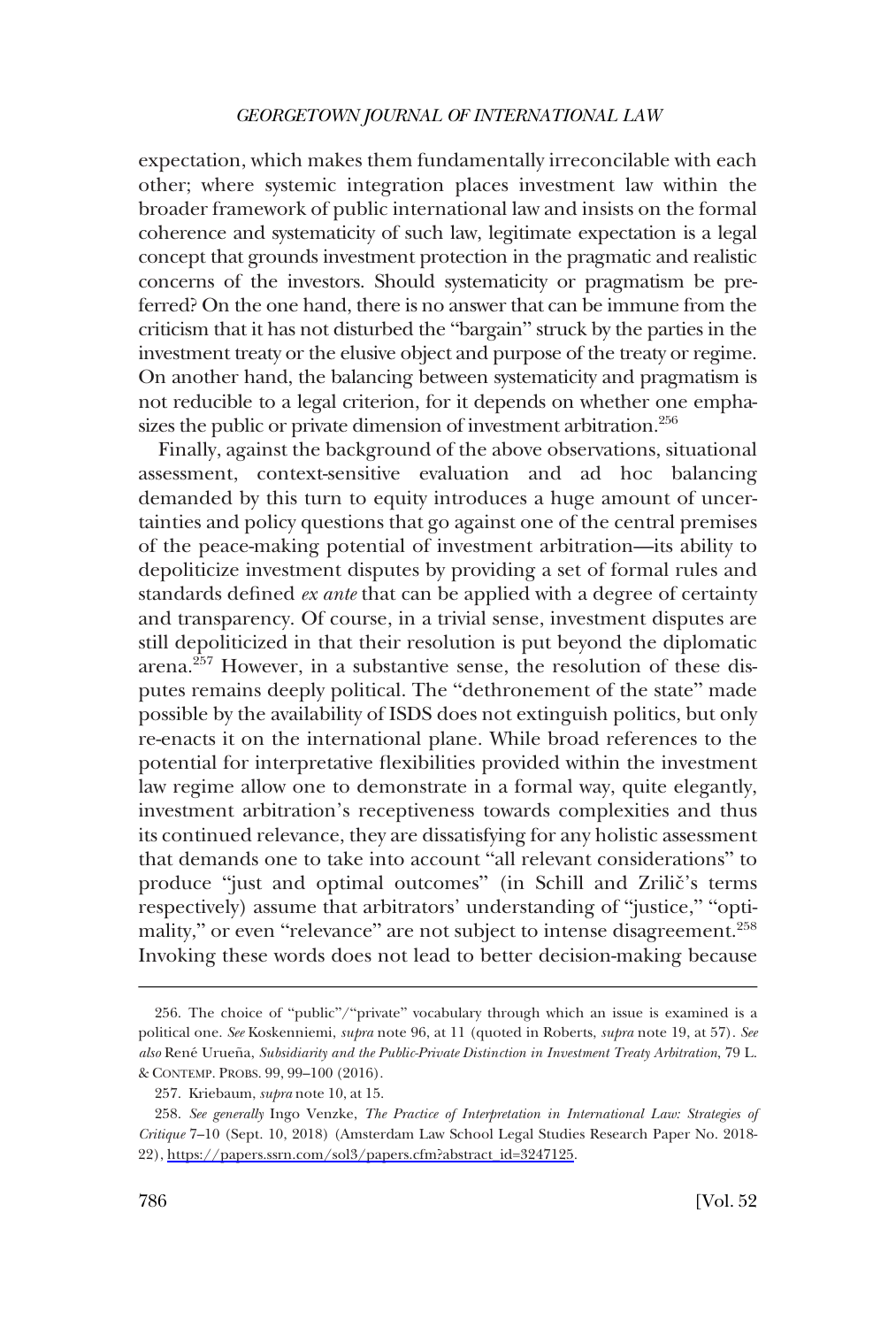<span id="page-52-0"></span>disagreements over the content of rules merely transform into disagreements over what these words mean.

## VIII. BEYOND LEGAL JUSTICE?

Discussion of the uneasy relationship between investment and conflict brings to the fore the huge political stakes involved in adjudication of investment claims arising from (post-)conflict contexts. Doctrinal irresolution in the field remains animated by the competing demands of state freedom and international discipline, and the choice between them is a political one, invariably shaped by one's understanding of the relationship between investment and conflict and of international investment law's *telos* and its place in the world.

### A. *Limits of Legalism in Investment Law Scholarship*

Relying on the standard repertoire of doctrinal techniques and legal concepts, much of the scholarship in the field has engaged with these questions in a pragmatic manner, focusing on how doctrines can be "(re)calibrated," how various values and norms can be massaged into legal interpretations, and how arbitral tribunals could be persuaded to adopt a more progressive interpretation in favor of others.<sup>259</sup> As Ntina Tzouvala pointedly observes, mainstream critiques of international investment law and the reform proposals that accompany them—from the critiques of misinterpretation, inconsistency and bias, to proposals such as establishment of a multilateral investment court, articulation of various standards of review, special treaty carve-outs, and proceduralisation<sup>260</sup>—remain deeply committed to the project of judicialization.<sup>261</sup> One example of this is the work of Kate Miles, who, after presenting a trenchant critique of the investment law regime by demonstrating its inextricable links with its colonial commercial expansionist origins, and demonstrating the regime's structural impermeability to broader interests, retreats in her conclusion that most of the problems she identified can be addressed by the establishment of an appellate body, adoption

<sup>259.</sup> *See, e.g*., Eric De Brabandere, *(Re)Calibration, Standard-Setting and the Shaping of Investment Law and Arbitration*, 59 BOS. C.L. REV. 2607 (2018).

<sup>260.</sup> The clearest example of this is the work of the Working Group III of UNCITRAL on Investor-State Dispute Settlement Reform. *See Working Group III: Investor-State Dispute Settlement Reform*, U.N. COMM'N ON INT'L TRADE L. (Feb. 12, 2021), [https://uncitral.un.org/en/](https://uncitral.un.org/en/working_groups/3/investor-state) [working\\_groups/3/investor-state.](https://uncitral.un.org/en/working_groups/3/investor-state)

<sup>261.</sup> Tzouvala, *supra* note 40, at 195–96.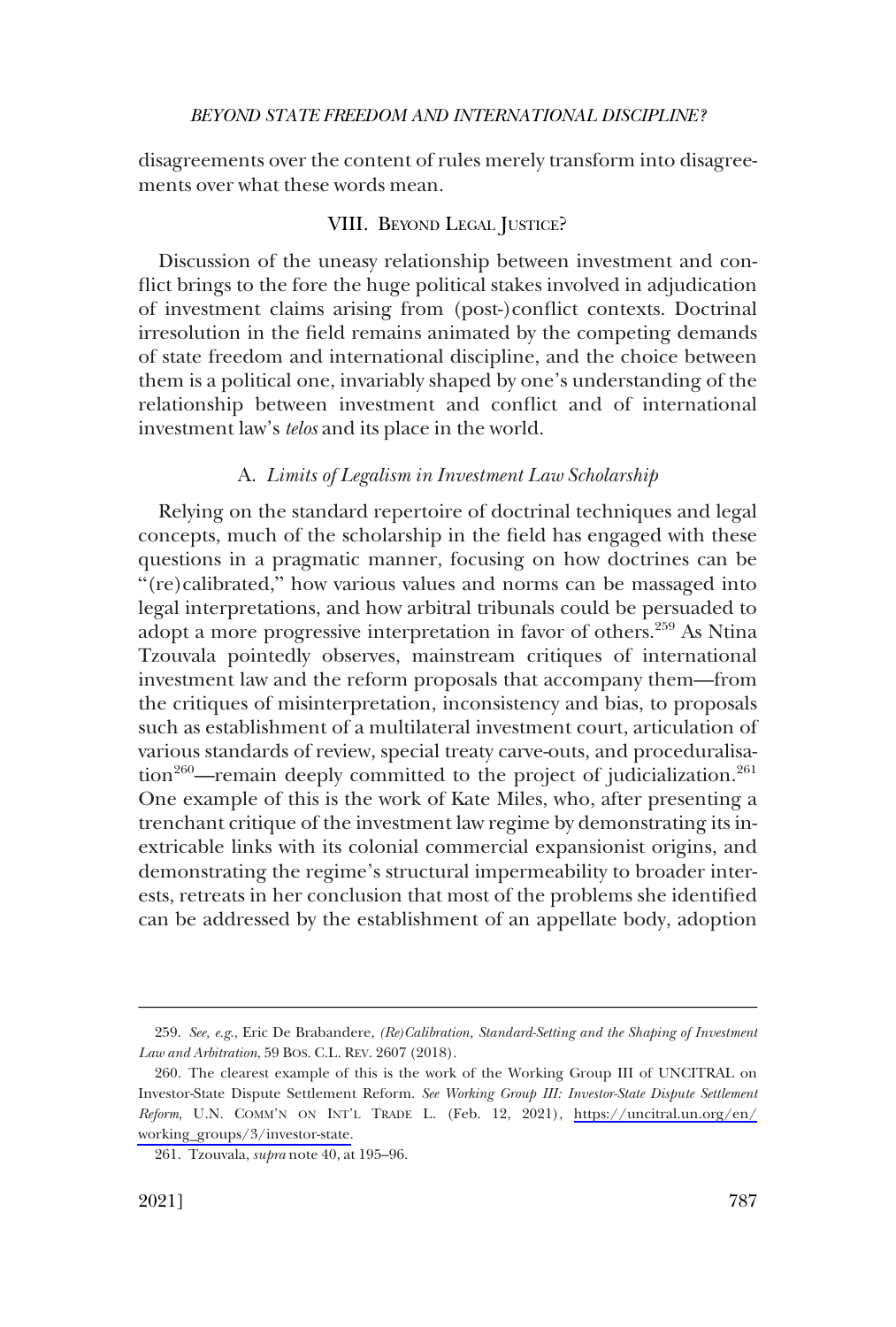of transparency rules, and acceptance of amicus briefs.<sup>262</sup> One may argue that this is precisely the role of investment scholar-practitioners, whose work is limited by the vocabulary of their field and the professional context in which they operate. However, as Jochen von Bernstorff has rightly pointed out, academic scholarship that fails to maintain a reflexive distance from practice may inadvertently normalize questionable disciplinary assumptions and overstate the redeeming potential of the discipline.<sup>263</sup>

One example of this is the loss of sovereignty critique examined above. Operating within the confines of investment rules, such critique could only insist that state freedom be protected by relaxing investment protection standards to accord greater regulatory freedom to states or by adopting a more deferential standard of review of state actions. In these ways, the defense of the state is only meant to operate as a proxy for the public interests to which state freedom arguments are supposed to give expression. Yet, as the above discussion has shown, such critique is weak—particularly so in (post-)conflict contexts—precisely because of the potential distance between state interests and public interests. Being a system of dispute resolution between states and investors, this limitation cannot be overcome. Some may suggest that this limitation is desirable as ISDS is meant to insulate technical/rational decision-making of international economic governance from the manipulable notions of public interests or the irrationality of majoritarian politics from which they flow.264 It is by acknowledging the limits of state freedom arguments, and that the realization of public interests may lie beyond state freedom and international discipline, that one begins to recognize the limits of doctrinal work that operates within the limits of the structure of ISDS.<sup>265</sup>

<sup>262.</sup> MILES, *supra* note 13, at 377; s*ee* David Schneiderman, *Book Review*, 25 EUR. J. INT'L L. 942, 944–45 (2014) (reviewing KATE MILES, THE ORIGINS OF INTERNATIONAL INVESTMENT LAW: EMPIRE, ENVIRONMENT, AND THE SAFEGUARDING OF CAPITAL (2013)).

<sup>263.</sup> Jochen Von Bernstorff, *The Relationship between Theory and Practice in International Law: Affirmation Versus Reflexive Distance*, *in* INTERNATIONAL LAW AS A PROFESSION 222 (Jean d'Aspremont et al. eds., 2017). *See also* Jochen Von Bernstorff, *International Legal Scholarship as Cooling Medium in International Law and Politics*, 25 EUR. J. INT'L L. 977 (2014).

<sup>264.</sup> For a critique of this theme, see DAVID SCHNEIDERMAN, CONSTITUTIONALIZING ECONOMIC GLOBALIZATION: INVESTMENT RULES AND DEMOCRACY'S PROMISE (2008).

<sup>265.</sup> Anthea Roberts' work on State-to-State investment arbitration provides one example of how thinking beyond ISDS may produce fruitful results. *See* Anthea Roberts, *State-to-State Investment Treaty Arbitration: A Hybrid Theory of Interdependent Rights and Shared Interpretative Authority*, 55 HARV. INT'L L.J. 1 (2014)*.See also* Yackee, *supra* note 22.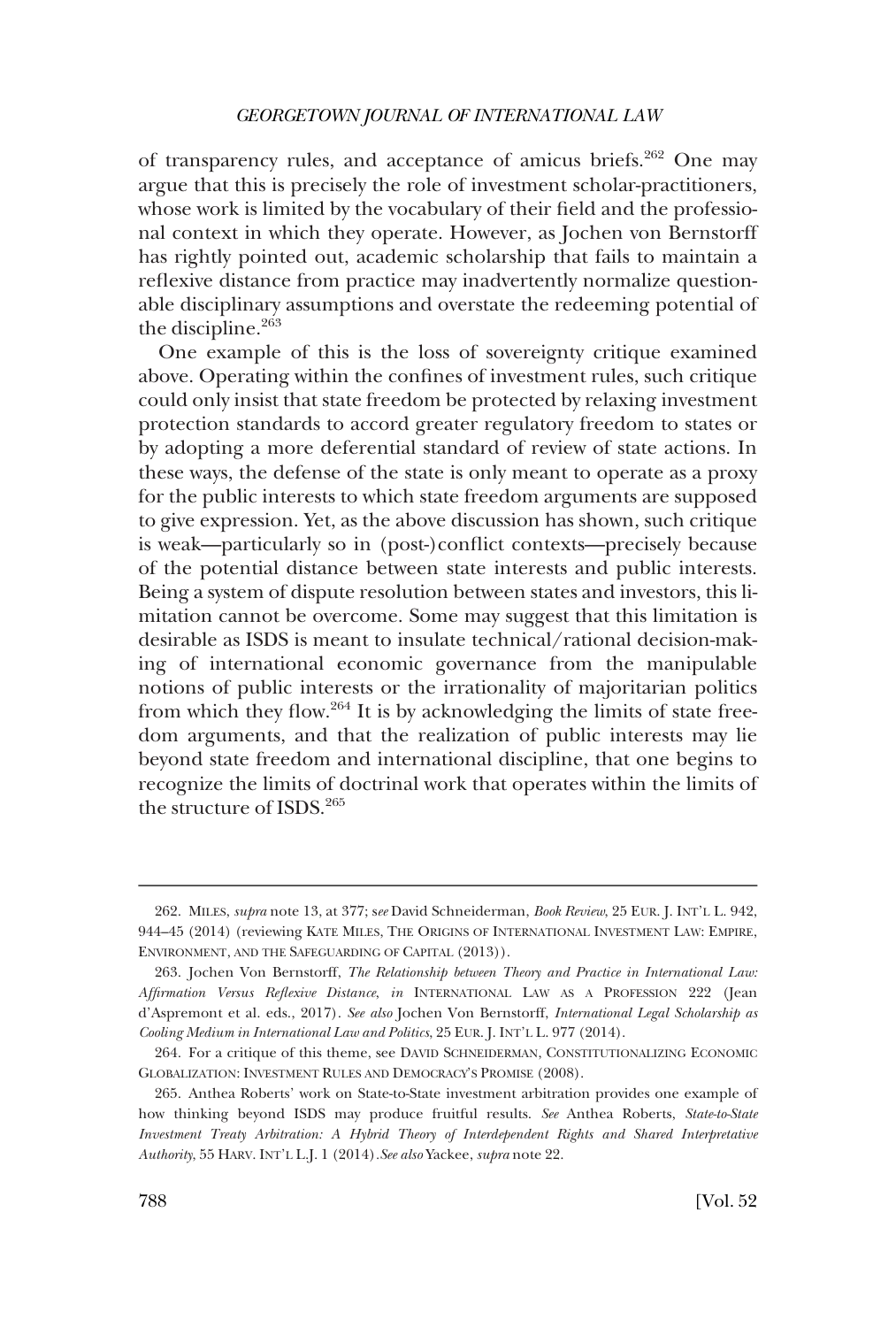Another example is the increasing reliance on contextualization and equity to rehabilitate the credibility of the investment law regime. In a way, these proposals should be welcomed because some of them recognize the political contestability of arbitral decision-making as well as its material consequences. However, by placing emphasis on the elasticity of doctrines (or interpretative creativity of the arbitrators) as evidence for the potential of the system to take seriously competing priorities that lay beyond each investment dispute, it fails to question the propriety of arbitrators' monopolized authority to decide what is equitable or to resolve disagreements over the legitimate scope of state action. As Koskenniemi puts it most eloquently:

Even the meticulous proceduralism of investment arbitration fails to explain how the interests of domestic constituencies can be translated into "legitimate regulatory interest" without assuming the presence of a global language of "legitimacy" whose authoritative speakers would be just those actors whose power it is designed to justify and consolidate.<sup>266</sup>

This is precisely why the legitimacy discourse in international investment law remains questionable<sup>267</sup>: on the one hand, the turn to equity in arbitral decision-making is seen by many as providing a fresh source of legitimacy for a regime that has been dominated by a small coterie of commercially-minded arbitrators;<sup>268</sup> on the other hand, arbitral tribunals' ever-expanding jurisdiction to decide upon public interest matters raises new legitimacy challenges as arbitrators lack the democratic accountability many see as necessary to adjudicate over such matters.<sup>269</sup>

Take the example of *Paushok v. Mongolia*, 270 where the tribunal found that the fact that a "democratically elected legislature has passed legislation that may be considered ill-conceived, counter-productive and excessively burdensome" does not automatically amount to a breach of

<sup>266.</sup> Martti Koskenniemi, *Epilogue: To Enable and Enchant—On the Power of Law*, *in* THE LAW OF INTERNATIONAL LAWYERS: READING MARTTI KOSKENNIEMI 393, 396 (Wouter Werner et al. eds., 2017).

<sup>267.</sup> For a useful critique of 'legitimacy' as a concept generally, see Martti Koskenniemi, *Legitimacy, Rights, and Ideology: Notes Towards a Critique of the New Moral Internationalism*, 7 ASS'NS 349 (2003).

<sup>268.</sup> *See, e.g.*, Zrilicˇ, *supra* note 43, at 630.

<sup>269.</sup> *See* Barnali Choudhury, *Recapturing Public Power: Is Investment Arbitration's Engagement of the Public Interest Contributing to the Democratic Deficit?*, 41 VAND. J. TRANSNAT'L L. 775 (2008).

<sup>270.</sup> Sergei Paushok v. Government of Mongolia, UNCITRAL, Award on Jurisdiction and Liability (Apr. 28, 2011).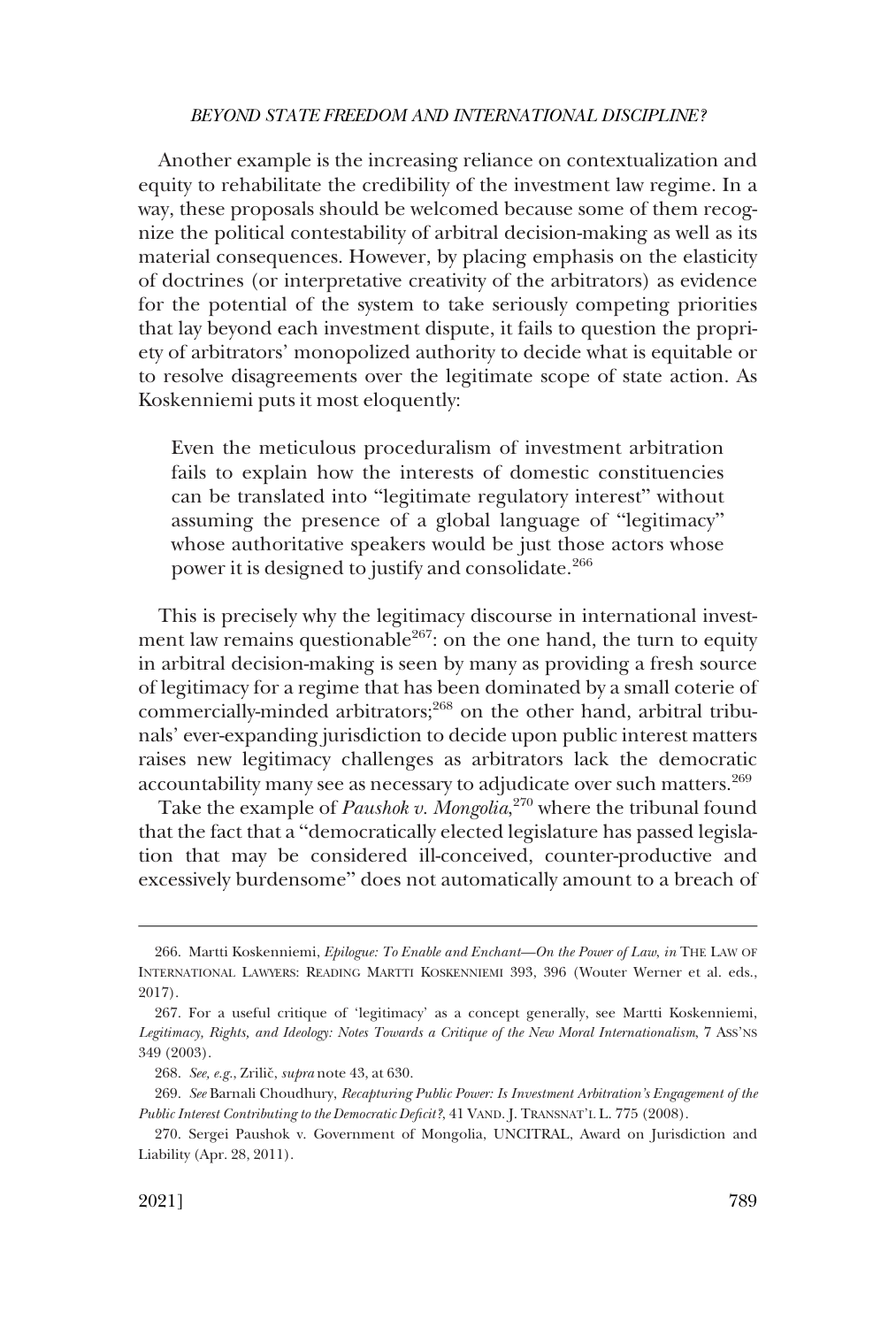<span id="page-55-0"></span>an investment treaty because one of the main roles of a legislative assembly is to amend and adjust laws "to correct serious mistakes that were made at the time of their adoption."<sup>271</sup> Some have seen this reasoning as a welcome departure from the usual arbitral suspicion of democratic processes and one that is more reflective of the Tocquevillian conception of democracy as the ability to make "repairable mistakes."272 While it is true that the reasoning in *Paushok* provides a useful point of reference (not precedent) for practitioners to defend states in future arbitral cases, its usefulness remains limited to the extent that *Paushok* fails to question why any expression of democracy should be subject to arbitral scrutiny. Similarly, some may place faith in the potential of *amicus curiae* participation in arbitral proceedings to better inform arbitral tribunals' decision-making on matters pertaining to public interests.273 However, as Nicolas Hachez and Jan Wouters have shown, not only could such additional participation not guarantee that public interests would be taken into account by tribunals, but also that *amicus curiae* participation may inadvertently harm states by raising arbitration costs and disorganizing defenses. $274$  More relevantly, the defense of *amicus curiae* participation does not challenge but rather consolidates the central role of arbitral tribunals in deciding on such public interest matters.

## B. *Beyond Legalism: Normative Dimension of the "Loss of Sovereignty" Critique*

Investment arbitration in (post-)conflict contexts presents three fundamental challenges. The first is that it brings into question the assumption held by many that the maximization of investment protection and/or promotion is necessarily conducive to the realization of social goods in the host states. The second is that investment arbitration in (post-)conflict contexts exposes the limits of the loss of sovereignty critique—the main way by which that assumption that had thus far

<sup>271.</sup> *Id.* ¶ 299.

<sup>272.</sup> Kulick, *supra* note 114, at 448–49. On the usual arbitral suspicion of democratic decisionmaking processes, see Tim Wood, *Political Risk or Political Right? Reconciling the International Legal Norms of Investment Protection and Political Participation*, 30 ICSID REV. 665 (2015).

<sup>273.</sup> *See, e.g*., Aguas Argentinas SA v. The Argentine Republic, ICSID Case No. ARB/03/19, at ¶¶ 20–22 Order in Response to a Petition for Transparency and Participation as *Amicus Curiae*  (May 19, 2005).

<sup>274.</sup> Nicolas Hachez & Jan Wouters, *International Investment Dispute Settlement in the Twenty-First Century: Does the Preservation of the Public Interest Require an Alternative to the Arbitral Model?*, *in*  INVESTMENT LAW WITHIN INTERNATIONAL LAW: INTEGRATIONIST PERSPECTIVES 417, 439 (Freya Baetens ed., 2013).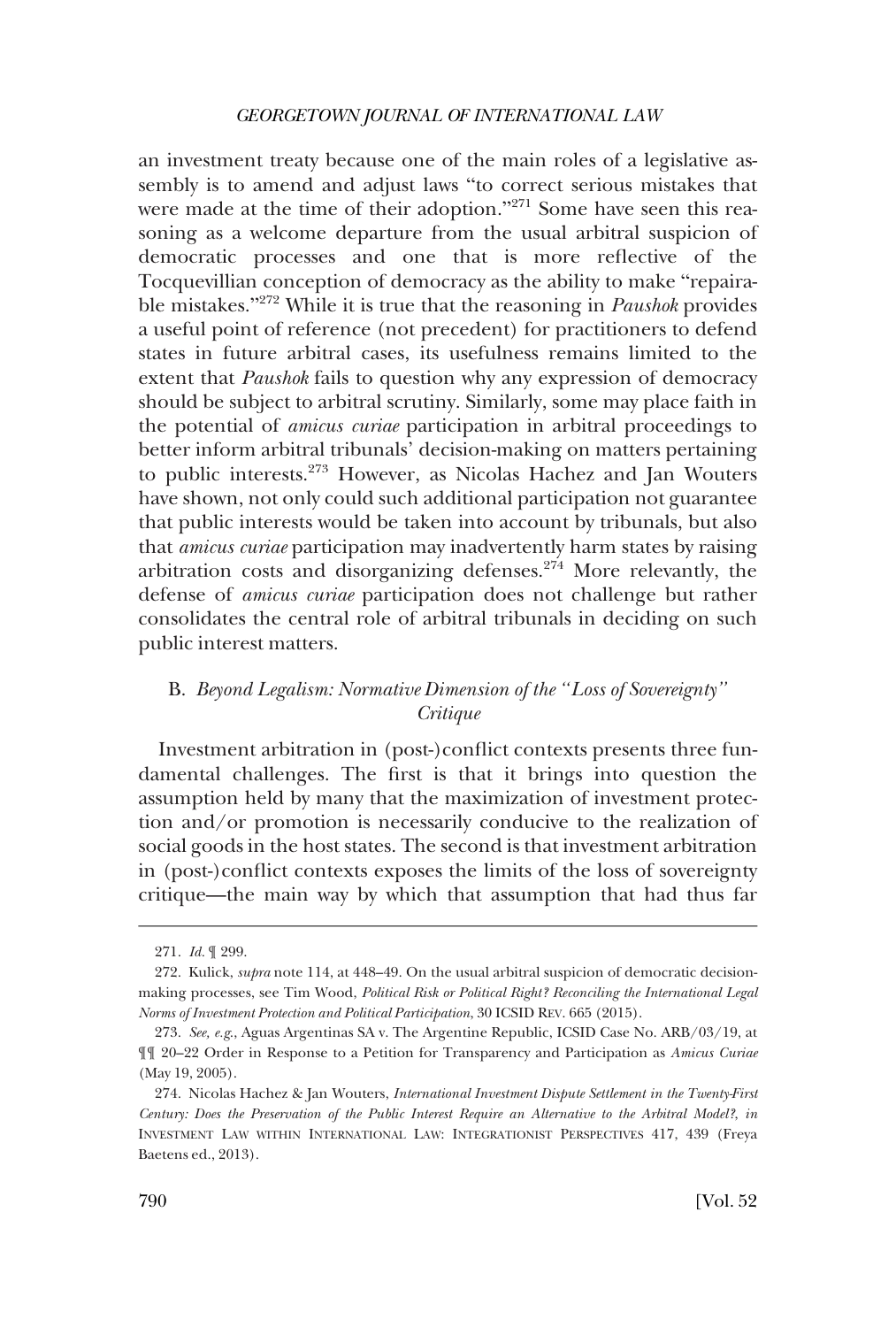been challenged—by showing how there is no necessary connection between the defense of state freedom and the defense of public interests. The third challenge is that by showing the complex relationship between investment and conflict, investment arbitration in (post-)conflict contexts brings into focus the far-reaching potential for disagreements over what measures or reforms are necessary to achieve peace, and what is the proper role of investment and of the state in the process.

One productive way of responding to the challenges posed above is to take the idea of local ownership in peacebuilding scholarship seriously. As Timothy Donais shows, the communitarian conception of local ownership suggests that post-conflict peacebuilding processes must be done from the bottom-up, taking into account domestic social realities and allowing meaningful participation of local actors in their design, management, and implementation.<sup>275</sup> Local ownership is justified on the bases that, first, it is the local actors who need to live with the outcomes of such processes, and second, externally imposed topdown arrangements are more likely to fail because of their perceived lack of legitimacy.<sup>276</sup>

As José Alvarez rightly points out, the defense of sovereignty in particular circumstances requires a defense not only in legal terms but also in moral terms.<sup>277</sup> With the limits of the state freedom arguments in mind, one may then be tempted to reframe the loss of sovereignty critique not as a defense of the post-conflict host states but as a defense of the interests of the people in those states. However, this does not go far enough. Even if the focus is placed squarely on the interests of the population, apologists of ISDS would still insist that through careful balancing of interests, arbitral tribunals could—and arguably already claim  $\rm{to}^{278}$ —determine if the state is acting in good faith when it defends its regulatory measures or actions so as to ensure that the population's interests and rights remain secure.

However, a population's interests and rights are not as much about formal legal entitlements as they are about the recognition that people should be able to participate meaningfully in discussions about policies and actions that impact their interests and rights, and exert real

<sup>275.</sup> *See, e.g.*, Timothy Donais, *Empowerment or Imposition? Dilemmas of Local Ownership in Post-Conflict Peacebuilding Processes*, 34 PEACE & CHANGE 3, 9–10 (2009).

<sup>276.</sup> *Id.* at 10, 20.

<sup>277.</sup> Jose´ E. Alvarez, *State Sovereignty in Not Withering Away: A Few Lessons for the Future*, *in*  REALIZING UTOPIA: THE FUTURE OF INTERNATIONAL LAW 26, 37 (Antonio Cassese ed., 2012).

<sup>278.</sup> Stephan W. Schill & Vladislav Djanic, *Wherefore Art Thou? Towards a Public Interest-Based Justification of International Investment Law*, 33 ICSID REV. 29 (2018).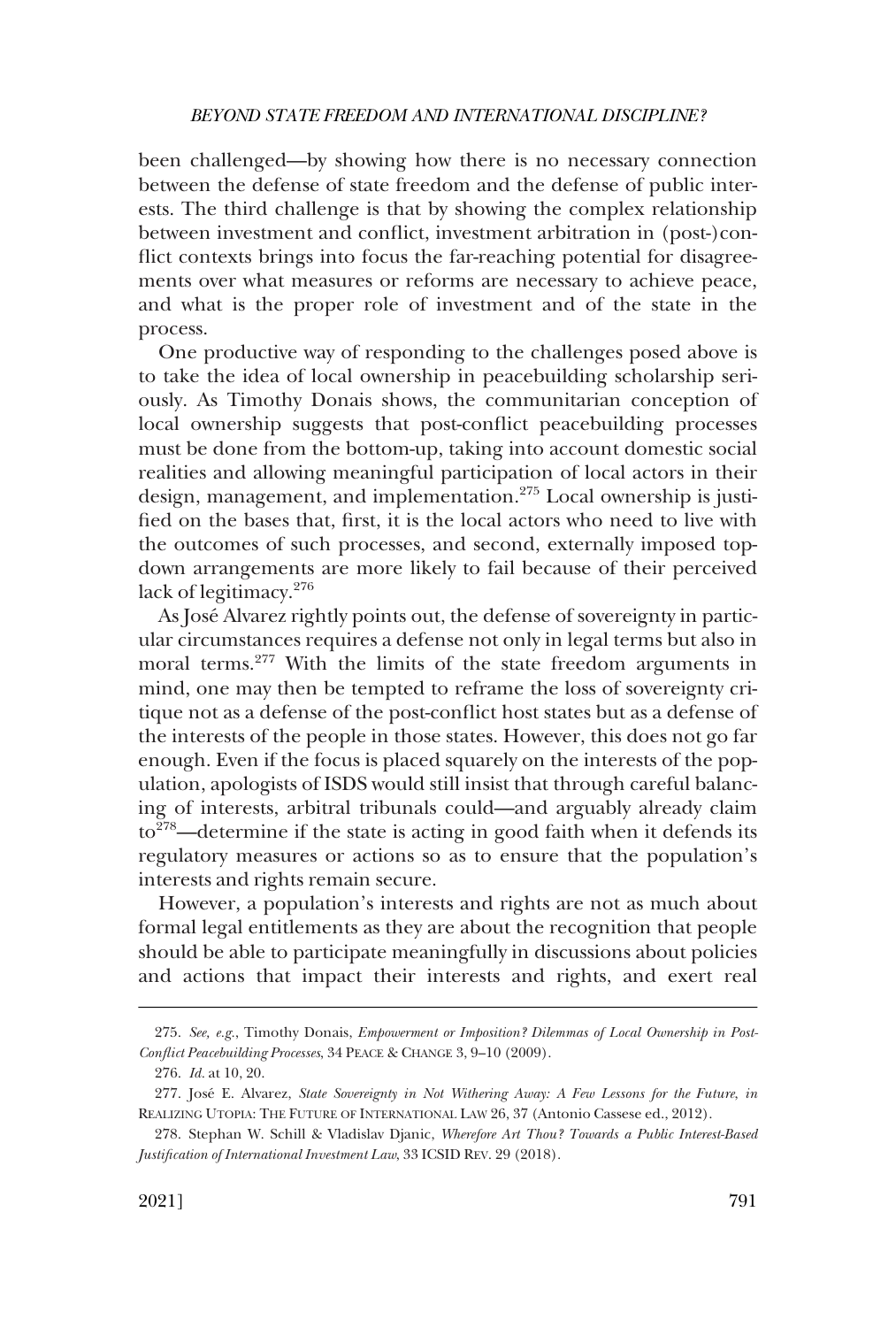<span id="page-57-0"></span>influence over their formulation and implementation. To reduce a population's interests to objectives to be managed or optimal outcomes to be derived from expert calculation is to deny the ideal of self-hood that sovereignty is meant to embody—the ability of the community to decide for itself its identity, purpose, and the values that it finds important.279 Given the political stakes involved in any adjudication of investment claims arising from conflict contexts, it may be argued that one must allow the local population to determine the agenda through which peace, development, or any other valuable goals are to be achieved. In this light, local ownership requires one to understand the loss of sovereignty not as a loss of state freedom, but as the more fundamental loss of the state population's right to be "the master of one's life $"$ ?280

## C. *The Necessity of Repoliticization*

To take local ownership seriously means placing the population's right to participation at the center of any reform proposal. First, this requires one to think beyond the dichotomy of state freedom versus international discipline, and beyond the abstract ideal of systematicity or the immediate appeal of (arbitral) pragmatism. Recourse to systematicity to integrate or balance the populations' interests with the investors' interests invariably places them on an equal plane and thus trivializes the former, while the focus on pragmatism always obscures disagreements over what is pragmatic in the circumstances. Second, taking local ownership seriously demands one to acknowledge that questions about the relationship among investment, conflict, peace, and public interests are not amenable to technical-rational calculation, but are deeply political questions that must be resolved through a political process where the population's participation plays an integral role.281 This is particularly important post-conflict when most conflictrelated investment claims are likely to be made—a time when the community is more likely to be undergoing fundamental societal transformation. As explained in Part III(B), the retrospective character of investment arbitration cannot be easily reconciled with the forwardlooking nature of transitional justice.

As Isabel Feichtner observes, doctrinal techniques provide limited assistance in revealing the relationship between investment law and

<sup>279.</sup> Martti Koskenniemi, *What Use of Sovereignty Today?*, 1 ASIAN J. INT'L L. 61, 69–70 (2011). 280. *Id.* at 70.

<sup>281.</sup> Dustin N. Sharp, *Beyond the Post-Conflict Checklist: Linking Peacebuilding and Transitional Justice through the Lens of Critique*, 14 CHI. J. INT'L L. 165, 182 (2013).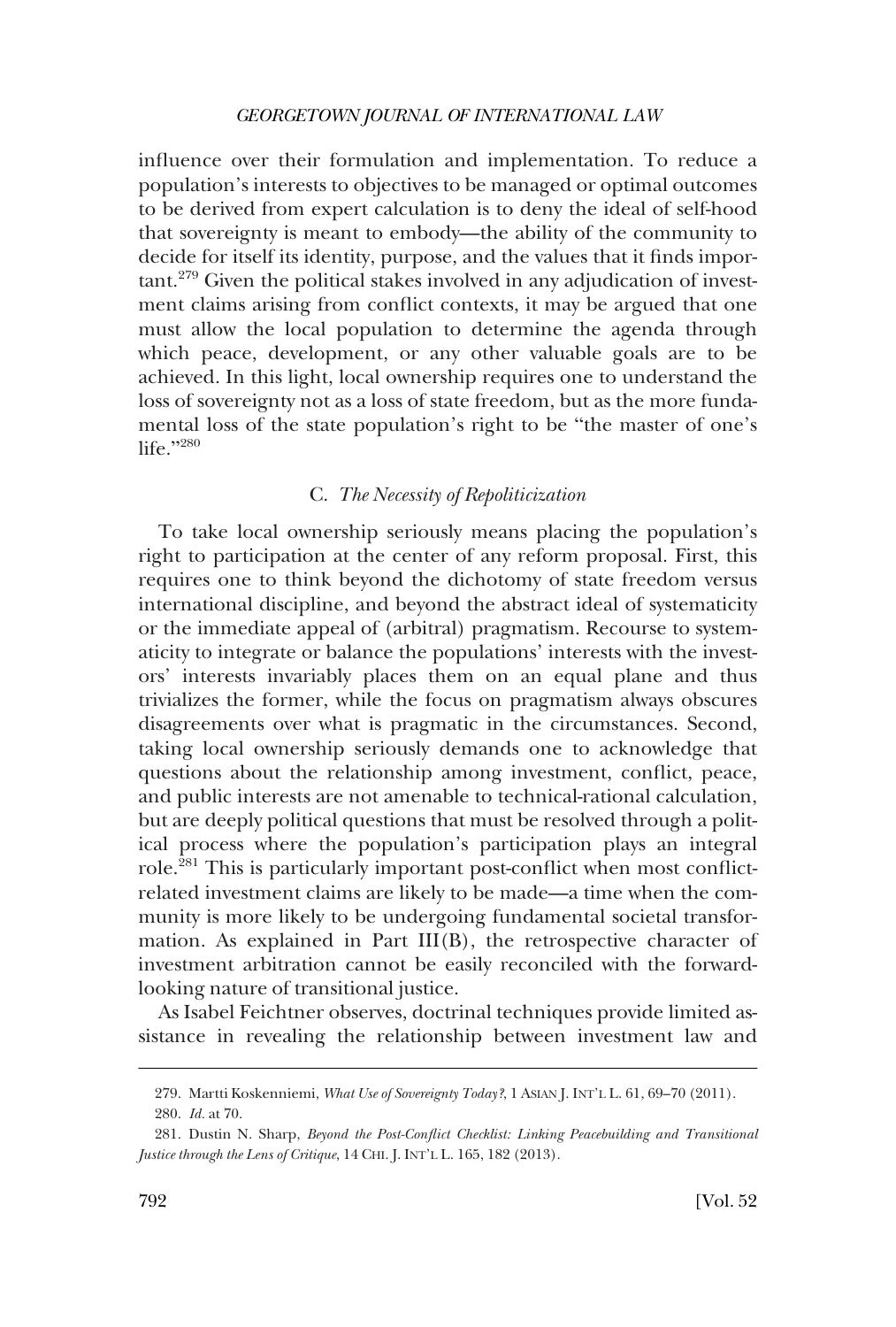<span id="page-58-0"></span>human rights.<sup>282</sup> She therefore argues that international (investment) lawyers must acknowledge the political dimension of their work, remain sensitive to the distributive and political-economic effects of their decision-making, and be ready to interrogate their own normative assumptions.283 Going beyond this, instead of placing investment lawyers at the center of social change, local ownership places the community at the center: the community itself freely determines its goals and their implementation, including the priority to be accorded to investment protection in post-conflict situations. The emphasis would not be on establishing a priori hierarchy between investment protection and public interests, nor would it be on arriving at the optimal outcome. Instead, local ownership demands that communities decide matters and accept the consequences on a collective basis. This implies the need for a platform on which various interests, priorities, trade-offs, and their justifications can be openly considered, debated, and assessed.284

As the rich body of peacebuilding and transitional justice literature have shown, designing such a process requires close attention to the specific contexts in which the process will operate.<sup>285</sup> It is therefore neither desirable nor possible for this Article to articulate in broad terms how such a process should be implemented. However, based on the discussion above, ISDS does not appear to satisfy the normative demands of local ownership because of its structural limits, legitimacy deficit, and technocratic orientation.

## IX. CONCLUSION

Thinking about the relationship between investment (law) and peace in conceptual terms has provided this Article with the opportunity to critically engage with the dominant modes of justifications and critiques in the field of international investment law, which has then allowed for a productive discussion of the promise and limits of investment arbitration in (post-)conflict contexts.

<sup>282.</sup> Isabel Feichtner, *Thinking Utopia and Politics of Paradise*, *in* INTERNATIONAL INVESTMENT LAW AND ITS OTHERS 79, 82 (Rainer Hoffmann & Christian J. Tams eds., 2012); *see also* DAVITTI, *supra* note 12, at 145–47, 230.

<sup>283.</sup> Isabel Feichtner, *Critical Scholarship and Responsible Practice of International Law. How Can the Two be Reconciled?*, 29 LEIDEN J. INT'L L. 979 (2016).

<sup>284.</sup> Sharp, *supra* note 281.

<sup>285.</sup> Laurel E. Fletcher, Harvey M. Weinstein & Jamie Rowen, *Context, Timing and the Dynamics of Transitional Justice: A Historical Perspective*, 31 HUM. RTS. Q. 163 (2009).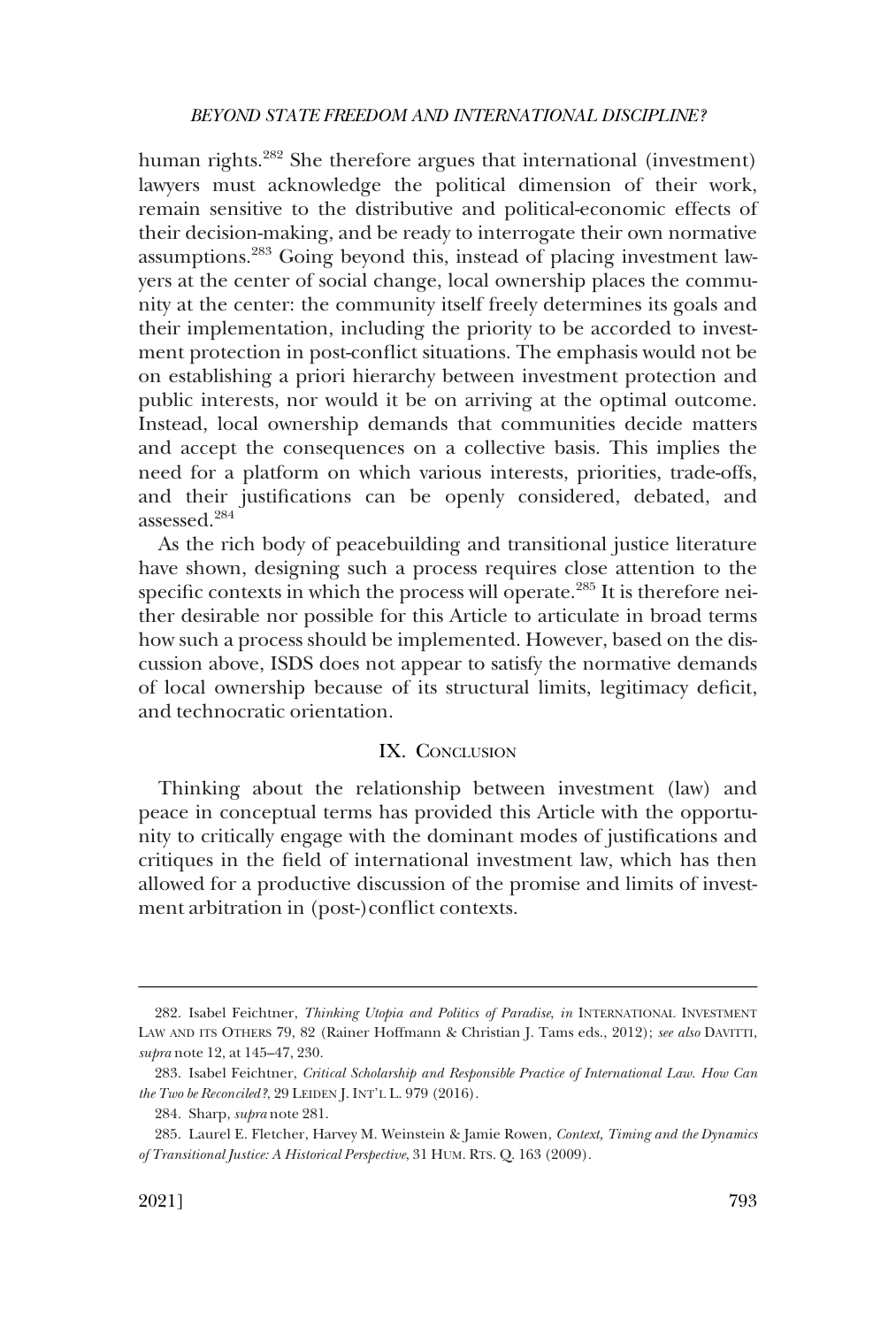This Article began by highlighting the contestability of the historical and conceptual frames through which one may assess the successes and failures of the investment law regime, showing how productive scholarly work must acknowledge the partiality of each frame and grapple with the broader tensions that animate disagreements over doctrinal interpretations and various reform proposals. The Article then turned to articulate one such tension by juxtaposing the dominant narratives about foreign investment and ISDS' contribution to peace, and their uneasy relationship. In doing so, it highlighted the dominant narratives' assumption that foreign investment and ISDS establishes a congruence of economic integration with domestic peace in the host state.

After finding indefensible the absolutist position of investment protection, the Article then turned to examine the operation of and normative justifications for the loss of sovereignty critique, which has been invoked in investment law scholarship to counter such absolutism. Showing how the critique has been invoked primarily as a defense of state freedom, the Article questioned its utility and persuasiveness in (post-)conflict contexts where the states are more likely to lack the capacity or willingness to act in the public interest, the core assumption underlying such critique.

Drawing on the debates over the interpretation of war clauses and state defenses, the Article demonstrated how interpretative discords among arbitral tribunals are reflective of the divergent assumptions made about the role of the state and its relationship with investment and conflict, and how formal rules remain limited in reconciling the divergent normative concerns raised by different doctrinal positions. Showing how investment law scholarship has begun to acknowledge the complexities arising in (post-)conflict situations, the Article then examined the gradual turn to equity and deformalization in investment arbitration, showing that it reflects the competing impulses of stability/ flexibility and legality/legitimacy. The Article argued that while intuitively appealing, this turn to equity through the contextualization and humanization of investment protection not only exacerbates the political contestability of arbitral decision-making, but also betrays the central premise of the peace-making potential of investment arbitration: to provide formal rules and standards defined *ex ante* that could resist politicization.

In light of these conclusions, the final part of this Article explicitly explored the limits of legal justice in post-conflict contexts, first by identifying the structural limits of ISDS in addressing the normative concerns raised by the idea of defective sovereignty, and second by questioning the benefit of subsuming deeply political questions under